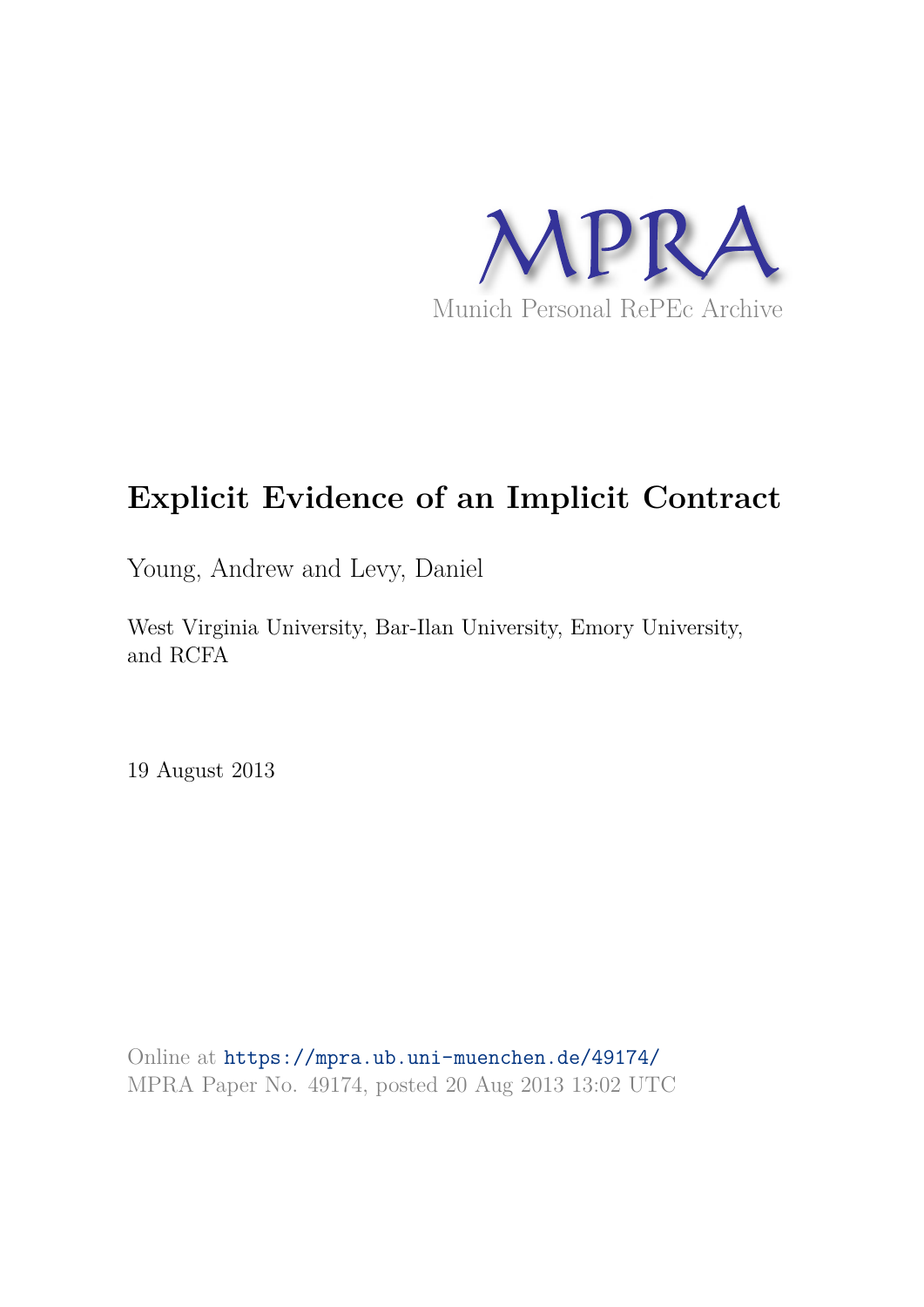### **Explicit Evidence of an Implicit Contract\***

Andrew T. Young College of Business and Economics Department of Economics, West Virginia University Morgantown, WV 26505-6025, USA [Andrew.Young@mail.wvu.edu](mailto:Andrew.Young@mail.wvu.edu)

Daniel Levy\*\* Department of Economics, Bar-Ilan University Ramat-Gan 52900, ISRAEL, Department of Economics, Emory University Atlanta GA, 30322, USA, and Rimini Center for Economic Analysis, ITALY [Daniel.Levy@biu.ac.il](mailto:levyda@mail.biu.ac.il) 

**JEL Codes:** E12, E31, K00, K12, K22, K23, L14, L16, L66, M21, M31, N80, A14

**Keywords:** Implicit Contract, Explicit Contract, Invisible Handshake, Customer Market, Long-Term Relationship, Price Rigidity, Sticky Prices, Price Adjustment, Quality Rigidity, Quality Adjustment, Nickel Coke, Coca-Cola, Secret Formula, Real Thing

Last Revision: August 19, 2013

\* We thank three anonymous referees for thoughtful comments and suggestions which we found very constructive and helpful. We are particularly grateful to the editor, Al Klevorick, for his advice and painstaking guidance through the multiple revision process. We thank Robert Barsky, Susanto Basu, Benny Bental, Mark Bergen, Steve Cecchetti, Robert Chirinko, Alex Cukierman, Leif Danziger, Stanley Fischer, Ben Friedman, Zvi Hercowitz, Arye Hillman, Mark Hooker, Simon Gächter, Robert Gordon, Anil Kashyap, Robert King, Pete Klenow, Ed Knotek, Saul Lach, Jon Moen, Walter Oi, Will Roberds, Christina Romer, David Romer, Julio Rotemberg, Paul Rubin, Rob Saur, Matthew Shapiro, Avichai Snir, Robert Solow, Peter Temin, Ken West, Jon Willis, Janet Yellen, and Mor Zahavi for providing useful comments and suggestions on earlier versions of the paper. We thank also the seminar participants at Bar-Ilan University, Ben-Gurion University, European Central Bank, Emory University, University of Haifa, Hebrew University, ISET, University of Michigan, NBER, and Tel-Aviv University, as well as the participants of the 2008 Annual Conference of the European Association of Law and Economics at the University of Haifa for suggestions and advice. We also thank the Coca-Cola Company Archive employees and especially Phil Mooney, the Coca-Cola Company Historian and the Coca-Cola Company Archive Director, for helping us locate many of the materials used for this project and for patiently answering our questions, and Virginia Cain and Kathy Shoemaker, Emory University Archivists of the Special Collections, for helping us with the papers and correspondence material contained in the Robert W. Woodruff Collection at the Emory University Special Collection Library. Daniel Levy acknowledges financial support from the University Research Committee at Emory University and from Adar Foundation at the Department of Economics at Bar-Ilan University, and research assistance of Eleana Aguilar, Xia Liu, and the late Yihong Xia. Some parts of the manuscript were written at the Monetary Policy Research Division of the European Central Bank in Frankfurt, where Daniel Levy was a visiting scholar. He gratefully acknowledges the Bank's hospitality and research support. All errors are ours.

\*\* Correspondence: Daniel Levy[: Daniel.Levy@biu.ac.il](mailto:levyda@mail.biu.ac.il)**.** 

Forthcoming**:** *Journal of Law, Economics, and Organization*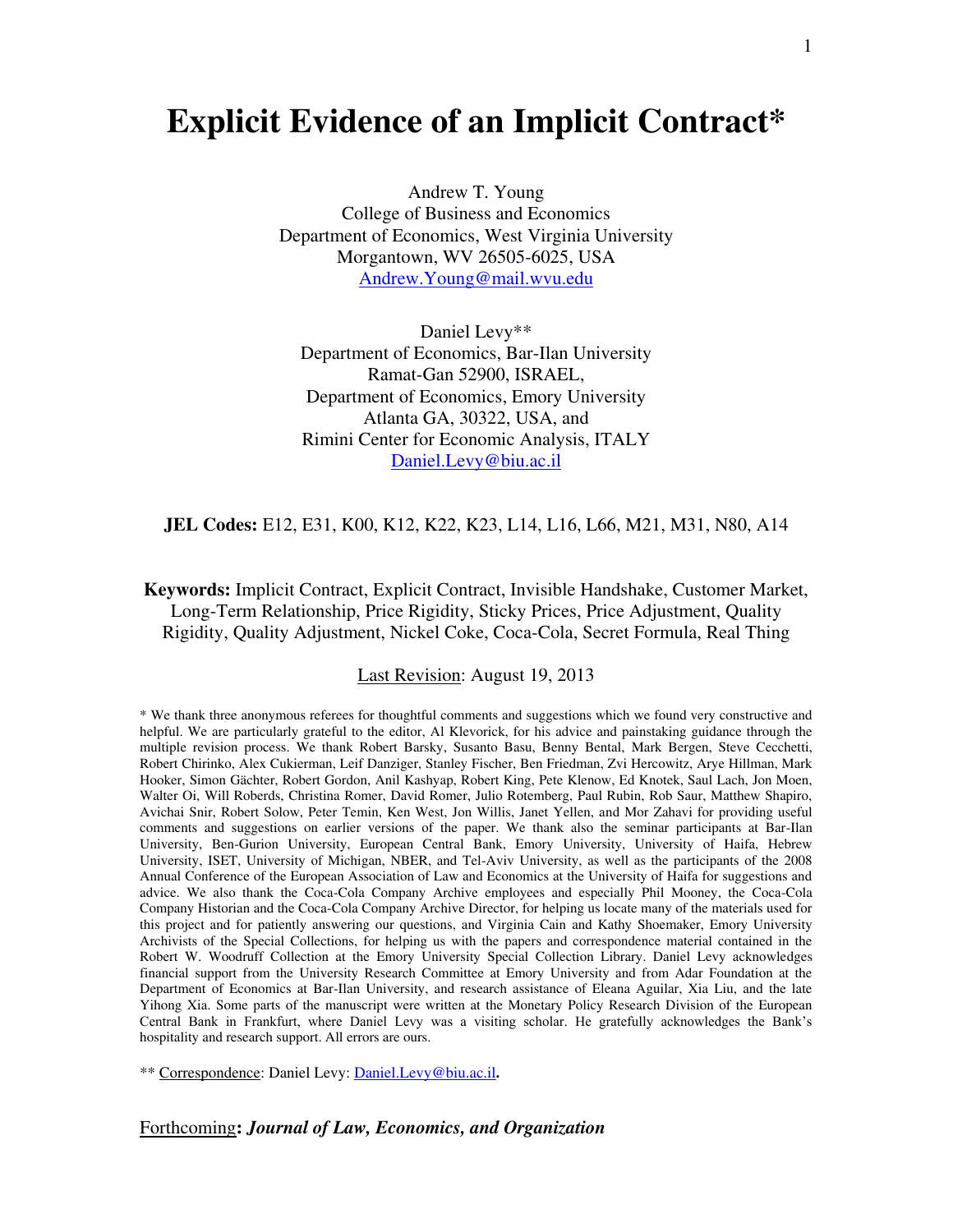## Explicit Evidence of an Implicit Contract

#### *Abstract*

We offer the first direct evidence of an implicit contract in a goods market. The evidence comes from the market for Coca-Cola. We demonstrate that the Coca-Cola Company left a written evidence of its implicit contract with its consumers—a very explicit form of an implicit contract. The contract promised a  $5¢$  price and adherence to the "Secret Formula." Because implicit contracts are unobservable, we adopt a narrative approach. Analyzing a large number of historical documents, we offer evidence of the Company both acknowledging and acting on this implicit contract. We explore quality as a margin of adjustment available to Coca-Cola. The implicit contract included a promise not only of a constant price but also a constant quality (the "real thing"). During a period of over 70 years, we find evidence of only a single case of true quality change. We demonstrate that the perceived costs of breaking the implicit contract were large.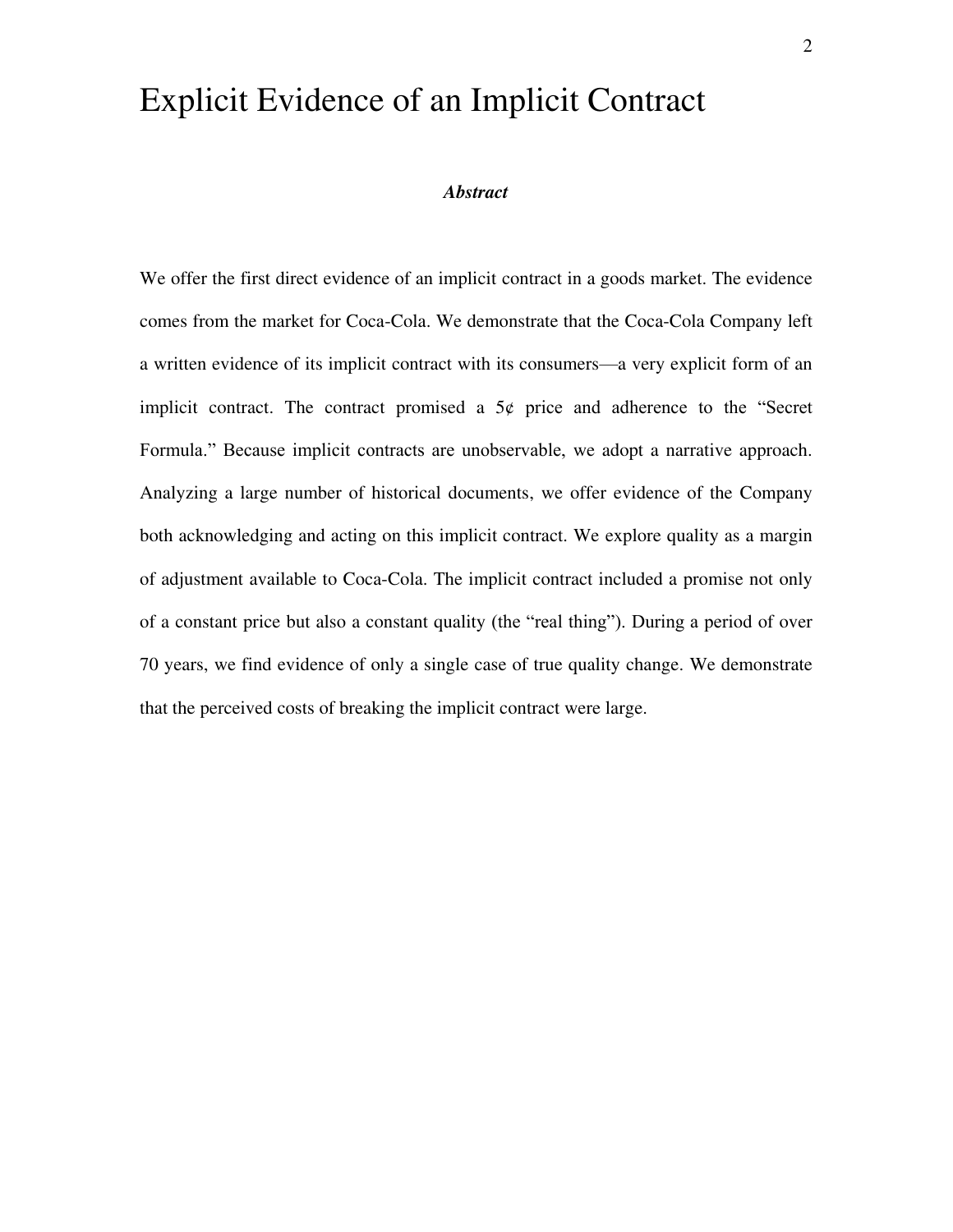#### **1. Introduction**

 $\overline{a}$ 

Okun (1981) popularized "invisible handshakes," or implicit contracts, as a possible source of price rigidity. They have most often been explored in the context of wage setting in labor markets (Rosen, 1985, 1994). However, implicit contracts may plausibly exist in consumer goods markets as well.<sup>1</sup> To our knowledge, however, no studies offer direct evidence of this. $2$  We offer the first direct and, in fact, quite explicit evidence of such an implicit contract. The evidence comes from the market for Coca-Cola.

Starting in 1886, in the bottle or at the fountain, 6.5oz of Coca-Cola retailed for  $5\varphi$ . With remarkably few deviations, this nominal price did not adjust for over 60 years. The nickel Coke did not entirely disappear from US markets until 1959—over 70 years*!* During this time there was also remarkable quality rigidity with less than one change per decade on average to the "Secret Formula" (Levy and Young, 2004). We argue that an implicit contract with consumers was associated with both the price and quality rigidity.

The lack of studies offering direct evidence of implicit contracts is not surprising as they are "tacit agreements that are not written down [and] the theory does not predict literal price rigidity, but only that prices are relatively insensitive to fluctuations in demand" (Blinder, et al., 1988, p. 152). As "hard" data are hard to come by, we adopt a narrative approach (Romer and Romer, 1989, 1994; Zbaracki, et al., 2004).<sup>3</sup>

The Coca-Cola price rigidity is exceptional relative to the evidence reported on US prices.<sup>4</sup> Cecchetti (1986) reports that magazine prices change only every 3–6 years on

 $1$  Okun (1981) introduced the term "customer markets" to refer to those goods markets where long-term relationships can exist between sellers and buyers.

 $2^2$  Renner and Tyran (2004) present experimental evidence that long-term relationships based on trust can form to mitigate "lemons" problems when cost shocks are difficult for consumers to discern.

 $3$  As Romer and Romer (1989) emphasize, a narrative approach allows one to exploit a large body of soft data containing qualitative information that is difficult to employ in conventional econometric studies. <sup>4</sup> Earlier survey studies summarizing this literature include Rotemberg (1987), Gordon (1991), Weiss

<sup>(1993),</sup> and Romer (1993). For more recent surveys, see Willis (2003), Levy (2007), Wolman (2007), Klenow and Malin (2010), and Leahy (2011). Several studies conducted by the European Central Bank and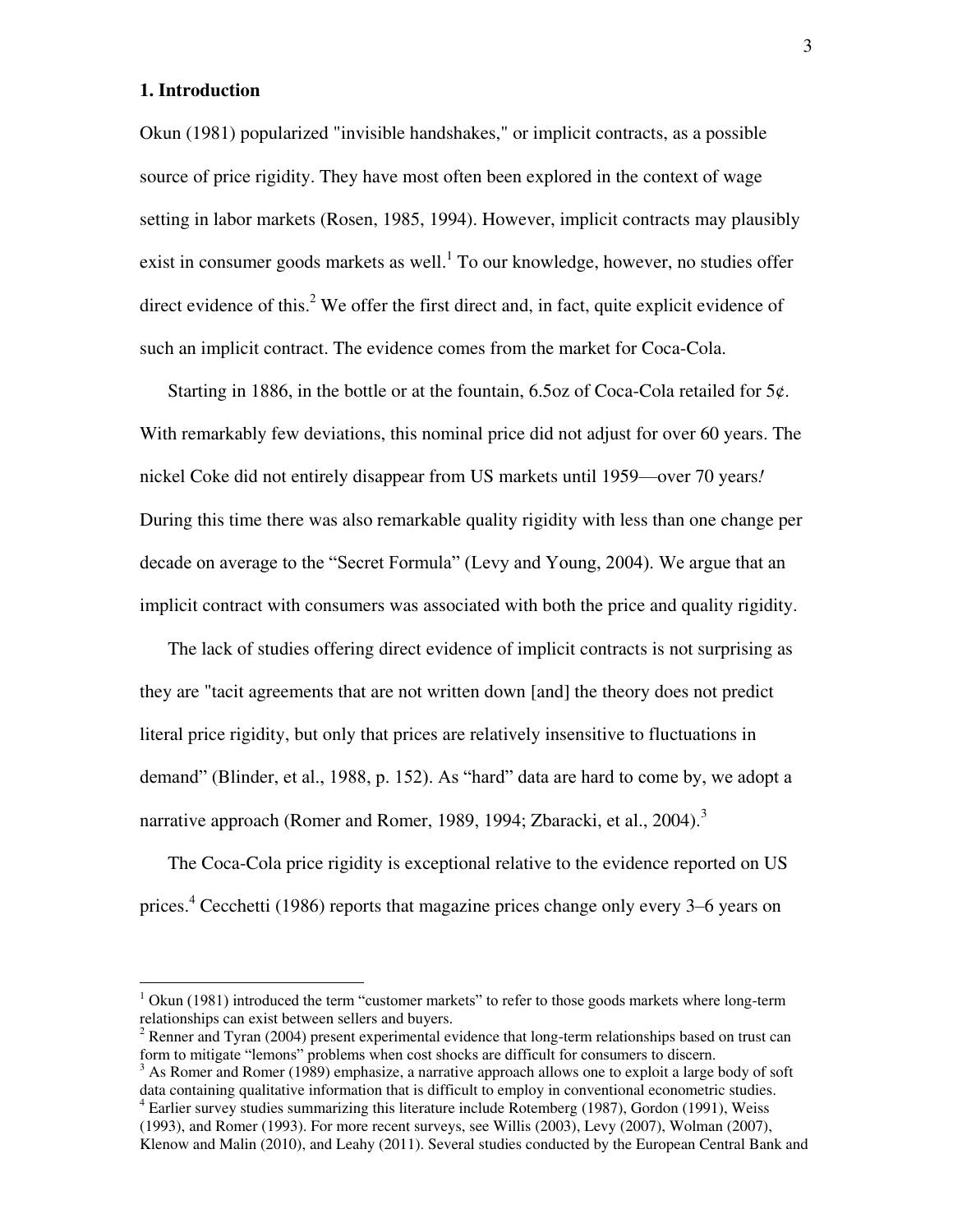average. Using business-to-business industrial price data, Carlton (1986) finds that prices remain unchanged for several years. Kashyap (1995) studies catalog prices of 12 retail goods for 35 years and reports an average duration of 15 months. Blinder, et al. (1988), based on survey evidence from firms, conclude that, on average, prices lag supply or demand changes by 3 months.<sup>5</sup> Recent studies using micro-level transaction price data report similar figures (e.g., Nakamura and Steinsson, 2008; Nakamura and Zerom, 2010).<sup>6</sup> In comparison, the Coca-Cola price rigidity lasted at least an order of magnitude longer.

The Coca-Cola Company is one of the most successful and recognized producers of a consumer good in the world. During the time period we study, the soft drink industry and the Coca-Cola Company itself were non-negligible parts of the US economy. For example, in 1945 the bottled non-alcoholic carbonated beverage industry was 0.26% of US GDP (Riley, 1942, p. 343). The Company had a roughly 50% market share in that industry, making its own contribution an economically significant 0.13% of GDP.

In Levy and Young (2004) we argue that an explicit contract between Coca-Cola and its bottlers was a source of price rigidity. The contract fixed the price of Coca-Cola syrup to bottlers. Given this, the Company could increase profits only by selling more syrup. Thus the Company pursued a policy of retail price maintenance.<sup>7</sup> The contract, however,

1

respectively, orange juice products (about a month), apartment rental rates (a few months), and goods sold through Sears catalogs (over two years in some cases). Some studies, however, report more frequent price changes (e.g., Levy, et al., 1997; Dutta, et al., 1999; Dutta, et al., 2002; Bills and Klenow, 2004). <sup>6</sup> See also Goldberg and Hellerstein (2007, 2013), Anderson and Simester (2010), Gopinath and Itskhoki (2010, 2011), Chevalier and Kashyap (2011), and Anderson, et al. (2012).

 $\overline{7}$  Two technology-based factors help to explain the continuation of the nickel price beyond 1921. First, the vending machines with nickel-only capability and limited change-making technology imposed a constraint on price adjustment. Second, the smallest price increase compatible with consumers using a single coin was 100%. A monetary transaction technology for smaller price adjustments, keeping consumer "inconvenience costs" low, was not available. Daly (1970) documents widespread consumer inconvenience costs due to a small change shortage in Brazil. Selgin (2008) documents how in late 1700s UK private coinage flourished in response to a shortage of smaller denomination coins. In Knotek (2008), firms incorporate convenience

its member EU central banks report that EU prices tend to be more rigid than US prices. Álvarez, et al, (2006), Dhyne, et al. (2006), and Levy and Smets (2010) summarize these studies.<br><sup>5</sup> Levy et al. (2002), Genesove (2003) and Young and Blue (2007) document price rigidities for,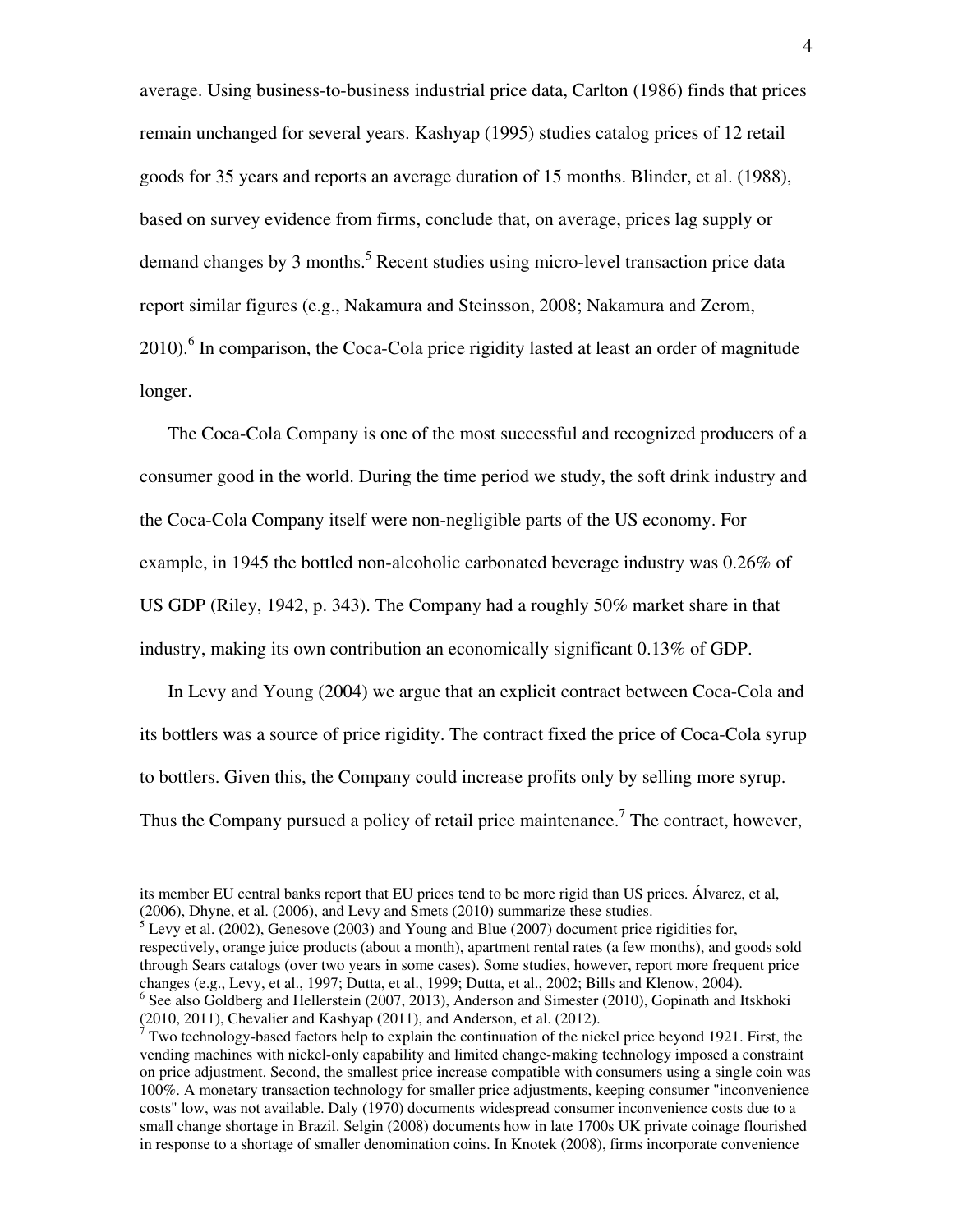lasted until 1921 and cannot explain the additional 38 years of price rigidity.

Here we address the presence of an implicit contract between Coca-Cola and its consumers. We argue that it was an important source of the price rigidity during  $1921-1959$ . However, we stress that the explicit contract with bottlers and the implicit contract with consumers are related: the former contributed to and reinforced the latter.

We argue that the implicit contract included the promise of a constant price and constant quality. We document the dedication to the 6.5oz serving of the Secret Formula. Over a 73-year period, only seven changes in the Secret Formula occurred. Of those, we argue that only one could have been substituted for by a price adjustment.

In section 2 we document the Coca-Cola price and quality rigidities and discuss changes in economic conditions and marginal costs. In section 3 we describe implicit contracts and the problems that they can solve, and show that the Company perceived such problems as important. In section 4 we present our evidence of an implicit contract. In section 5 we address the link between the implicit and explicit contracts. We consider some alternative explanations for the nickel Coke in section 6 and conclude in section 7.

#### **2. The Coca-Cola Episode: Price and Quality Rigidity**

1

The nickel Coke began in 1886 with an Atlanta peddler of patent medicines. John Stith Pemberton had the ingenious idea to sell Coca-Cola in 5¢ fountain servings rather than in 75 $\varphi$  or \$1 medicine bottles. The world's most famous soft drink was born. If he were alive, Pemberton might well be shocked to learn that the nickel Coke remained largely uniform for over 60 years and did not disappear for over 70 years.

Whether in a bottle or at a soda fountain, 6.5oz Coca-Cola retailed for 5¢. The

into pricing decisions. The model can account for the dynamics of US newspaper prices. Knotek (2011) extends the evidence to convenience store products. Eckard (2007) argues that relatively few "even" price points reduced cashier transaction costs.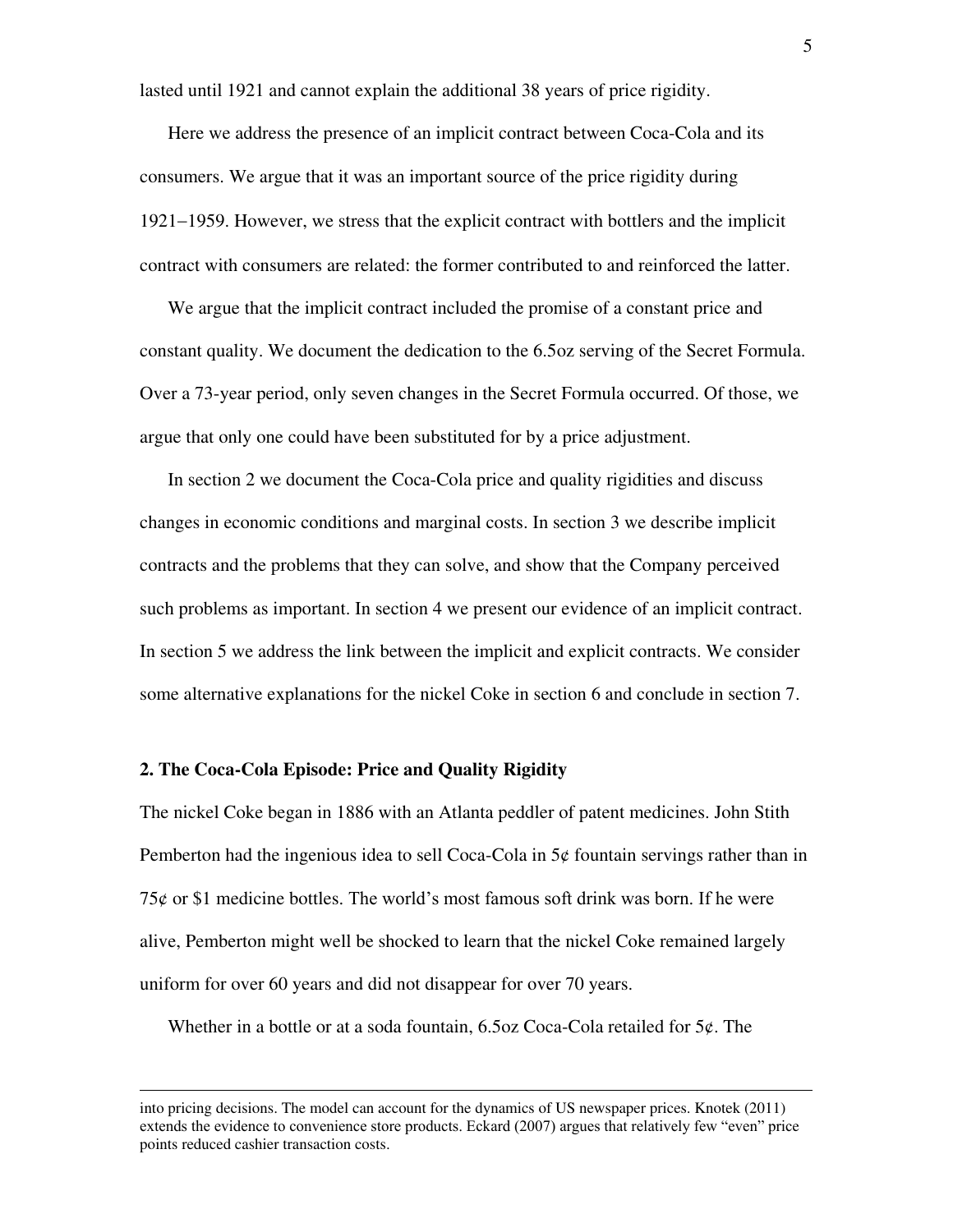remarkably few exceptions were unpopular with consumers. As late as 1951, *Fortune*  magazine reported that Louisiana dealers, seeking to pass on cost increases to consumers, had to backtrack as consumers threatened to "take all their business elsewhere [...]" "Everybody knows Coke sells for a nickel – look at the back of this week's *Life*" (p. 129).

During the more than 70 years of price rigidity, Coca-Cola also exhibited remarkable quality rigidity. Schaeffer and Bateman (1985) document merely six changes in the Secret Formula from 1886 to 1960. We found evidence of one additional, temporary change. Two of the changes were exogenously imposed. All but one of the other changes were attempts to keep quality unchanged. Since we argue that constant quality was a part of the implicit contract, we elaborate briefly on each Formula change.

The first documented change was an addition of glycerin in 1889 to prevent the syrup from turning rancid in storage. The syrup was also altered by "adding essential ingredients and by taking others out of the Pemberton Formula" in order to make the ingredients more "compatible" with each other (Schaeffer and Bateman, 1985, p. 4). By all accounts, these changes were made to prevent perishing and ensure constant quality at different fountain locations.

In 1899 the second documented change occurred. The Company decided to prepare two syrups—one for fountains and one for bottles. The syrup for bottles contained more sugar, less water, more caramel, more citric acid, less caffeine, and more phosphoric acid (Allen, 1994, p. 9). The goal was to ensure that the drink, at the fountain or from a bottle, had the same taste; that is, to ensure uniform quality.

The third change was the indirect result of an 1898 tax on medicines. Coca-Cola was still marketed as a medicine and a tax of \$29,502 was charged, which the Company contested. At trial in 1901, Company president Asa Candler admitted under oath to Coca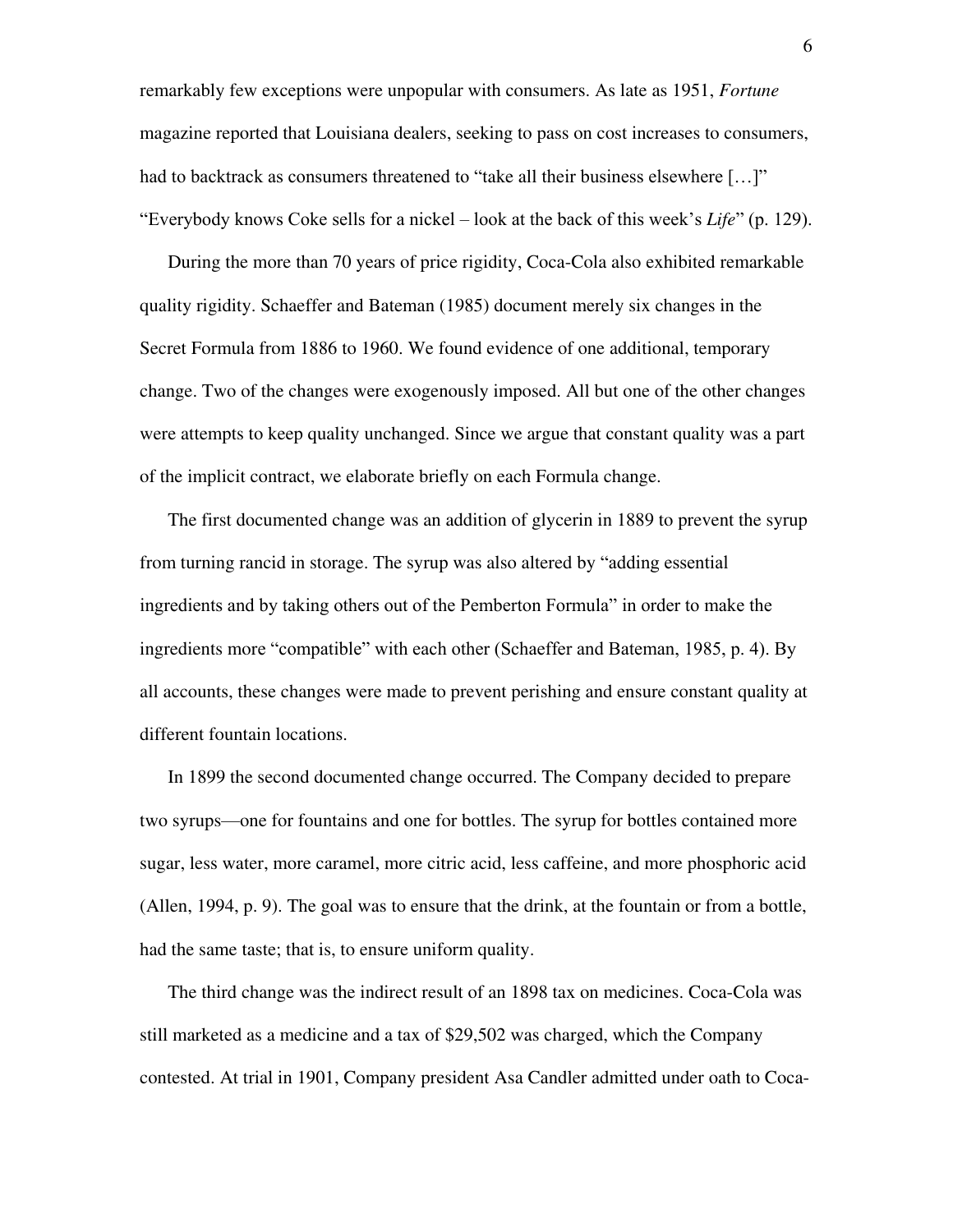Cola having "a very small trace" of cocaine.<sup>8</sup> The Company outsourced the preparation of "Merchandise No. 5" (containing coca leaf and kola nut extracts) to remove the cocaine completely. This change was made under exogenous threat of prosecution.

The fourth change came in 1904. The Company was using powdered sugar which carried moisture and tended to sour during transportation (Candler, 1950). A switch to granulated sugar was made. $9$  Since we find no evidence of consumers perceiving a change in quality, the two sugar types were likely perfect (or very close) substitutes.

A lawsuit brought by the USDA under the Pure Food and Drug Act of 1906 led to the fifth change. The 1909 lawsuit claimed Coca-Cola was "misbranded" because its name promised kola and coca but contained little of either; and it was "adulterated" by added caffeine.<sup>10</sup> In April 1918, the Company agreed to a settlement which included reducing the caffeine by almost two-thirds. This change was exogenously imposed.

The sixth change occurred when, in response to WWI sugar shortages and rationing, Company president Howard Candler (Asa's son) stockpiled sugar at 28¢/lb (almost four times its pre-war price). When the price of sugar then plummeted (*Atlanta Georgian*, February 15, 1921) the Company found itself committed to over \$8 million on sugar at twice the going price (Landers, 1950). To avoid future replays, the Company developed syrup based on beet sugar.<sup>11</sup> With the help of a German scientist, the Company developed a beet sugar that did not change Coca-Cola's flavor.

We found evidence of one additional (temporary) Secret Formula change. In 1942, WWII sugar shortages led Company president Robert Woodruff to reluctantly approve

<sup>&</sup>lt;sup>8</sup> As a result, Coca-Cola was banned at the military canteen and post exchanges by the US War Department in 1907. Source: Henry A. Rucker (Collector of Internal Revenue) v. The Coca-Cola Company, U. Circuit Court, District of Georgia (Trial and Appeal Record, Federal Records Center, East Point, Georgia). The company later sued the government and the tax payments were returned (Allen, 1994, p. 43).

<sup>&</sup>lt;sup>9</sup> Candler agreed to switch to granulated sugar after learning that he was paying freight on the moisture. <sup>10</sup> Source: United State v. Forty Barrels and Twenty Kegs of Coca-Cola, 241 U.S. 265, 289, record of appeal from the Federal Records Center, East Point, Georgia.

<sup>&</sup>lt;sup>11</sup> Beets can be grown in more regions than cane sugar and, thus, by switching to it the Company hoped to maintain a more continuous supply of Coca-Cola.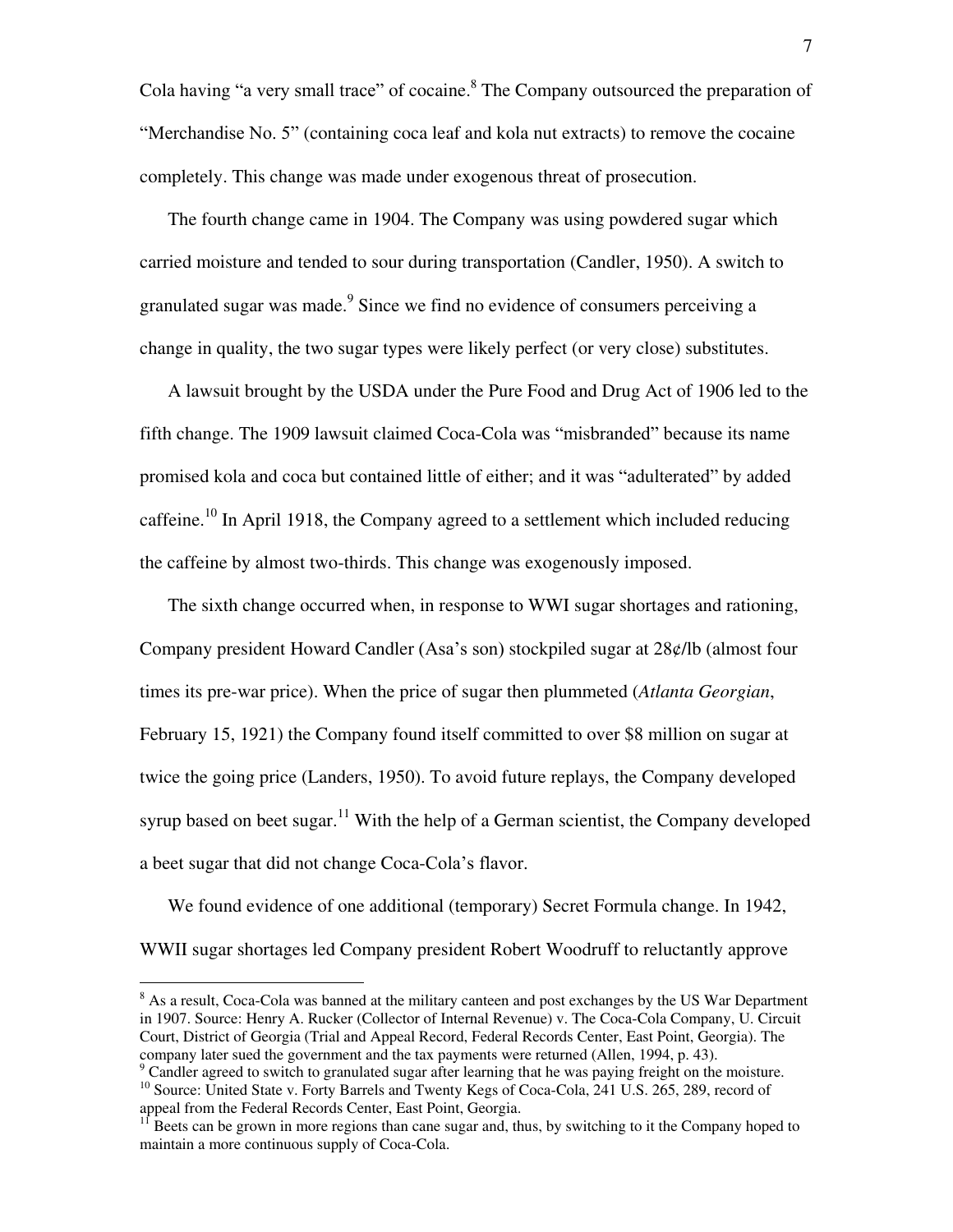the use of a small amount of saccharine in place of sugar. In a letter to his accountant, Woodruff acknowledged his hesitation: "Of course you know I am very leery about these things and much prefer not to do anything of the kind, except as a *matter of life and death*" <sup>12</sup> (italics added). At that time there were also shortages of caffeine and coca leaves. Woodruff approved a temporary cutback in the amount of those ingredients as well. There is no evidence, however, that customers perceived a change in flavor. Even if all seven episodes are interpreted as quality changes, they exhaust the more than 70 years that we study – less than one change per decade.

Price and quality rigidities are noteworthy only relative to changing market conditions. The years 1886–1959 featured numerous shocks affecting the soft drink market. During the Spanish-American War a tax was imposed on patent medicines and Coca-Cola deemed liable for  $1/8¢$  on every nickel drink (Riley, 1942, p. 26). There were also the demand-side shocks of Prohibition in 1920 and its repeal in 1933. The repeal occurred during the Great Depression, another large demand shock. The Company also faced prolonged investigation under the Pure Food and Drug Act of 1906.<sup>13</sup>

To stress the importance of the changing economic conditions for the Coca-Cola Company, we focus on (i) changes in marginal materials costs and (ii) shortages of materials induced by regulatory interventions (government rationing). The most important material input was sugar. (By volume Coca-Cola is over 10% sugar.) Materials generally were important components of costs.

From 1879 to 1955, materials costs were between 30% and 50% of soft drink industry production value (Table 1). In 1920 the price of sugar was about \$0.10/lb (Allen, 1994, p. 104). The Company was using about 100 million pounds of sugar annually (The Coca-

<sup>&</sup>lt;sup>12</sup> Source: Robert W. Woodruff in a letter to Arthur Acklin, October 2, 1942, Robert W. Woodruff Papers, Special Collections Section, Emory University Library.

<sup>13</sup> For a comprehensive list of changes in market conditions see Levy and Young (2004, pp. 771–773).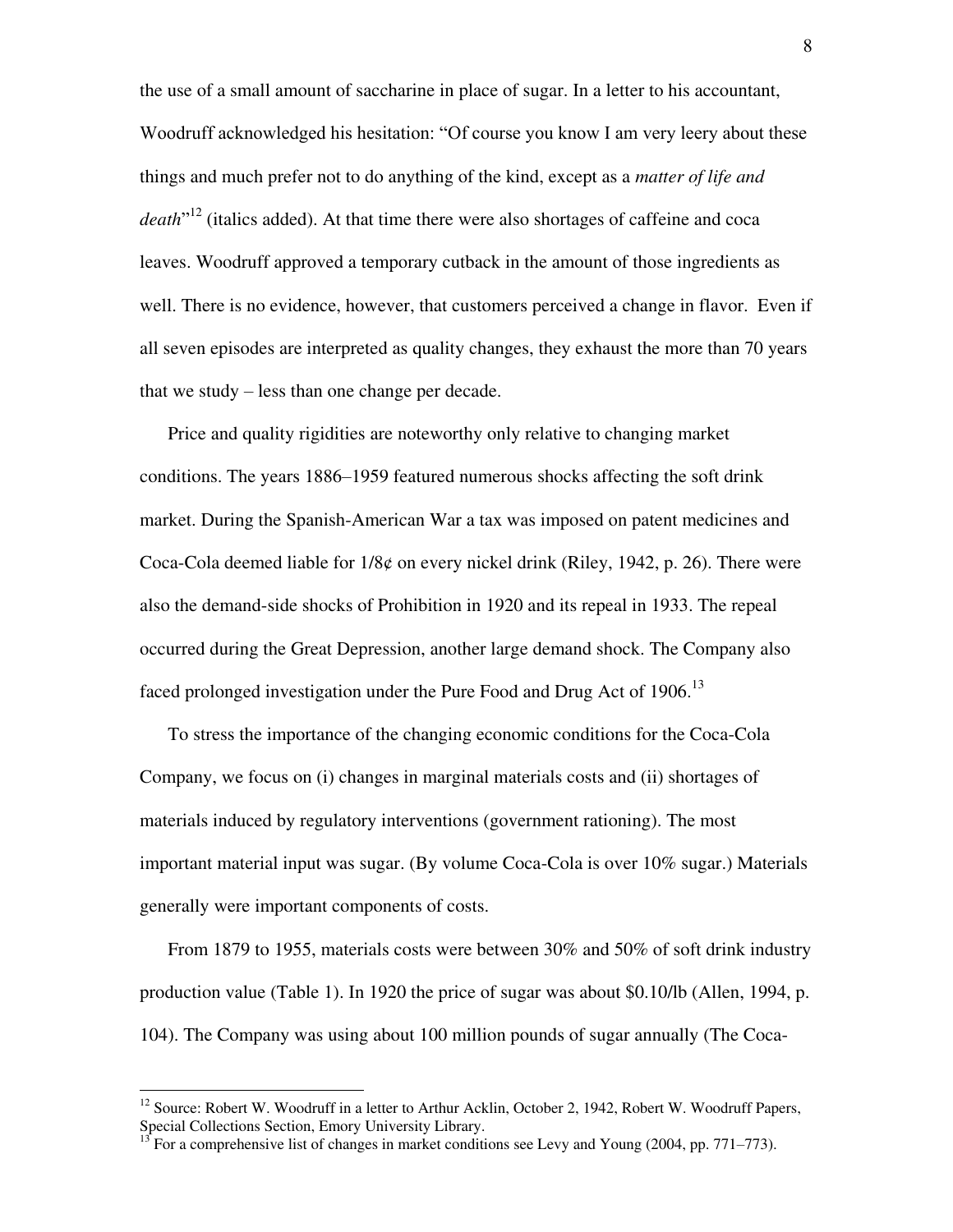Cola Company, 1925), and 1920 sales were about \$32 million (*Annual Report*, 1921). This puts sugar costs alone in 1920 at 31% of sales. Compare this to Coca-Cola's advertising expenditures share of sales (Table 1; column 3), which ranged between 8% and 17%.

#### <<COMP: Place Table 1 about here>>

The importance of materials costs generally, and sugar costs specifically, lends perspective to several shocks weathered by the Coca-Cola Company. For example, in 1917 WWI sugar rationing was imposed. In May of that year, sugar sold for \$0.08/lb., up from an average of \$0.05 that had held over many years (Pendergrast, 1993, p. 129). This was a 60% increase for an input constituting at least one third of costs. (Around the same time, the Company experienced shortages of caffeine and caramel as well.) Then late in 1919 the price of sugar reached \$0.16 and sugar purchases were about 67% of Coca-Cola revenues (Allen, 1994, p. 104).<sup>14</sup> There would have been relief from high sugar costs following WWI except for Howard Candler's ill-advised stockpiling of sugar. By 1921, Coca-Cola had warehouses full of contracted sugar while the market price was 3¢/lb (*Fortune*, 1951).

Sugar rationing was reenacted during WWII. At the worst point, producers were rationed 50% of their prewar levels (Pendergrast, 1993, p. 201).<sup>15</sup> There were also "shortages of crowns, bottles, cases, gasoline, trucks, equipment, [and] manpower" (Riley, 1942, p. 86). At the onset of WWII, the price of sugar was \$0.02/lb. By the end of

 $14$  Interestingly, there is no evidence of Coca-Cola retail prices adjusting upward during WWI when its production costs soared, although during the postwar inflation there were isolated reports of retailers charging 6¢ or 7¢ for a Coke. Note that the Coca-Cola Company had no direct/legal control over the price that retailers charged. Levy and Young (2004, pp. 774–777) describe in detail some of the methods and techniques the Company used to "convince" the retailers that the nickel price was in their advantage.

<sup>&</sup>lt;sup>15</sup> Allen (1994, p. 251) states that the number was 80 percent of prewar levels.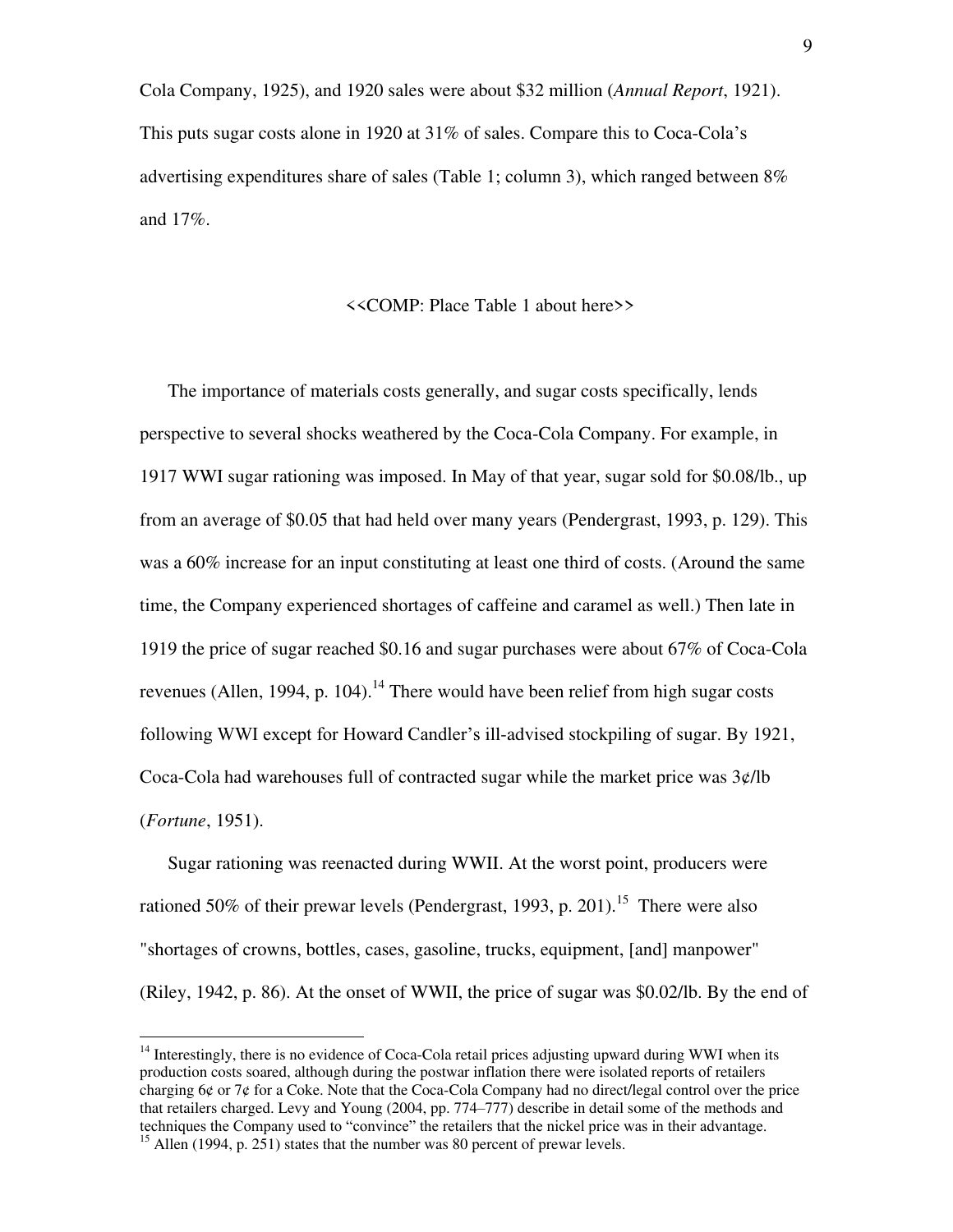WWII, the price was \$0.08, up by 300% (Allen, 1994, p. 276).<sup>16</sup>

Ultimately, it would be postwar inflation rather than any specific input cost that led to the demise of the nickel Coke. By the late 1940s, with production costs soaring, a handful of bottlers began charging the retailers  $90¢-1.00/case$ , up from  $80¢$ .<sup>17</sup> In response some retailers raised the price. *Time* (1950b, p. 12) observed that, "In New York City, bottled Coca-Cola broke loose from its nickel moorings and for the first time went to 6¢." Still, in 1950 only 125 of the 1,100 bottlers had initiated price increases to retailers. In 1951, when about 33% of bottlers had increased their traditional \$0.80/case wholesale price, Coca-Cola dropped the placing of " $5¢$ " in its advertising material.<sup>18</sup> In 1955, *Business Week* (1955, p. 44) reported that a "bottle of Coke today sells for  $6¢$ ,  $7¢$  or even  $10¢$ depending on the area."<sup>19</sup> By 1959 the last of the nickel cokes was gone.

#### **3. Implicit Contracts**

Implicit contracts are "arrangements that are not legally binding but that give both sides incentives to maintain the relationship" (Okun, 1981, pp. 49–50).<sup>20</sup> We argue that an implicit contract guaranteed a constant nominal price and quality of Coca-Cola and that the consumers valued this guarantee.

#### **3.1 Economic Rationales for Implicit Contracts**

Sellers and buyers may enter into implicit contracts for various reasons. First, consumers

<sup>&</sup>lt;sup>16</sup> WWII shortages led to temporary use of sugar substitute and decreases in caffeine and coca contents.

<sup>17</sup> Source: The Coca-Cola Company, *Fact Sheet.* 

<sup>&</sup>lt;sup>18</sup> Source: "Memorandum to: Mr. Nicholson" (Coca-Cola Company, January, 1951) and "The Price Situation" (Coca-Cola Company, February, 1951).

<sup>&</sup>lt;sup>19</sup> As well, Coca-Cola began introducing various bottle sizes at various prices.

<sup>&</sup>lt;sup>20</sup> Such informal agreements are termed "implicit," "self-enforcing," or "relational" (Gil and Marion, 2012). For example, Telser (1980, p. 27) refers to a "self-enforcing agreement" as one that "remains in force as long as each party believes himself to be better off by continuing the agreement than he would be by ending it." Baker, et al. (2002, p. 39) refer to "relational contracts: informal agreements and unwritten codes of conduct that powerfully affect the behaviors of individuals within firms."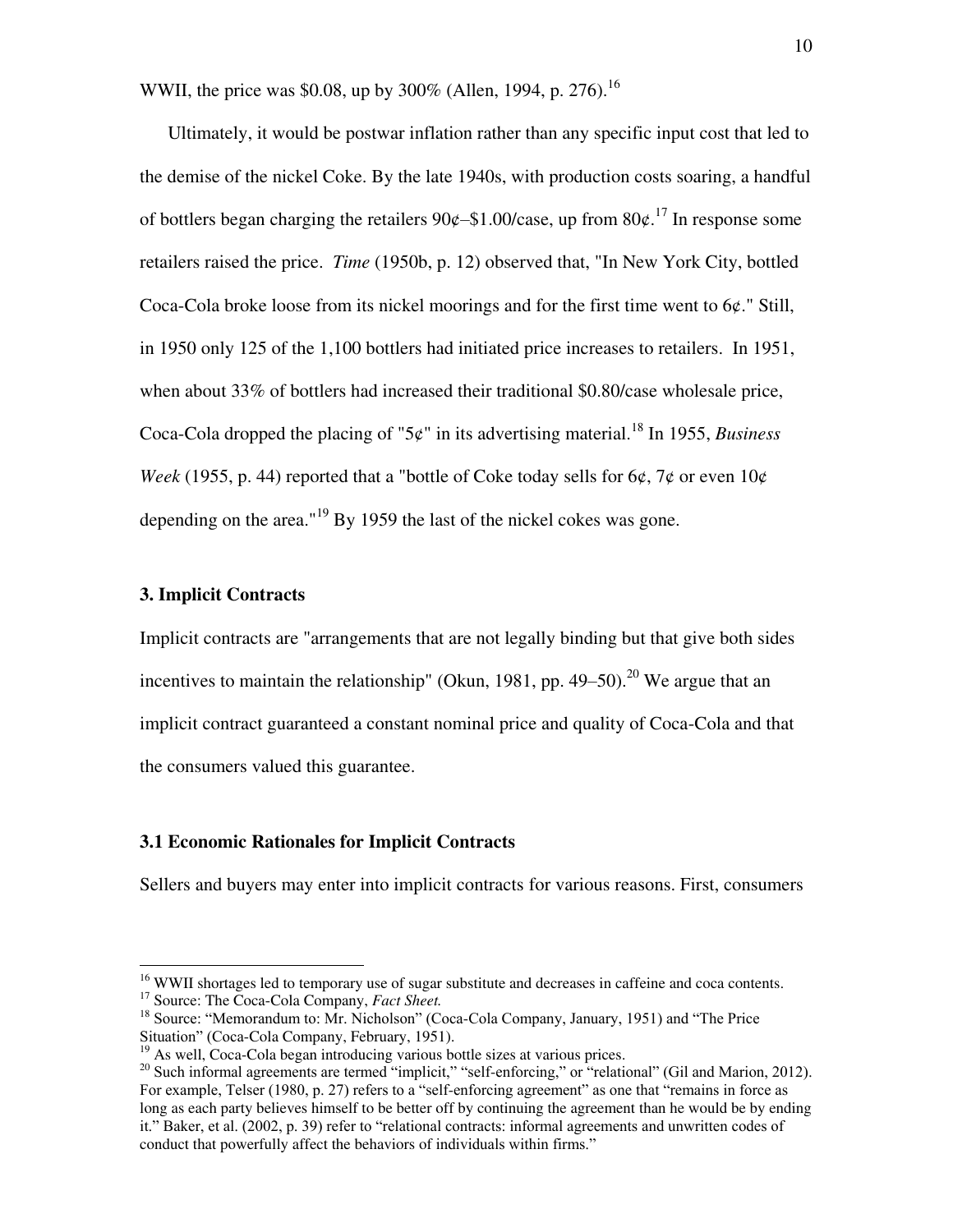may value the guarantee of a fair price.<sup>21</sup> There is evidence that fair prices are important to buyers. Kahneman, et al. (1986) provide survey evidence that the perceived fairness of prices is important for understanding consumer demand. In lab experiments, buyers often boycott, against their self-interest, sellers engaged in unfair price increases. $^{22}$ 

Implicit contracts may mitigate time consistency problems in case of habit-forming goods. Sellers may attract consumers today by promising (a continuation of) low prices in the future, which can lead to dynamic inconsistency because when the future comes, firms have an incentive to raise prices (Nakamura and Steinsson, 2011). Consumers anticipate that by then they will be "hooked" and that refraining from paying the high prices will be difficult. While explicitly contracting on future prices with individual consumers may be prohibitively costly, entering into an implicit contract with all consumers facilitates transactions in the presence of this moral hazard.

Firms may also form implicit contracts to increase brand loyalty. Given ostensibly close substitutes, a firm's brand may convey information about hard-to-observe, but distinctive, characteristics of the good (or the "experience" of buying it from the particular firm) that differentiate it from similar goods (Telser, 1980; Klein and Leffler, 1981; Shapiro, 1983). Such hard-to-observe features create moral hazard problems. A brand's reputation can signal that the firm is indeed providing those characteristics. The brand then "corresponds to an implicit contract between seller and buyers whereby the former supplies high-quality experience goods" Cabral (2000, p. 659).

A firm's brand may also insure consumers against pass-through of input cost fluctuations. Consumers may be hesitant to commit to one good exclusively if there are

<sup>&</sup>lt;sup>21</sup> Rotemberg (2011) develops the idea of a fair price in a model where consumers interpret price changes according to their fairness and react accordingly. In Ball and Romer's (2003) model, prices serve as a signal in a long-term relationship setting between consumers and producers, leading to infrequent price adjustments. Bils (1989) models a customer market where customers develop an attachment to a product. <sup>22</sup> See Fehr and Gächter (2000), Levy, et al. (2002), Tyran and Engelmann (2005), and Gächter and Herrmann (2009).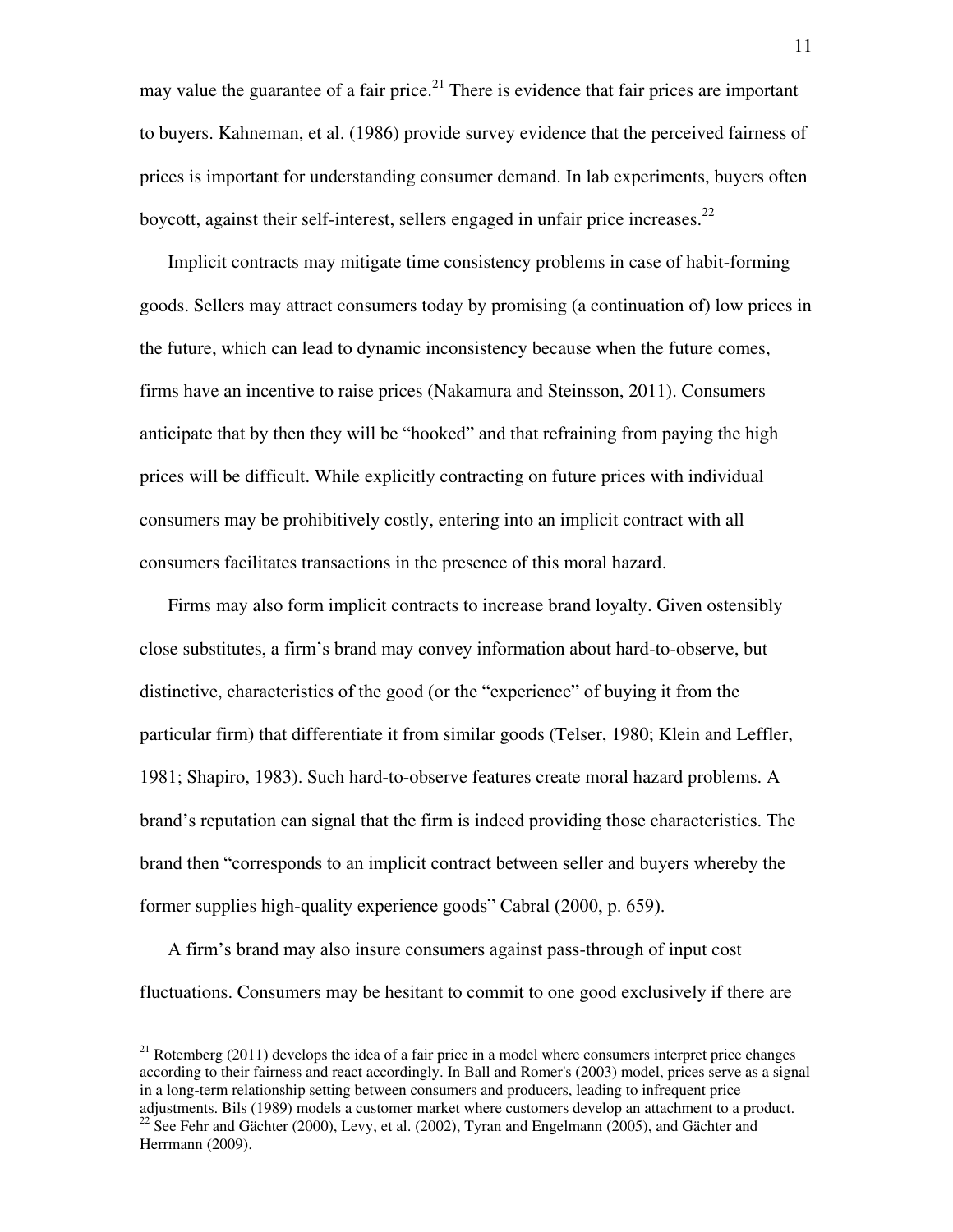close substitutes. If input costs' fluctuations are passed on in the form of price fluctuations, consumers might diversify across goods.<sup>23</sup> However, consumers may be willing to commit exclusively if a firm stakes its brand (its goodwill). An implicit contract is a credible commitment mechanism through which a firm can deliberately make itself vulnerable to consumer backlash if pass-through occurs.<sup>24</sup>

The discussion above assumes that consumers are fully informed about the price, or that price monitoring can be done at low cost, which seems reasonable given that Coca-Cola is a frequently bought small-ticket item. The inclusion of " $5¢$ " in ads and promotional merchandise kept consumers aware of this "selling" price, making it difficult for retailers to charge a higher price without consumers noticing it.

#### **3.2 Coca-Cola as a Candidate Good for an Implicit Contract**

Based on the rationales discussed above we might expect the Coca-Cola Company to have formed an implicit contract with its consumers if Coca-Cola (1) was potentially habit-forming, (2) had ostensible close substitutes available while its distinctive attributes were difficult to observe, and (3) had relatively volatile input costs.

That Coca-Cola was potentially habit-forming seems plausible. Coca-Cola contained caffeine and, up until 1918, contained an even larger amount than it does today (Schaeffer and Bateman, 1985).<sup>25</sup> Furthermore, up until 1903 Coca-Cola contained small amounts of cocaine. The addictive potency of either ingredient (in the included amounts)

 $^{23}$  This would be particularly true for habit-forming goods where an initially undiversified consumption bundle will be costly to diversify ex post.

<sup>&</sup>lt;sup>24</sup> As one anonymous reviewer noted, there is an interesting difference between implicit contracts in labor markets and the implicit contract documented here. In labor markets, implicit contracts are usually considered to protect two-sided relationship-specific investments. In the case product markets, only the relationship-specific investment of the consumer has to be protected.

 $25$  For a recent study of habit formation in the context of soft-drinks, see Zhen, et al. (2011).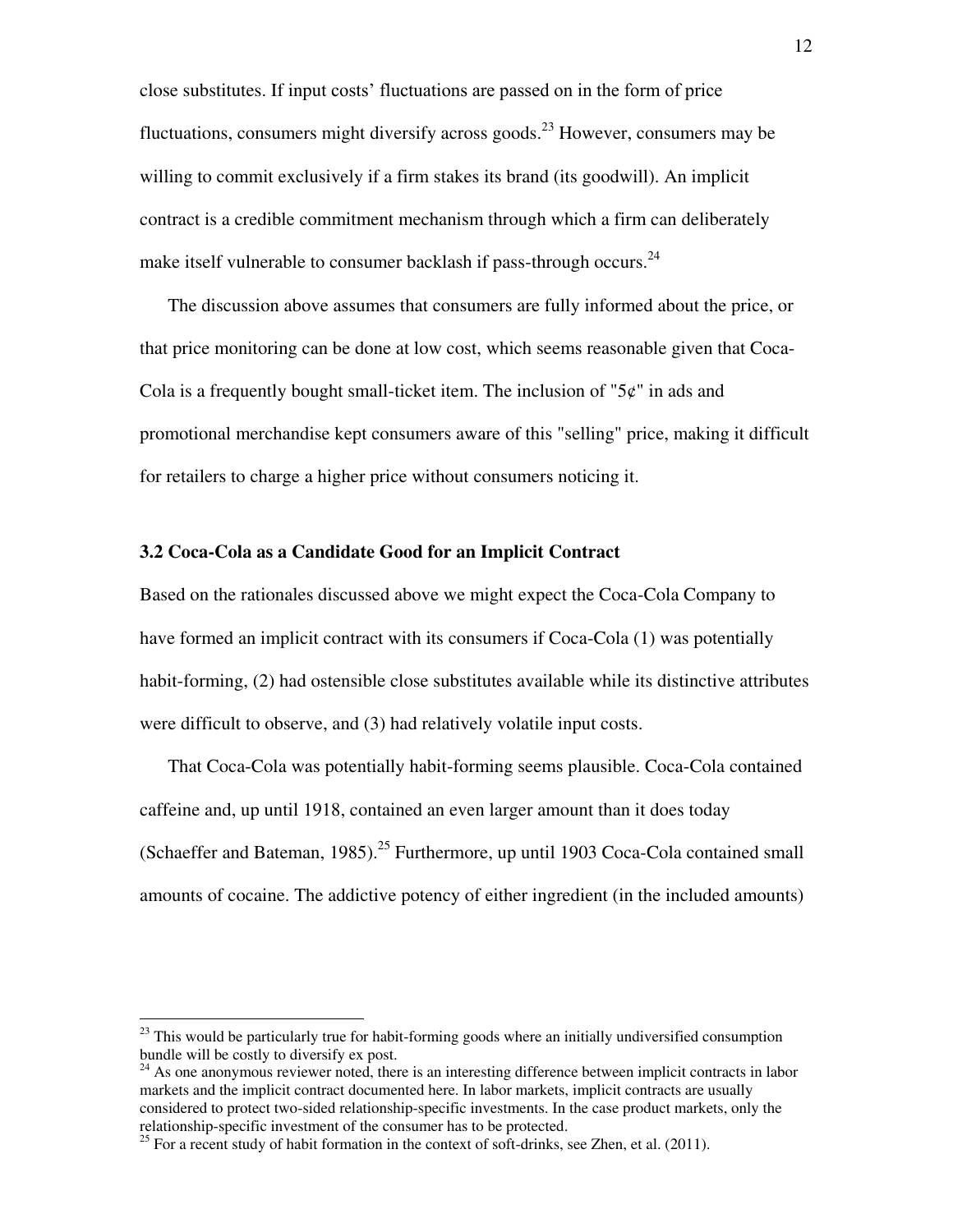is debatable. Consumers, however, likely viewed Coca-Cola as habit-forming.<sup>26</sup> This is suggested by the intense USDA scrutiny following the Pure Food and Drugs Act, as well as by a resolution passed by the American Bottlers' Protective Association (a trade association) opposing the sale of soft drinks with either ingredient.<sup>27</sup>

As to close substitutes, there was no shortage of Coca-Cola copycats. According to the Company ad in the May 17, 1916 *Drug Trade Journal* , "[a] dozen or more manufacturers of imitations of Coca-Cola were either put out of business or went out of business with the aid of the sheriff,"<sup>28</sup> referring to the Company's efforts to defend its trademark against infringement from substitute producers. These efforts were not entirely successful as new copycats kept springing up.<sup>29</sup> Indeed, both Pepsi Cola and Royal Crown Cola would market 12oz (rather than 6.5oz) bottles for a nickel during the Depression (Pendergrast, 1993, p. 193).<sup>30</sup> While they were identical to Coca-Cola in several easily observable ways (e.g., brown; carbonated; liquid; sweet), Coca-Cola arguably had distinct, but difficult to observe, attributes (e.g., costly and exotic ingredients such as

<sup>&</sup>lt;sup>26</sup> According to Allen's (1994, p. 41) account, the buyers of Coca-Cola at soda fountains would often order the drink by asking the drugstore employee to give me "a dope" or "a shot in the arm." This is clearly suggestive of the popular attitudes and perceptions towards the drink's habit-forming properties.

<sup>&</sup>lt;sup>27</sup> The long and highly publicized legal-battles in which the Coca-Cola Company was involved following the government's lawsuits, have led to a spread of the popular perceptions and accusations that the drink is habit forming. The spread of these views was further aided by numerous medical experts who believed that Coke had addictive characteristics. For example, according to Allen (1994, p. 45), Dr. J.P. Baird, who was the President of the Medical Association of Georgia, testified as the government witness during the 1901 lawsuit ("Cocaine Lawsuit 1) that "Coca-Cola definitely was habit-forming… Persons who take it freely, seem to become more or less dependent on it." In Chapter 2 titled "Dope," Allen (1994) offers a detailed account of how these popular perceptions and beliefs spread over time across the entire US. This despite the (ex-post) assessment (e.g., Benjamin, et al., 1991) that most of the scholarly evidence presented by both sides at these court hearings seem to have been poor science, and despite the fact that most of the final verdicts in these court-cases were in favor of the Coca-Cola Company.

<sup>&</sup>lt;sup>28</sup> Reproduced in the Coca-Cola Company's Advertising Copy Collection, 1916-1919, Vol. 5, 000496 ARS. <sup>29</sup> According to *National Bottlers Gazette* (January 5, 1917, The Coca-Cola Company Archive), the list of imitators grew to hundreds and included "Afri-Cola, Ameri-Cola, Ala-Cola, Bolama-Cola, Cafe-de-Ola, Carbo-Cola, Candy-Kola, Capa-Cola, Chero-Cola, Christo-Cola, Coke-Ola, Coo-EE-Cola, Curo-Cola, Grap-O-Cola, Its-A-Cola, Kaffir-Kola, Kaw-Kola, Kiss-Kola, Ko-Ca-Ama, Koca-Nola, Ko-Co-Lem-A, Kokola, Klu Ko Kolo, Loco Cola, Luna Cola, Mitch-O-Cola, Mo-Cola, My Cola, Roco-Cola, Toca-Cola, Taka-Cola, Qua-Kola, Uneeda-Cola, Zero-Cola, and Zippi-Cola." Allen (1994, p. 73) lists these "counterfeit" manufacturers and offers more details about the Company's efforts to fight them. <sup>30</sup> "Twice as much for a nickel too, Pepsi-Cola is the drink for you." This line is from a popular 1939 Pepsi

jingle that played on radio.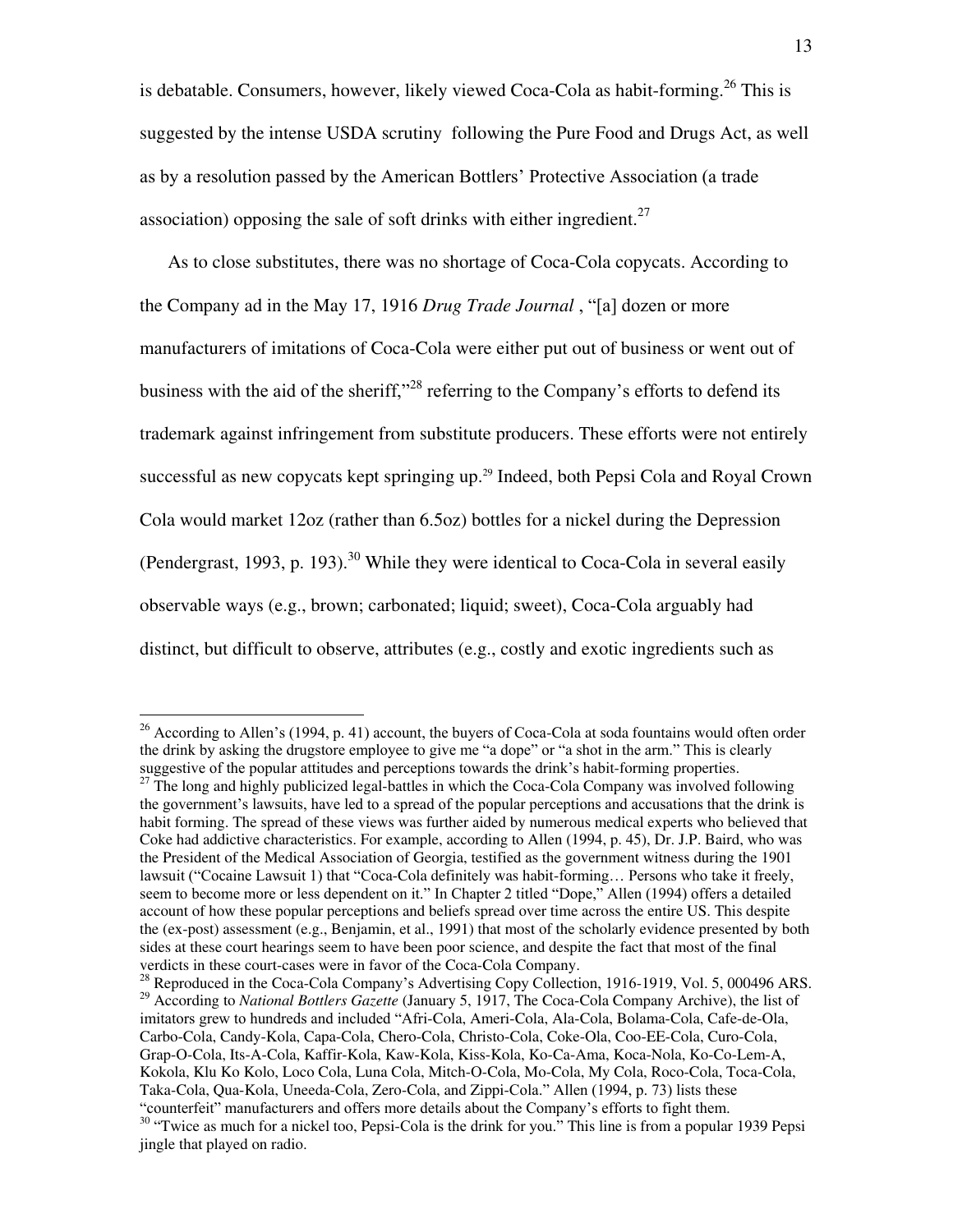coca leaves and kola nuts; consistent manufacturing and bottling practices), and perhaps not less important, the cult of the Secret Formula.

Finally, while it is difficult to assess Coca-Cola production cost volatility relative to other consumer goods, we know that sugar accounted for about a third of total costs. Sugar was subject to shortages, rationing, and large price fluctuations during both World Wars. Furthermore, just like an undiversified portfolio, the fact that one commodity constituted a full third of costs lends itself to higher potential cost volatility.

#### **3.3 The Coca-Cola Company's Recognition of Consumer Concerns**

We argue above that Coca-Cola possessed characteristics associated with implicit contract goods. However, it was the Coca-Cola Company that formed an implicit contract with its consumers. The firm's perceptions of these characteristics and of consumers' concerns for these characteristics may be most important in this regard.

Despite the existence of close substitutes, the Company believed its product was distinctive in important but not immediately observable ways. For example, the Company preached to its employees about the drink's uniqueness in being of a "standardized" quality. In *Reviewing a "Proud History:" 1886 to 1925* (a series of bulletins distributed to regional and district managers, salesmen and other employees) the Company stated that as early as 1887 "important progress was made in standardizing the drink [with the result that] today every Coca-Cola is like every other Coca-Cola." Furthermore, the Company perceived this as being important to consumers: "A citizen of Georgia may go to any other state, order a Coca-Cola [and] exclaim, 'Here's an old friend!'" Another bulletin crowed that, "[m]ore than 600 trade-marked drinks have appeared on the market during the life of Coca-Cola only to disappear [...] because '*it repeats*'" (italics added).

The two longest-serving Company presidents during 1886–1959 were convinced of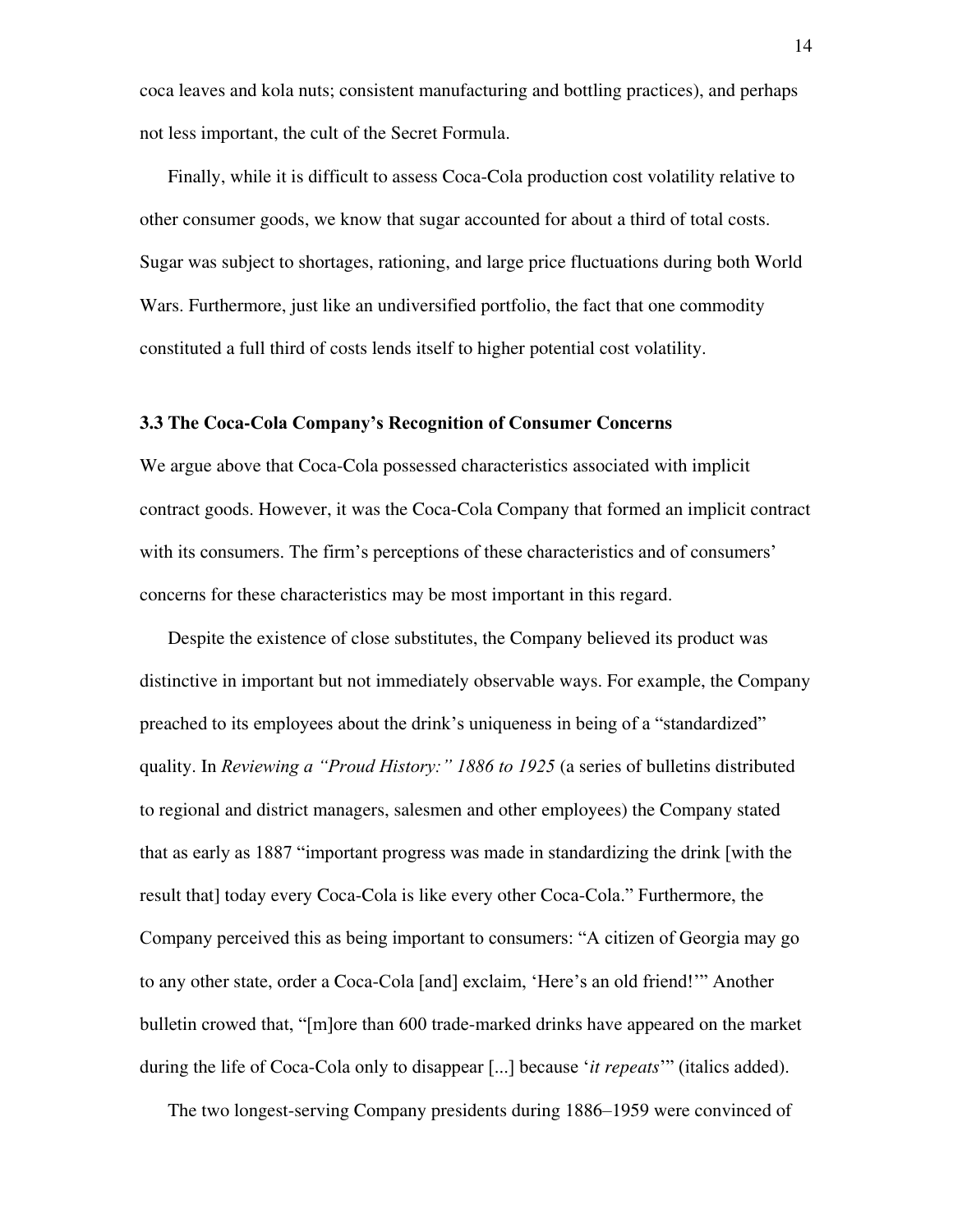the Secret Formula's importance to consumers. In 1899, amidst charges of cocaine content, about 20 salesmen, home office personnel, and branch managers met with Asa Candler (president, 1888–1916). Someone suggested: "Couldn't we just take out the cocaine?" Candler's response: "So you want me to change the formula of the country's favorite beverage[?] Never! There is *nothing* wrong with Coca-Cola. If there was anything the matter with it, do you think we would have such a problem keeping everyone supplied with it?" (Candler, 1950). Robert Woodruff (president, 1923–1939) later expressed his reluctance to change the Formula "except as a *matter of life and death*" (italics added).

Turning to input costs, the Company knew that they were volatile. However, did the Company believe that consumers wanted insurance against cost fluctuations? We again draw insight from the *Reviewing a "Proud History"* bulletins: "We are one of the few manufacturers in the [US] who adheres strictly and at all times to a one price policy. [...] This is a policy of fair dealing – it begets good will if you sell it to the trade so that it is understood." Also, consider a Company insert in a 1916 *Drug Trade Journal*: "Some said: 'Raise the price to the retailer.' [...] That is the summary of advice we have received during the past year from people who knew how greatly our cost of making Coca-Cola has been advanced [....] [W]e would be mighty poor specimens if we tried to make the druggist carry the load of our increased costs by cutting down your profits[. ...] The burden is ours—we have gladly assumed it."<sup>31</sup> The Company's unwillingness to pass cost fluctuations to retailers can be interpreted as an indicator of the Company's efforts to prevent the cost fluctuations from, in turn, being passed onto consumers.

Documenting whether or not the Company perceived Coca-Cola to be addictive is

<sup>&</sup>lt;sup>31</sup> Reproduced in Coca-Cola Company's Advertising Copy Collection, 1916–1919, Vol. 5, 00502 ARS.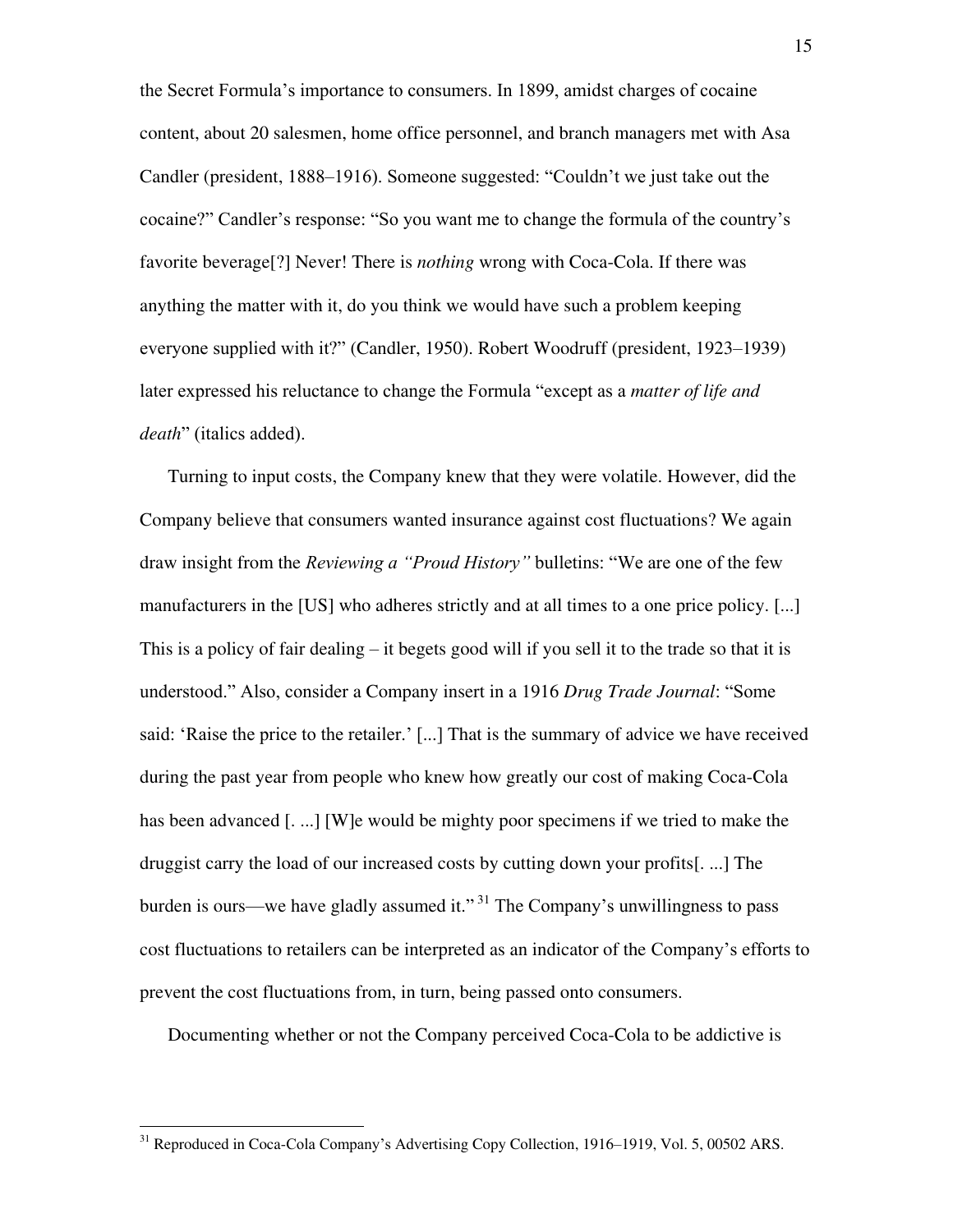more challenging.<sup>32</sup> The Company would never put that in writing.<sup>33</sup> However, the Company's efforts during WWII to provide soldiers with Coca-Cola—and the responses from the soldiers—are telling. American GIs wrote home from European battlefields with near-worshipful descriptions of the drink: e.g., "You probably will think that your son has had his head exposed to the sun too long [but] three of us guys walked ten miles to buy a case of Coca-Cola, then carried it back. You will never know how good it tasted" (Pendergrast, 1993, pp. 210–211).<sup>34</sup> Woodruff made a pledge: Coke would be made available to every member of the armed forces at a nickel (Kahn, 1969, p. 84). Company agents even sold nickels (at cost) so that soldiers could buy Coca-Cola in their accustomed manner (*Coca-Cola Bottler*, 1944, p. 35). This could not have been profitable in the short run. It is consistent with the Company perceiving its product as habit-forming and insuring its consumers against supply fluctuations.

#### **3.4 Observable Implications of Implicit Contracts**

 $\overline{a}$ 

If Coca-Cola is a good candidate product for an implicit contract, and the Coca-Cola Company recognized this, then the observable implications would include:

- evidence of the Company having communicated a pledge to consumers;
- since it could not set the retail price directly, evidence that the Company communicated the pledge and its profitability to retailers;
- evidence that the Company perceived itself as vulnerable to costly (in terms of

 $32$  According to Allen (1994, p. 53), Asa Candler used to encourage subtly spreading the idea that Coca-Cola contained cocaine.

 $33$  For example, it is not implausible that Candler's resistance to removing cocaine from the drink was in part indicative of his belief that doing so would no longer allow Coca-Cola to "hook" its customers. Furthermore, after winning an extended legal battle (1898–1902) to have Coca-Cola *not* taxed as a proprietary medicine, Company executives would be especially hesitant to establish what could amount to providing evidence of Coca-Cola attributes associated with medicines.

<sup>&</sup>lt;sup>34</sup> Another soldier wrote: "[O]ne real bottle of Coca-Cola, the first one I have seen here. It was pulled out from under the shirt of a pilot. [...] He caressed it, his eyes rolled over it, he smacked his lips at the prospect of tasting it. I offered him one dollar for half of it, then two, then three, and five dollars."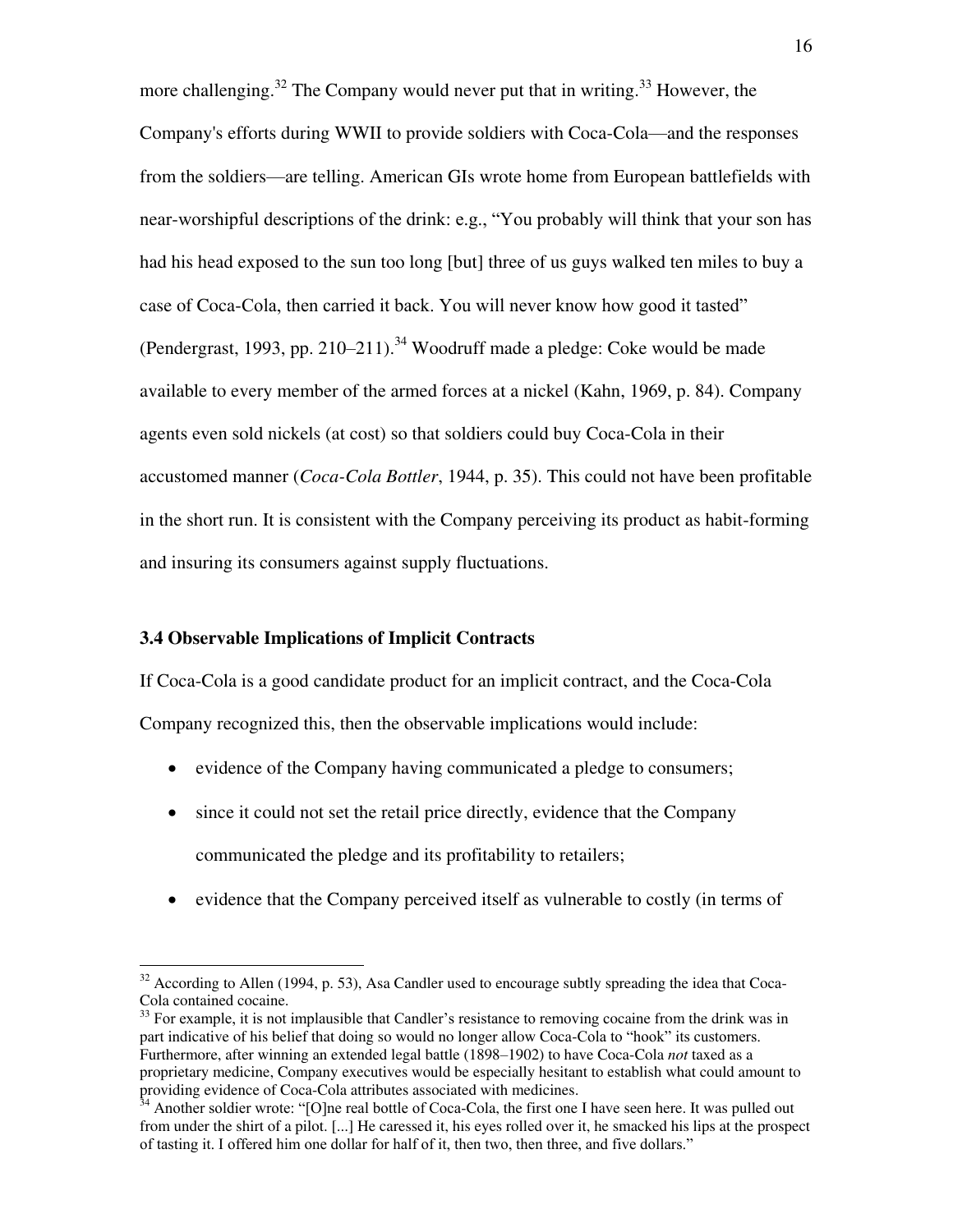goodwill) backlash by reneging on the pledge;

• evidence of "renegotiations"—the Company's efforts to mitigate the goodwill costs by explaining the necessity of breaking the contract.

#### **4. Evidence of an Implicit Contract in the Case of Coca-Cola**

Next, we present evidence that Coca-Cola's fixed nominal price and quality were part of an implicit contract between the Coca-Cola Company and its consumers. This evidence consists of advertisements, trade journal inserts, and the Company's internal documents.

#### **4.1 Extending the Invisible Handshake to Consumers: Communicating the Pledge**

A remarkable feature of this implicit contract is that the Company made it *explicit* in the written guarantees and assurances of millions of print ads, displays, promotional giveaway items, etc. Moreover, assurances of quality and price were often included together. The guarantee of a constant price appears to have been a "clause" of the implicit contract from early on; that of constant quality seems to have evolved later on.

#### <<COMP: Place Table 2 about here>>

An alternative interpretation of such advertising materials is that they simply included the price, which happened to be  $5¢$ . However, many of these advertising materials were durable items (e.g., metal signs, metal serving trays, etc.).Table 2 lists the advertising material distributed just in 1913. Such materials were offered to retailers to entice more purchases. Additionally, the Company would offer to paint retailers' buildings with large Coca-Cola murals providing 700 such paintings in 1925, 820 in 1926, and 835 in 1927.<sup>35</sup> Given the prominence of " $5¢$ " on many of these materials, their value as advertising for  $\overline{a}$ 

<sup>&</sup>lt;sup>35</sup> Source: "The Coca-Cola Company: Advertising Expenditures," Coca-Cola Company archives.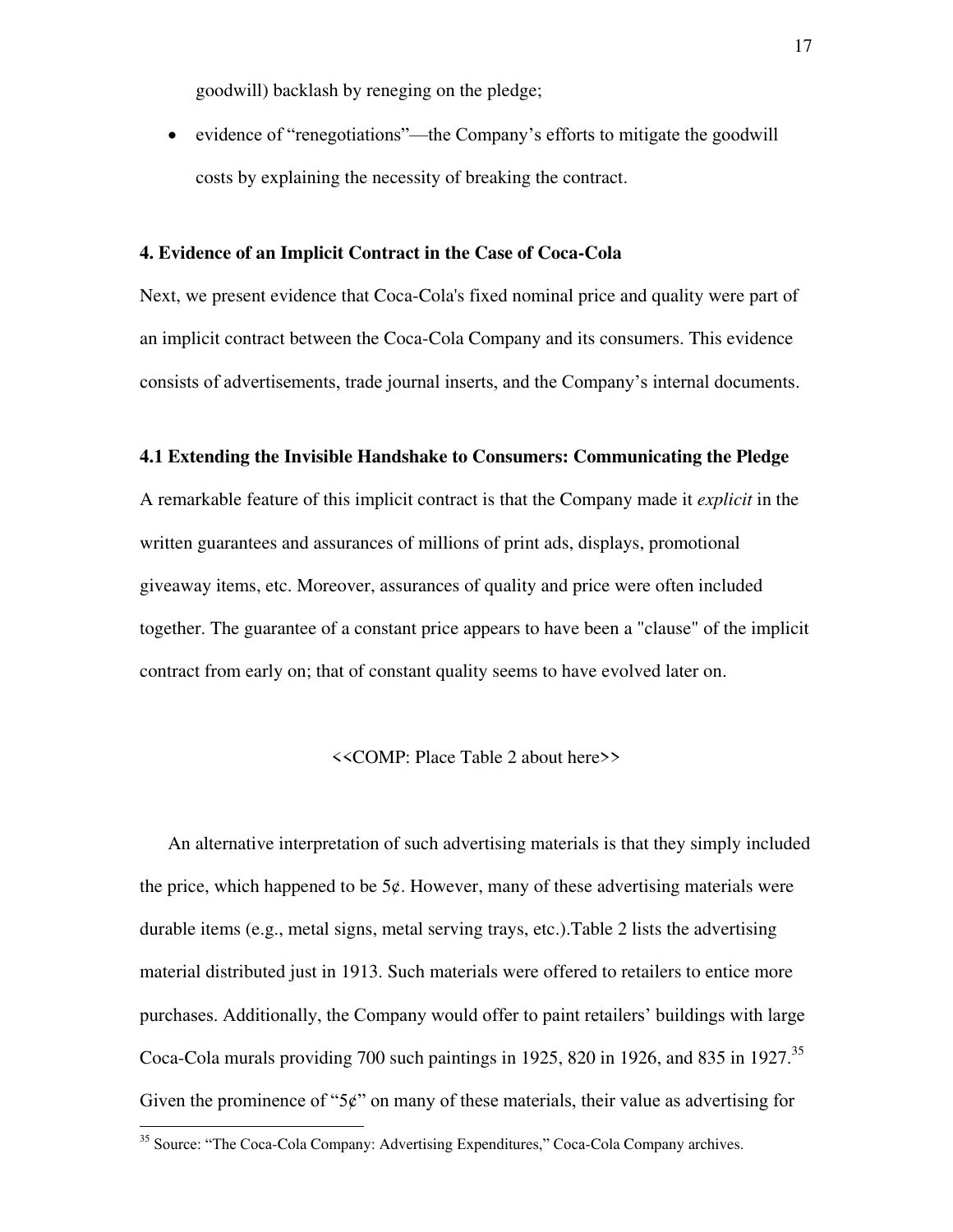the Company would likely depreciate (or even turn negative) in the event of the nickel price's disappearance.

Moving to some examples that span the period 1886–1959, first consider a 1898 ad (*Atlanta Police Department Bulletin*, 1898), when Coca-Cola was sold only in Atlanta. At any Atlanta fountain, the ad promised Coca-Cola at "5 cents per Glass." Also, besides claiming that it "Relieves Headache Immediately," the ad guaranteed the drink to be "Delicious! [and] Refreshing!" This was certainly not a constant quality guarantee, but it began a theme that would later evolve into such a guarantee. In a 1903 ad (*Atlanta Journal*, 1903), the Company touted that it was now both "At Soda Fountains and Carbonated in Bottles." In either case, it was still "5 CENTS." Ads with similar promises appeared in a 1909 *Atlanta Constitution*. For over a decade, Atlanta consumers were promised Coca-Cola for  $5¢$  in the bottle or at the fountain.

Coca-Cola did not remain local to Atlanta for long. A 1906 full-page *Cosmopolitan*  ad promised it to the entire nation, for "5¢" and "AT ALL FOUNTS AND IN BOTTLES." Similar 1906 ads ran in *American Theater* and *Country Life in America*. Ironically, given the court battles that followed, the Company also ran ads in 1906 stating that it was "GUARANTEED UNDER THE PURE FOOD AND DRUG ACT."<sup>36</sup> Despite later problems with the USDA, the theme of "guaranteeing purity" became recurrent.

In the early 1900s Coca-Cola faced competition from a myriad of imitators who tried hard to be perceived as close substitutes by consumers. By 1908 the Company was encouraging consumers to "GET THE GENUINE" Coca-Cola.<sup>37</sup> Also, 1912 Coca-Cola ads warned "BEWARE!!! of Imitations" and encouraged consumers to "Demand the Genuine – Refuse Substitutes."<sup>38</sup> Competition with imitators and the purity guarantee

<sup>36</sup> Source: The Coca-Cola Company, "Guaranteed."

 $37$  July 16<sup>th</sup>, 1908 issue of *Life*; the ad also guaranteed that Coca-Cola was "5¢. Everywhere."

<sup>38</sup> Source: Advertising Copy Collection, 00349 ARS.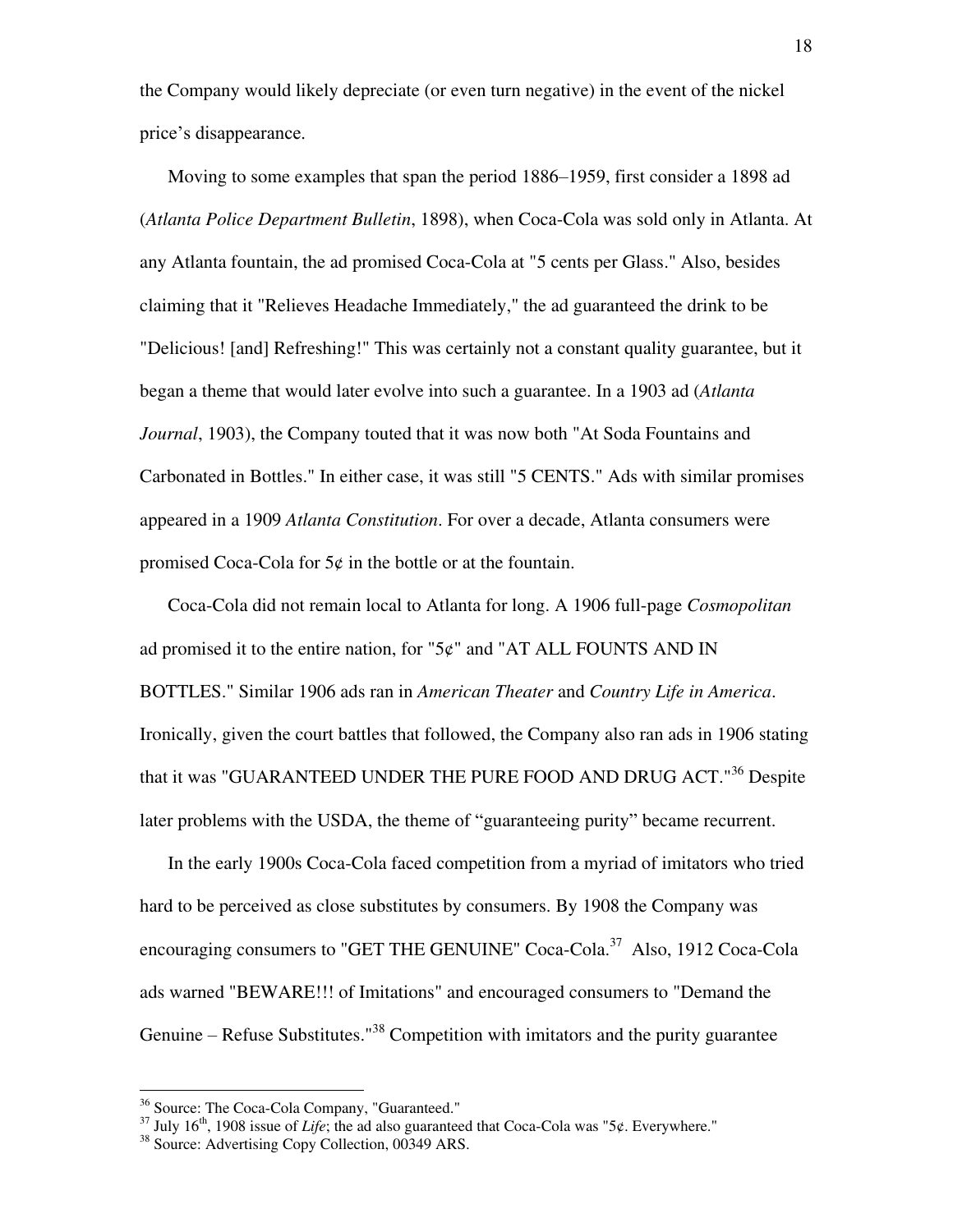complemented each other in an evolving theme of constant quality in the Company's advertising.

During the 1920s Coca-Cola continued to stress the "5¢" price, as in a full-page 1922 ad in *The Ladies Home Journal*. Then the 1930s witnessed the introduction of the famous "pause that refreshes" slogan.<sup>39</sup> The "pause" had by then been part of consumers' lives for over 50 years; it was "the best friend thirst ever had." The Company stressed a familiarity that would also feed into the evolving theme of constant quality.

In 1941 issues of *National Geographic*, *Boys' Life*, *Collier's*, *Life*, *Time*, and the *Saturday Evening Post*, the "pause that refreshes" was still promised at "5¢," but now there was an additional claim: "You trust its quality."<sup>40</sup> And in a 1942 *Saturday Evening Post* the "5¢" and "Delicious and Refreshing" Coca-Cola stated that "Quality carries on." The guarantee of quality was prominent and the "carries on" implied a commitment to continuity over time. By 1945, during WWII sugar shortages and the resulting sugar rationing, the Coca-Cola Company evoked this guarantee to explain Coca-Cola shortages to civilian consumers. "Where's all the Coke gone, anyway?" asked one ad:

[T]he answer is: there's a world-wide sugar shortage, caused by worldwide disorder and confusion that goes along with war. Sugar shortage means Coke shortage because Coca-Cola never compromises on quality. Today, yesterday, tomorrow—Coca-Cola means Coca-Cola, *the same quality as always* [our emphasis].<sup>41</sup>

Such ads still stated "5 $\varphi$ ," but now the guarantee of constant quality became explicit.<sup>42</sup>

<sup>39</sup> See, for example, *Nation's Business* (1938).

<sup>40</sup> Source: Advertising Copy Collection, 01625 ARS.

<sup>&</sup>lt;sup>41</sup> Source: Advertisement No. S-3. Another ad featured a neighborhood store clerk telling consumers, "Sorry, but we're short on Coke today." Consumers are encouraged not to blame the clerk because, again, the sugar is being rationed and "there's one thing you can always be sure of—the Coke you get is the real thing [and] *the same quality you have always known* [our emphasis]." Source: Advertisement No. S-2.  $42$  Note that the Coca-Cola Company substituted a small amount of saccharine for sugar and also

temporarily reduced the caffeine content at this time. However, president Woodruff was very reluctant to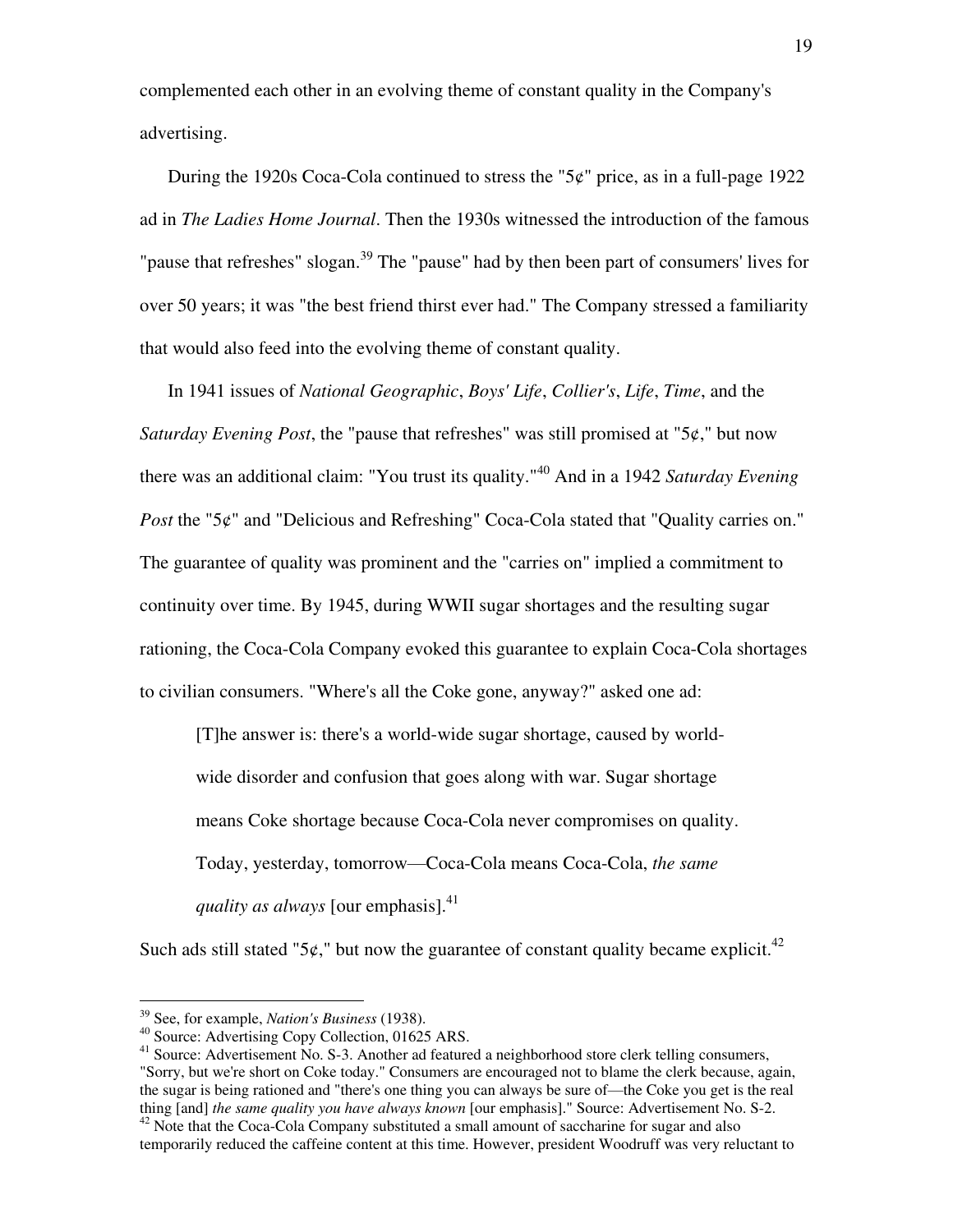These examples come from print ads because they are the most readily available as facsimiles at the Coca-Cola archives. However, the Company was issuing similar pledges on its durable promotional items (Table 2). Already in 1887 the Company was distributing 45 tin signs and oil cloth hangers (Allen, 1994, p. 30). By the early 1920s these materials included 50,000 metal serving trays and 100,000 streetcar signs (Allen, 1994, pp. 167–168). In 1924 the Company "maintained more than 20,000 painted walls and bulletins throughout the United States" and by the 1930s it also maintained 160,000 billboards across the US (Allen, 1994, p. 206).<sup>43</sup> These materials continued to remind customers that Coca-Cola still sold for a nickel, while its "quality carries on."

#### **4.2 Informing and Convincing Retailers**

1

The Coca-Cola Company also made efforts to inform retailers that it had made an implicit contract with consumers and that it was in their common interest not to break it. In a 1916 *Drug Trade Journal* insert during WWI, the Coca-Cola Company told retailers that "Price, quality and advertising will remain the same" and stated: "All we ask of our dealers is the natural and human reciprocity of serving only the genuine and serving it properly." Presumably, in asking for retailers to "serve it properly," the Company referred to 6.5oz at  $5¢$ , using unadulterated syrup.

By the 1920s the Company was using trade journal inserts to stress the standard 6.5oz and 5¢ price as something expected by consumers and profitable to retailers. "This Glass increases sales," stated a 1923 insert referring to 6.5oz glasses that could be "bought in

make these changes: "I am very leary[;] and much prefer not to do anything of the kind, except as a matter of life and death" (Source: Robert W. Woodruff in a letter to Arthur Acklin, October 2, 1942, Robert W. Woodruff Papers, Special Collections Section, Emory University Library). Since we find no evidence that customers perceived a change in flavor, we suspect that the Coca-Cola Company believed that it had succeeded in keeping quality as constant as its constraints would allow. In making the guarantee of constant quality explicit at this time, the Company also positioned itself so that it was vulnerable to backlash. <sup>43</sup> Source: Turner Jones of the Coca-Cola Company quoted in a letter dated March 14, 1940 from Lloyd Paul Stryker to John M. Drescher of the D'Arcy Advertising Company.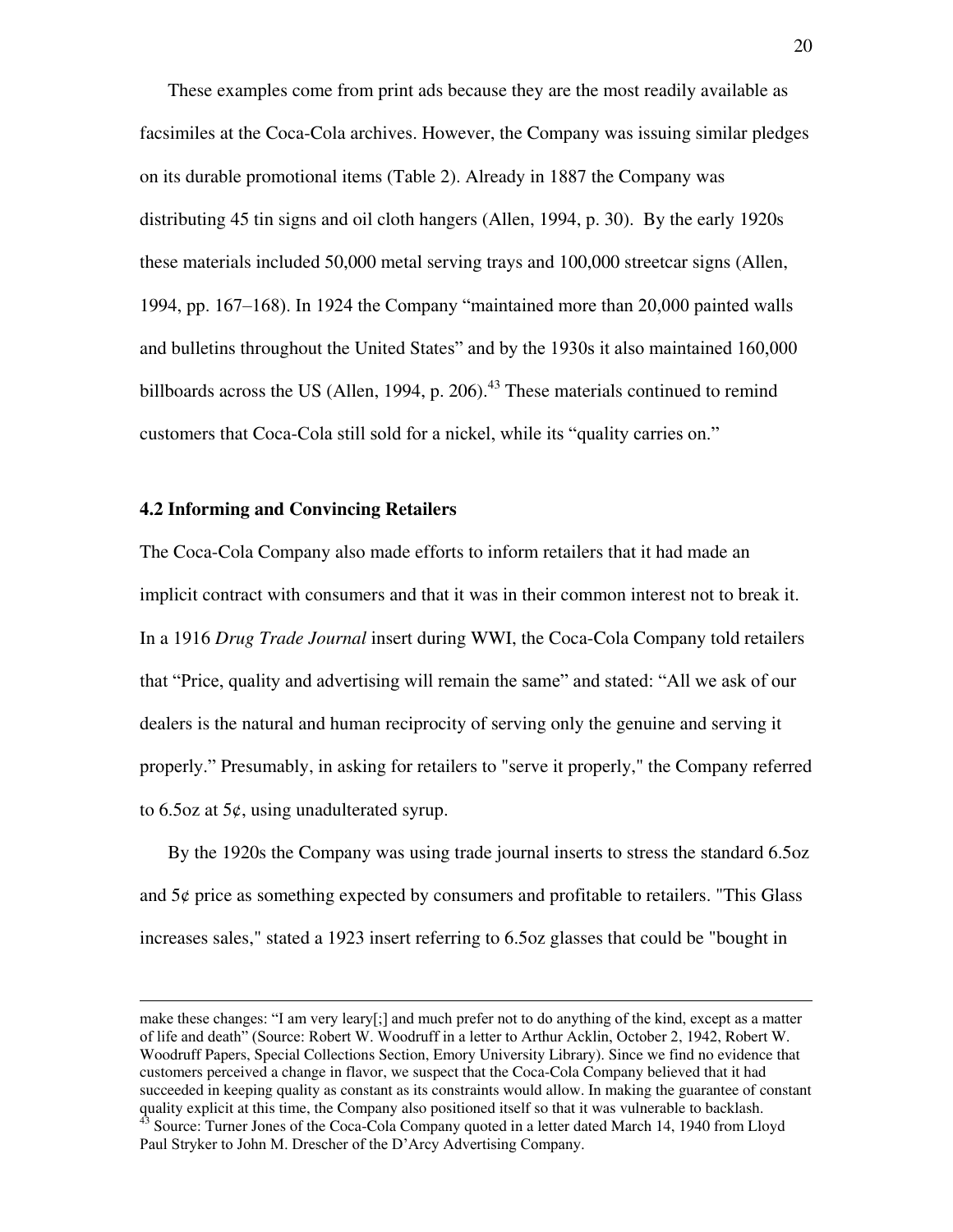quantity from your jobber." The insert referred to "The Right Price" of "5¢" which "is *the price people expect to pay* for Coca-Cola, because it is *established by years of custom*" [our emphasis]. As well, "it gives you [the retailer] a good profit on every sale, but it gives you most profit by giving you more sales [and it's] the price that keeps your cash register ringing, and that's the music that builds business."<sup>44</sup>

By the 1940s efforts to convince retailers of the profitability of Coca-Cola at  $5¢$  price became even more pronounced. "LOOK AT IT THIS WAY," requested a 1942 insert featuring a magnifying glass focused on a nickel: "Coca-Cola magnifies the nickel to real importance in your store."<sup>45</sup> Another 1942 insert states the Company's guarantee to retailers: "We make this pledge to YOU[.] In national magazines, in newspapers, on posters, and over the radio, we're telling the world that the unmatched *quality of Coca-*Cola remains the same even though the quantity is limited by Government order<sup>746</sup> (italics added). All of these inserts explicitly contained " $5¢$ " and may also be viewed as a veiled warning to retailers not to charge more, an effort at retail price maintenance.<sup>47</sup>

As late as 1950 an insert in *Food World* touted the explicit pledge: "Continuous Quality" and "Continuous Price."<sup>48</sup>

#### **4.3 Did the Coca-Cola Company Perceive Itself as Vulnerable to Backlash?**

In 1948, Robert Woodruff received an editorial in the mail written by Duke Merritt of the

<sup>44</sup> Source: Trade Paper Insert, reproduced, Coca-Cola Company Archive. Also, in *Reviewing "A Proud History*" *1886 to 1925*. Every page included, in the lower margin, an underlying theme: "Use the Retailer's figures to show him the profit on Coca-Cola [and] Show him how to push sales to increase the profit[.]" Retailers needed to know that "It is not the 5¢ so much as it is the 2,400,000,000 drinks per year.... It is this volume which enables us to offer the public, at a nickel, an absolutely pure soft drink" (p. 1900).

 $45$  It continues: "When you look at Coca-Cola in terms of what you sell in a year, you see a big profit from a 5¢ sale. On the sale of a case a day your gross profit is \$125.00 a year. How's that for magnifying the value of a nickel?"

<sup>46</sup> Source: Advertising Copy Collection, "Chain Store Age."

<sup>&</sup>lt;sup>47</sup> Concerning quality, yet another 1942 insert declared: "QUALITY . . . the quality of genuine goodness. That's what your customers recognize in Coca-Cola. . . . 5¢. You trust its quality." Source: Advertising Copy Collection, 01724 ARS. Many of the promotional items listed in Table 2 also had "5¢" imprinted on them. See Munsey (1972) for numerous examples of such promotional items of different types.

<sup>48</sup> Source: Advertising Copy Collection, 02815 ARS.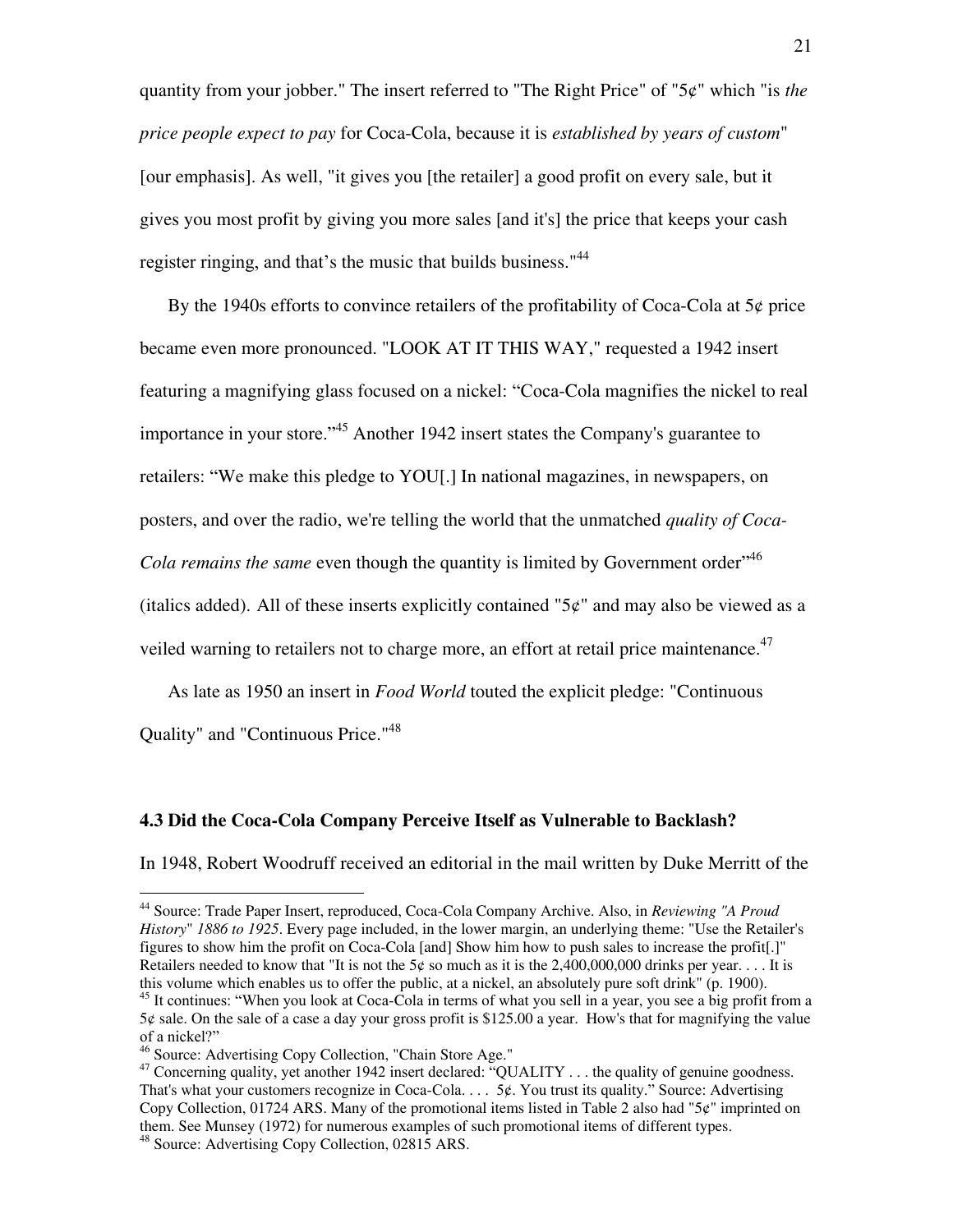Cartersville, Georgia *Daily Tribune*. The editorial was written by Merritt "in appreciation of the fact that Coca-Cola is the one unchanged friend of childhood, still the same good taste at the same nickel price".<sup>49</sup> The editorial stated:

"[W]ay back yonder, a loaf of bread was a nickel, soap was a nickel . . . and coffee and milk were a nickel each [and even] beer, was also five cents a glass then. . . Coca-Cola has changed neither its price nor its quality. . . Look what has happened to other five-cent items in Coca-Cola's nickel life time. Bread is 15 cents a loaf, in most places, soap is 10 and 15 cents a cake, coffee and milk each cost a dime . . . and beer is 30 cents, we hear. But our old friend Coca-Cola still remains the same, merely five cents."

Woodruff personally replied to Merritt: "Your comment regarding our product and our Company describes exactly what has been our desire[.]"

". . . In the recent era of rationing and the subsequent period of high—and rising—costs, the maintenance of the  $5¢$  price has not been devoid of difficulty, but the compensations that arise from doing so, as exemplified by your friendly remarks, are many and not the least of them is the *good will embodied in such expressions as these in your editorial*" [our emphasis]. $50$ 

<sup>&</sup>lt;sup>49</sup> Source: Robert W. Woodruff Papers, Coll. 10, Box 124.

<sup>&</sup>lt;sup>50</sup> The Company preserved copies of numerous editorials and articles expressing similar sentiments. For example, in the December 28, 1947 *Sunday Booster* (Lincoln-Belmont area of Chicago), Leo Lerner wrote: "No doubt you have noticed the new look in the grocery stores? [*sic*] It's on the price tags. The day my wife sent me shopping . . . I asked the proprietor if there was anything else in the store [besides Coca-Cola] that had not risen in price. . . [H]e shook his head, melancholy as he could be. 'Nope,' said the grocer. 'Coke is the only thing in the whole place that hasn't gone up in price'. . . I stuffed the groceries I bought for \$3 into my overcoat pocket and went out. On the way I tipped my hat to the Coca-Cola." And an editorial from a 1946 *Worthington Globe* (Worthington, Minnesota) lashed out at individual retailers that deviated from the 5¢ standard: "[S]ome local firms have selected for a price upping the very commodity that will discredit all these reassuring words and action – the lowly 'Coke'. . . [Here] come a bunch of local pirates before the clods are dry on OPA's grave, who would take Coca-Cola out of the mouths of ordinary common people and make a dime drink of it—nectar for blue bloods to drink. And this without a cent increase in the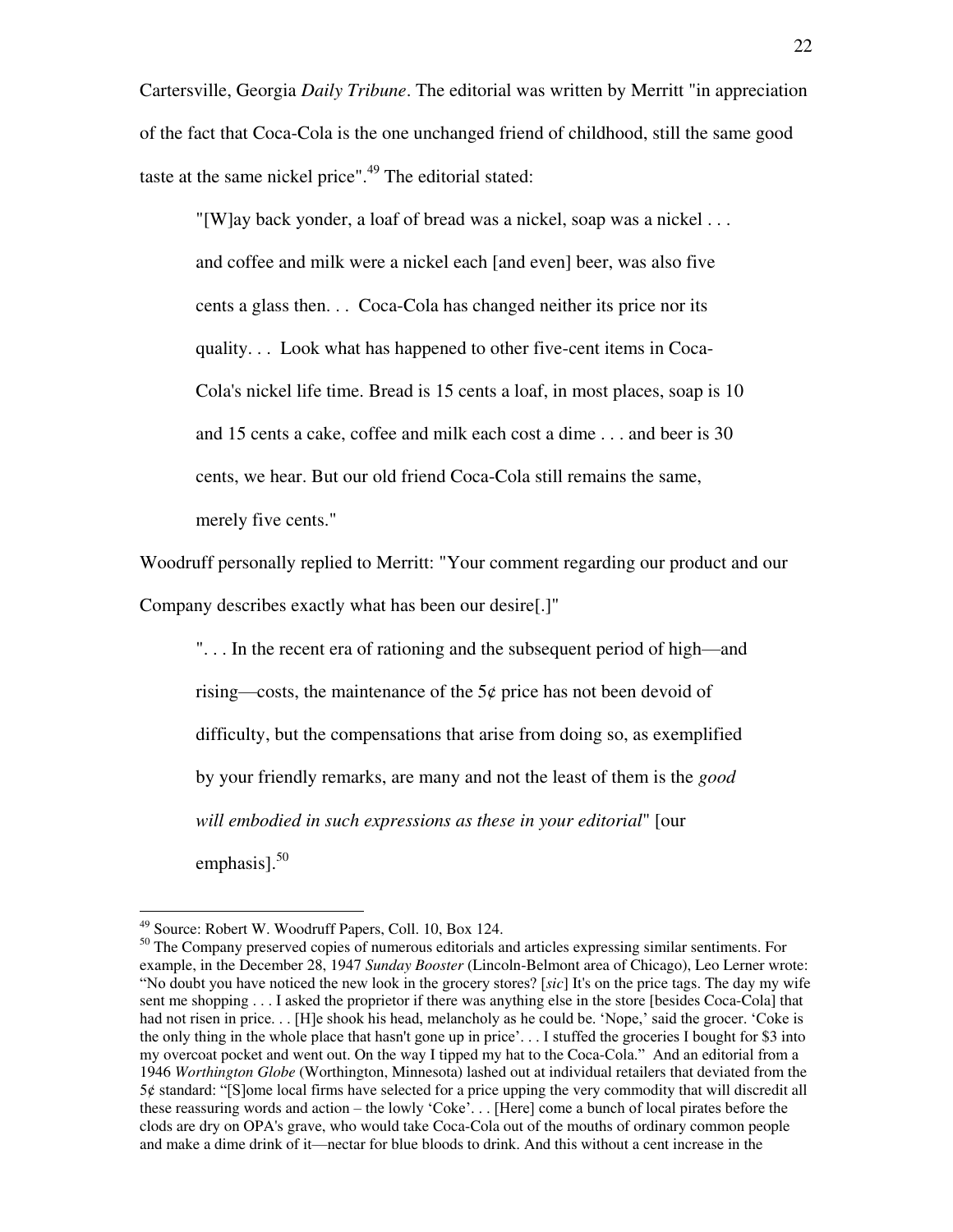Having communicated the pledge of constant price and quality to consumers and retailers, Woodruff seems to have felt that the Company's goodwill was structured in a way that left it vulnerable to a costly backlash in the event of breach of the implicit contract.

This is supported by the Company's issue of an (undated) set of "Instructions for Salesmen in Campaign for Promoting  $5¢$  Price on Coca-Cola." In it the writer ponders: "how would one-third of your fountain customers feel if they were required to pay 100% more [than] they had *been accustomed to paying, or that they felt was right for them to pay*[?]" [our emphasis].<sup>51</sup> The document also claims what may be an implicit acknowledgement that new consumers were concerned with future price fluctuations: holding to the nickel price "attracts youth – your customers today and tomorrow."

In 1948, vice president Ralph Hayes wrote to president William Hobbs on the importance of maintaining the nickel price: "our bottlers should realize increasingly that they are not only in the process of effectuating a monumental merchandising achievement but that the press and public hold them in high esteem for the vision and the courage so far shown." Fellow executive and future president H. Burke Nicholson then circulated that letter widely throughout the company stating that nickel price maintenance was "a basic problem of vital interest to our entire organization."

Documents from 1950, when inflation made the nickel Coke increasingly untenable, offer the clearest evidence that the Coca-Cola Company perceived itself as vulnerable to loss of goodwill. A representative of the Coca-Cola Bottling Company wrote to Eugene

1

wholesale price. Fie on them! May their cash registers tarnish in a pause that will refresh their memories of a mutual pledge taken to 'hold the line' and combat inflation!"

<sup>&</sup>lt;sup>51</sup> The writer makes an interesting exception for "outlets such as night-clubs [and] cocktail lounges" where enforcing the  $5¢$  price was not thought to be as important "since the customer expects to pay a premium."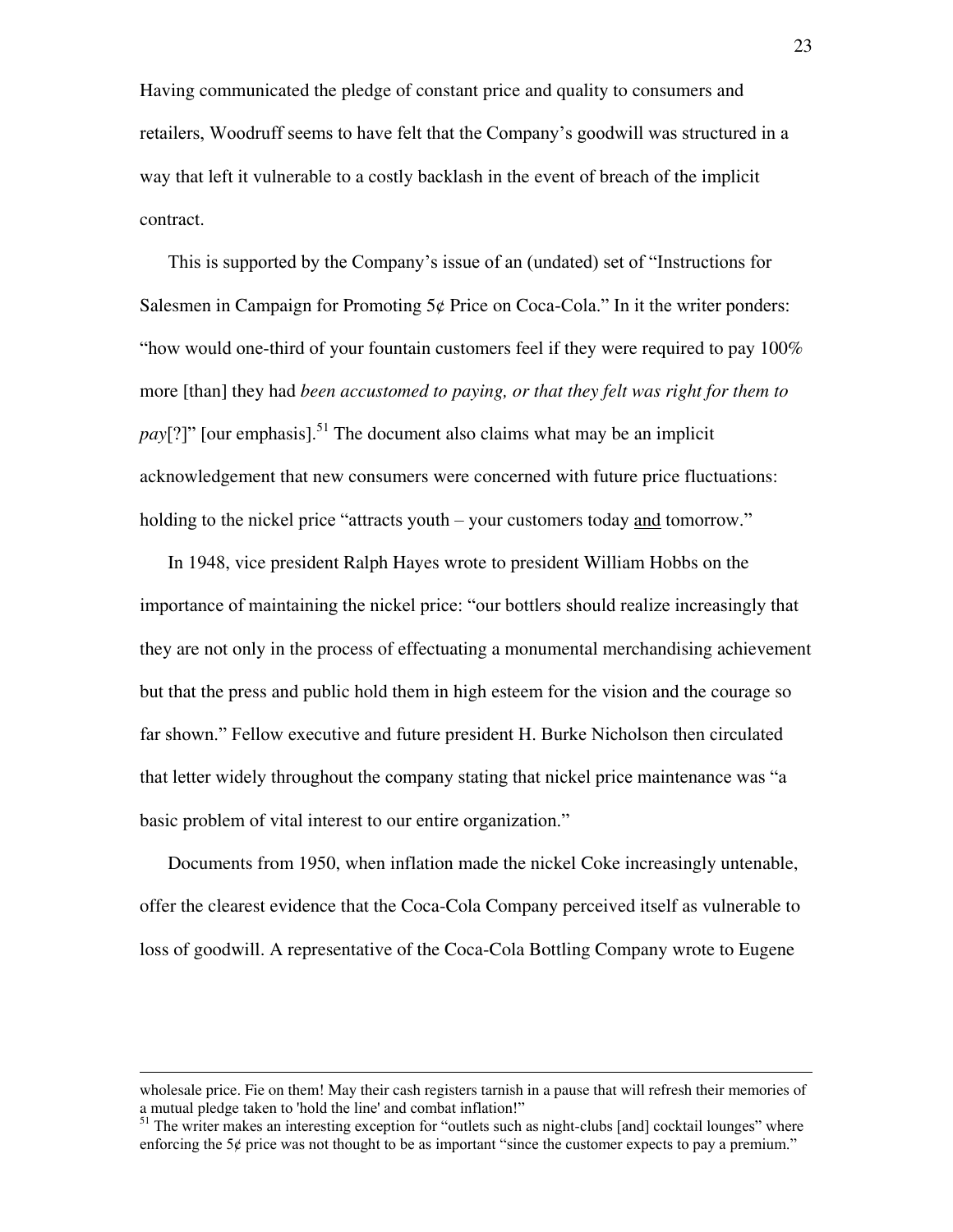Kelly, head of international operations, concerning the "price situation: $^{52}$ "

"[A]ll of the facts and figures that we have [...] tend to point out the pitfalls and the possibility of difficulty on the long term basis, particularly have we pointed out the possible public reaction such as that which you know about in connection with Standard Stations, who changed over some 600 of their machines to  $10¢$  slots and because of public reaction reduced the price to  $5¢$  recently."

The Company, fearful of the backlash as retailers abandoned the nickel, hired a consulting firm to conduct a survey of retail prices and consumer reaction to price increases in 27 towns.<sup>53</sup>

Almost all of the Company documents we located focus on the costs of changing the nickel price. What is *not* found in the internal documents is also notable: any reference at all to altering the Secret Formula or serving size. Recall that both dominant personalities in Coca-Cola's early history—Asa Candler and Robert Woodruff—established that changing the Secret Formula was not on the table.<sup>54</sup> It would have made little sense to elaborate upon the costs of doing something that was essentially taboo.

#### **4.4 Renegotiations**

 $\overline{a}$ 

The Coca-Cola Company eventually recognized that the nominal nickel price was inconsistent with the realities of the post-WWII inflationary economy. We find some

<sup>&</sup>lt;sup>52</sup> Despite his primary role in international operations, the letter refers entirely to US operations and was copied to President H. Burke Nicholson.

 $53$  Source: Memorandum dated November 7, 1950 from John Toigo, D'Arcy Advertising Company, to H. Burke Nicholson. We located the summary results of one such survey (for Alexandria, LA) in the Coca-Cola Archives that described "swift public reaction:" "At first, the public bought up all available Coca-Cola at the old price. As soon as the supply was depleted, [a] boycott was imposed." The summary reported several "typical consumer comments" including: "Buy a Coke? Not me. Haven't had one since the price went up. I'll wait until it comes down." "They will be sorry. I haven't had a Coke all week and I won't until it sells for a nickel." "The bastards! No one buys Coke now." "Coke will be back to a nickel soon. Just wait and see."

<sup>&</sup>lt;sup>54</sup> Kahn (1969, p. 74) notes that Woodruff, upon becoming president of Coca-Cola, "established several guidelines [among which was that] he would never tamper with the quality of the product."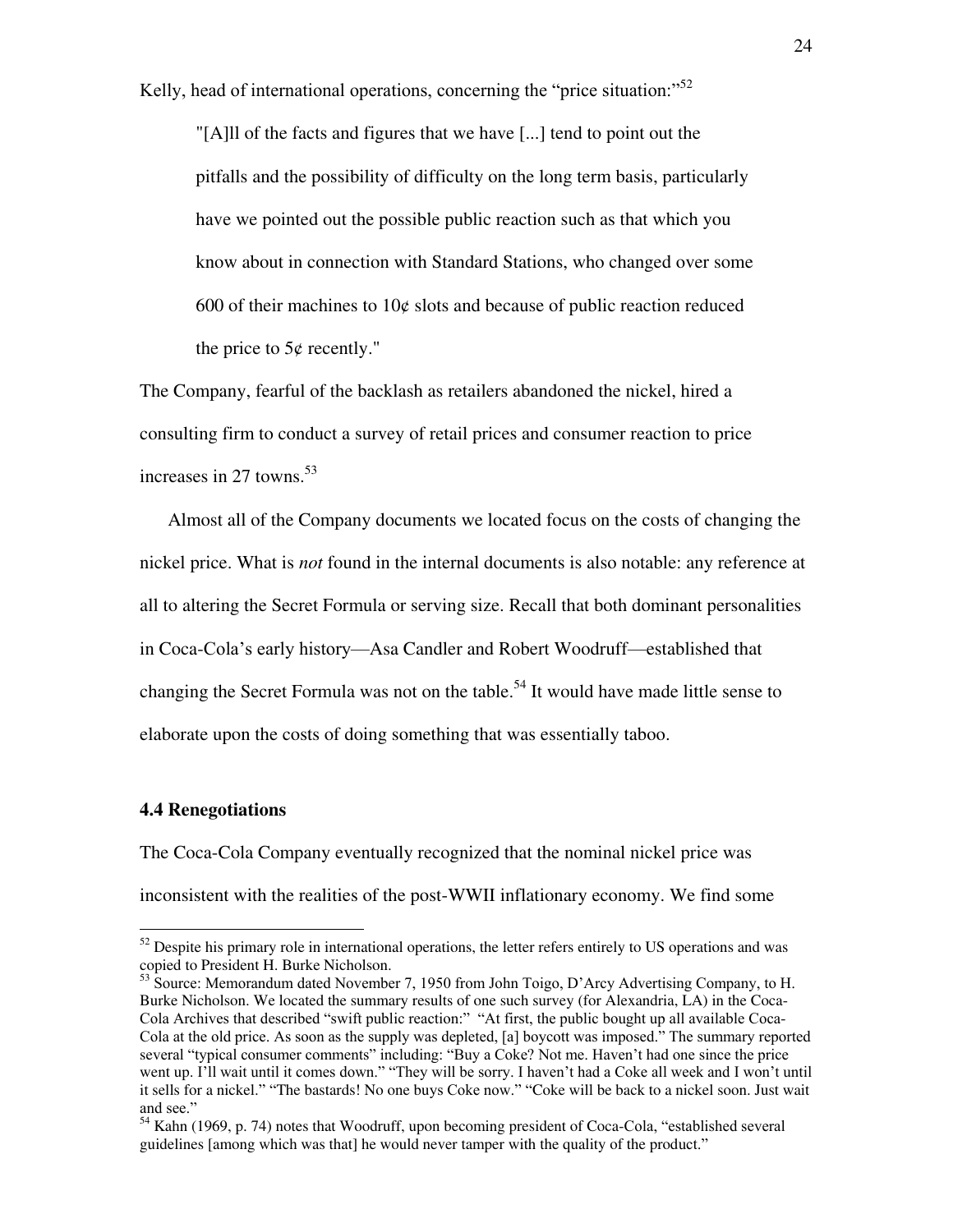evidence that around 1950 the Company contemplated a "renegotiation" of the implicit contract with consumers.<sup>55</sup> For example, a 1950 letter from John Toigo of the Company's primary advertising firm, D'Arcy, to vice president H. B. Nicholson, suggests: "[W]hen a bottler raises a price complete merchandising and advertising programs might be furnished to him so that a proper price level at which the product should sell at retail could be quickly established, just as against 80 $\epsilon$  we established the nickel price.<sup>556</sup>

Less than one month later a "Coca-Cola Price Study" based on 38 towns nationwide was circulated inside the Company.<sup>57</sup> One of the suggestions based on the findings: if a bottler raised its price then the "bottler should be prepared to fully advertise and merchandise suggested new [retail] price levels[,] as assiduously as we have the  $5¢$  and  $25¢$  [six packs] prices under the old price structure."

These proposals can be interpreted as plans to renegotiate standard prices for Coca-Cola. We find no evidence that such plans were pursued, but the fact that they were seriously contemplated is itself evidence in favor of an implicit contract's existence.

#### **5. Relationship between the Implicit and Explicit Contracts**

 $\overline{a}$ 

In 1899 the Coca-Cola Company signed over bottling rights for most of the US to Tennessee lawyers, Benjamin Thomas and Joseph Whitehead.<sup>58</sup> They could purchase syrup from the Company at 92¢/gallon in perpetuity. In Levy and Young (2004, pp. 778– 782) we argue that a constant retail price could be optimal if Coca-Cola acted like a monopoly in a particular stage of processing where the price of its own output (syrup)

<sup>&</sup>lt;sup>55</sup> In a previous version of this paper, we also argued that the backlash associated with the introduction of "New Coke" in 1985 was evidence of the quality clause and its importance to consumers. The Bottler's incurred a direct loss of \$30 million in the form of unsold New Coke inventories according to the *Atlanta Journal and Constitution* (1995) and Collins (1995). In that case, the hasty (re)introduction of "Coca-Cola Classic" represented attempts of renegotiations.

<sup>&</sup>lt;sup>56</sup> Source: Letter from John Toigo, D'Arcy Advertising Company, to H. B. Nicholson, November 6, 1950.

<sup>57</sup> Source: "Coca-Cola Price Study," an internal Coca-Cola Company document, dated December 4, 1950.

<sup>&</sup>lt;sup>58</sup> Mississippi and New England had previously been contracted for by two separate individuals.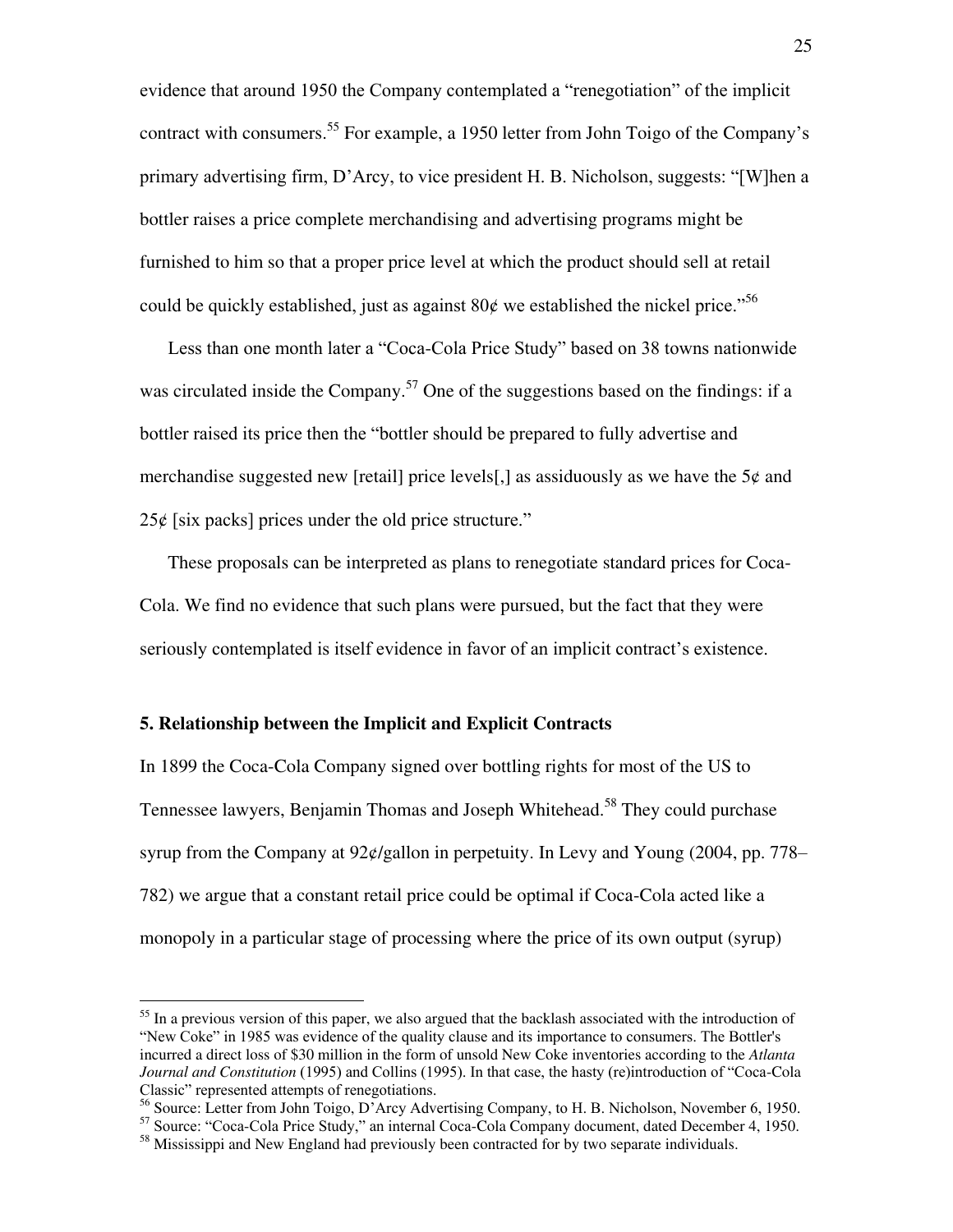was fixed. Here we are suggesting an alternative source of price rigidity. However, we believe that the two explanations are related: the contract with bottlers created incentives for the Company to develop and strengthen an implicit contract with its consumers.

In 1900 the original bottling company split into two regional "parent bottlers" (north and south US) that licensed bottling rights to smaller bottlers. Soon the Company was shipping syrup directly to the smaller bottlers. According to Allen (1994, p. 109), the parent bottlers "took a royalty on every gallon, even though they never handled a drop."

The contract was amended in 1901. The Company agreed to sell syrup to the parent bottlers at \$0.90/gallon plus a \$0.10/gallon rebate for advertising materials.<sup>59</sup> In that form, the contract lasted until  $1921$ .<sup>60</sup> We know that Coca-Cola was the largest soft drink producer; it had market power based on its brand. Yet it acted as a price-taker for a 20 year period. As long as its profit margin was positive, the Company's profits could increase only by increasing the quantity of syrup sold. The retailers and bottlers, however, were in principle able to exploit the Coca-Cola brand and raise the price on the differentiated product. It would then understandably be in the Company's interest to strip them of their price-setting ability. Forging an implicit contract with consumers—one that included the  $5¢$  price—may have helped to accomplish this.

Of course, explicit evidence that Coca-Cola tried to deprive retailers and bottlers of price setting ability is hard to come by. As *Fortune* reported in 1951, "Coke has been charged with coercing its bottlers to stay at the 80-cent case price, but the charge has never been even nearly substantiated." The Company seems to have understood the

<sup>&</sup>lt;sup>59</sup> Source: Thomas Ben, letter to W.D. Boyce, November 15, 1901, "Benwood."

 $60$  In 1921 a new agreement was signed where the Company sold syrup to the parent bottlers at \$1.17/gallon plus, for every cent that a pound of sugar rose in excess of  $7¢$ , a  $6¢$  premium (Pendergrast, 1993, p. 144). This contract remained unchanged through the demise of the nickel Coke (Johnson, 1987, p. 13).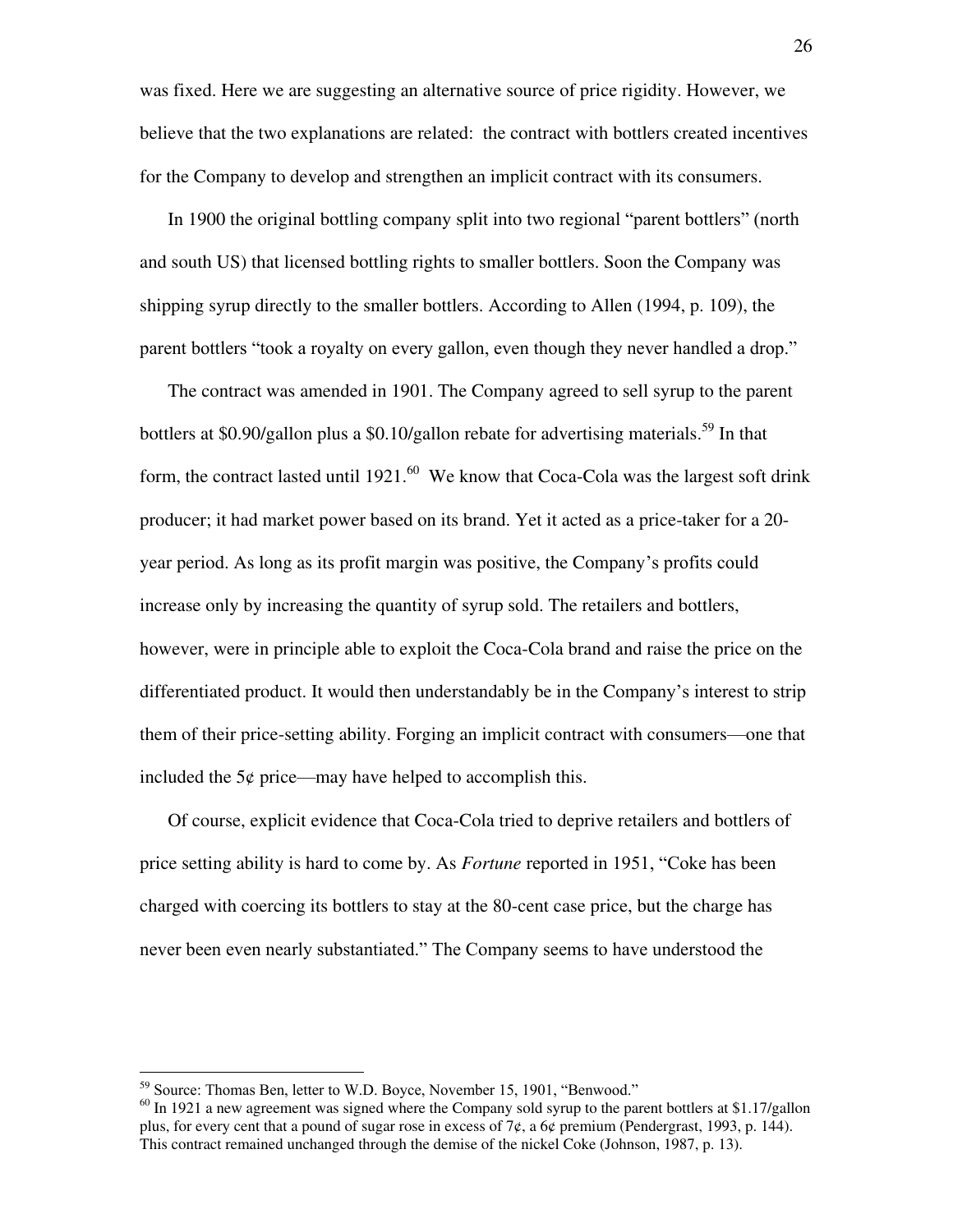precarious position that such "coercion" could create a legal complication.<sup>61</sup>

#### **6. Alternative Explanations for the Episode**

 $\overline{a}$ 

In Levy and Young (2004, pp. 789–794) we carefully considered but ultimately ruled out several alternative explanations for the price rigidity of Coca-Cola. These included price points (Kashyap, 1995) and productivity growth that could offset unfavorable changes in market conditions. However, while our previous paper focuses on an explicit contract with bottlers and two "technological" factors, the present discussion of an implicit contract makes it worthwhile to consider two other alternative explanations.

#### **6.1 Investing in Brand (Stressing Quality) to Charge Premium Price**

A firm may use advertising as a means of product differentiation. Competitors tried to imitate Coca-Cola, believing that they could pass themselves off with similar names. In such settings, firms may use persuasive (rather than informative) advertising to shift consumer preferences and establish or strengthen brand loyalty (Carlton and Perloff, 2005; Bagwell 2007) to increase market power (Telser, 1964). Product differentiation leads to higher profits via higher demand and lower price elasticity, allowing for a premium price to be charged (Waldman and Jensen, 2001, p. 357). Persuasive advertising can also deter new entry by increasing the costs of inducing consumers to switch from established goods (Bagwell, 2007, p. 1715).

<sup>&</sup>lt;sup>61</sup> For example, a 1947 legal department memo noted: "in Federal Trade Commission vs. Eastman Kodak [...] the Commission held that since Kodachrome film had only one source, price maintenance could not be protected." This memo was included with correspondence from Company vice-president Ralph Hayes concerning retail deviations from 5¢. Source Ralph Hayes, letter to W. J. Hobbs, December 9, 1946; attached, legal department memo dated January 9, 1947, "5¢ Price for Coca-Cola." However, in the 1950 "Coca-Cola Price Study" a recommendation to bottlers was: "Coca-Cola should be sold as cheaply as possible consistent with profit," which might mean that as long as there's a positive profit margin for bottlers and retailers, keep the price at  $5¢$ ; the Company will profit via volume. Also, in a somewhat comical letter drafted to bottlers (attached to an August 23, 1950 letter from vice president H. B. Nicholson to Pope Brock) after seven full pages presenting arguments why the bottler should hold the 80 cent per case wholesale price, on the eighth and final page it states: "In spite of the fact that our business and yours was built on the 80¢ price, we have no sentimental attachment to it, and let me repeat, we have no desire to influence you to maintain it." It is unclear whether or not this letter was ever actually sent to bottlers.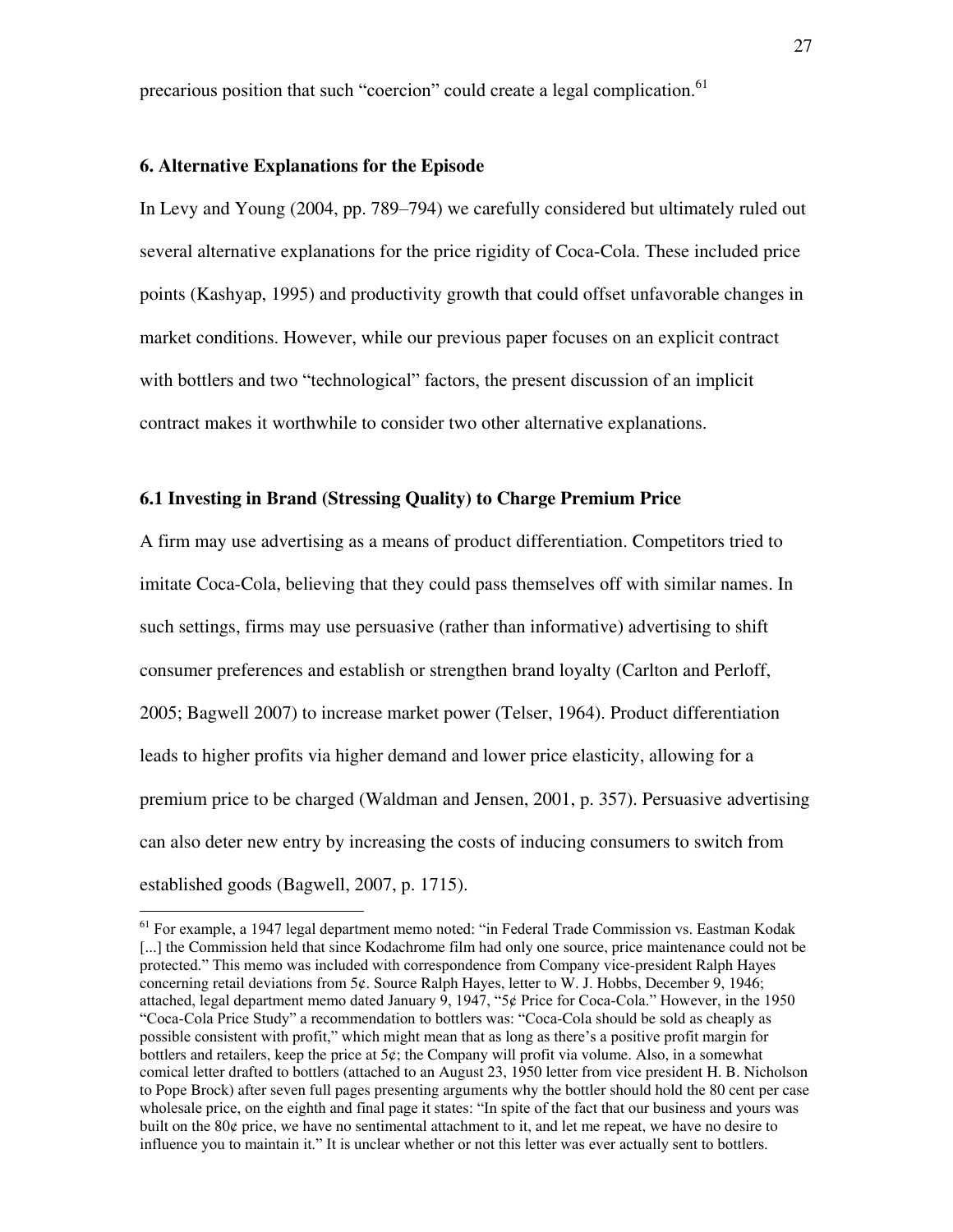This explanation, however, is inconsistent with the Coca-Cola making the  $5¢$  price a focal point of advertising. There is ample evidence that advertising containing price information increases the price elasticity of demand.<sup>62</sup> It is also inconsistent with the Company's persistent resistance to retail price increases.

By promoting and pushing the  $5¢$  price of Coke, the Company conditioned the public to perceive any price hike as unjustifiable. It created a point of extreme price elasticity, effectively limiting its own market power. Thus, the strategy of heavily promoting and committing to the nickel price would be inconsistent with a goal of increasing profits via product differentiation and a lower price elasticity of demand.

#### **6.2 Market Penetration through Lower Price**

 $\overline{a}$ 

Coca-Cola may have used an "introductory" low price in order to gain a foothold and capture market share by drawing customers from existing firms. In the marketing literature, it is well-known that a low introductory price often employed by entrant firms, creates product awareness and induces consumer trials (Urban and Houser, 1993).

However, a nickel price policy lasting over 7 decades is inconsistent with this explanation, although the Company undoubtedly pursued some forms of market penetration strategies early on. During 1889–1893, for example, it distributed "tickets" throughout the Atlanta area that, when presented at a fountain, entitled the holder to a complimentary Coca-Cola. This strategy was perceived as effective and subsequently expanded. From 1894 to 1913, about 8.5 million coupons were redeemed by the Company. $63$ 

The nickel price, however, was not lower than the prices of similar products at that

 $62$  See, for example, a meta-study conducted by Kaul and Wittink (1995) who considered 18 studies covering a 20-year period.

<sup>63</sup> As reflected on in *Reviewing a Proud History*: "We gave it to hundreds. They learned by doing. Now billions pay for it! 2,400,000,000 drinks a year!" Source: [www.thecoca](http://www.thecoca-colacompany.com/heritage/pdf/cokelore/Heritage_CokeLore_cocacolasampling.pdf)[colacompany.com/heritage/pdf/cokelore/Heritage\\_CokeLore\\_cocacolasampling.pdf.](http://www.thecoca-colacompany.com/heritage/pdf/cokelore/Heritage_CokeLore_cocacolasampling.pdf)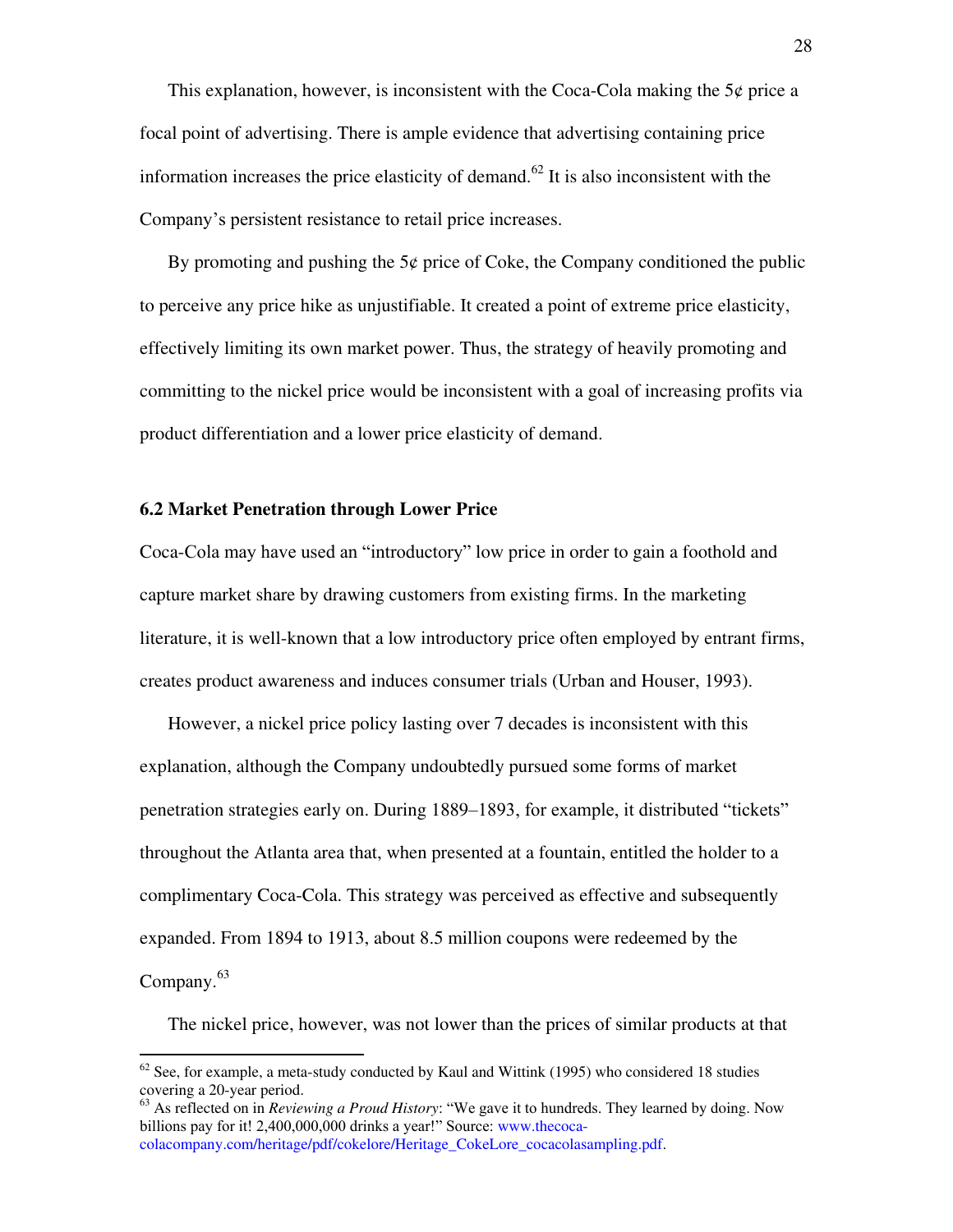time. For example, many soft drinks during the late 1800s, which at the time were often marketed as patent medicine, were selling for  $5¢$ . Other drinks, including beer, coffee, milk, etc., were also selling for a nickel. Indeed, Joseph Biedenharn, the first entrepreneur to successfully bottle Coca-Cola (in Mississippi in 1894), recollected in a 1959 issue of the *Coca-Cola Bottler* that "soda water bottlers didn't want to bother with it; besides, they, said, the price of Coca-Cola was too high" (Tedlow, 1990, p. 41). So, the initial pricing of the product does not appear to have been designed to undercut competitors.

More importantly, however, the Company's decision to stick to the nickel price even after becoming the dominant player in the market is inconsistent with this explanation. Recall that in 1945 the Coca-Cola Company had a 50 percent market share of the \$579 million bottled non-alcoholic carbonated beverage industry. Having achieved such dominance, one would expect that the Company would move away from the nickel price and raise it if it followed a market penetration strategy through an introductory low price. The company, however, maintained the nickel price for another 15 years.

#### **7. Conclusion: What Do We Learn from the Coca-Cola Case?**

We have documented a period of more than 70 years of price and quality rigidity for arguably the world's most widely recognized consumer good. Yet Coca-Cola is still only a single good. Does this case study have broader relevance? We believe it does.

First, it points towards a widespread phenomenon of "customary prices" in the late  $19<sup>th</sup>$  and early-to-middle  $20<sup>th</sup>$  century US. For example, many food items (e.g., a mug of beer, a cup of coffee, a loaf of bread, a pack of Wrigley's gum, a bar of Hershey's chocolate, etc.) also sold for a nickel for many years. As discussed in Levy and Young (2004), many US chain stores operating in that period (e.g., Woolworth, Kresge's (Kmart), etc.) were "Nickel" or "Five-and-Dime" stores, selling goods only for  $5¢$  or  $10¢$ .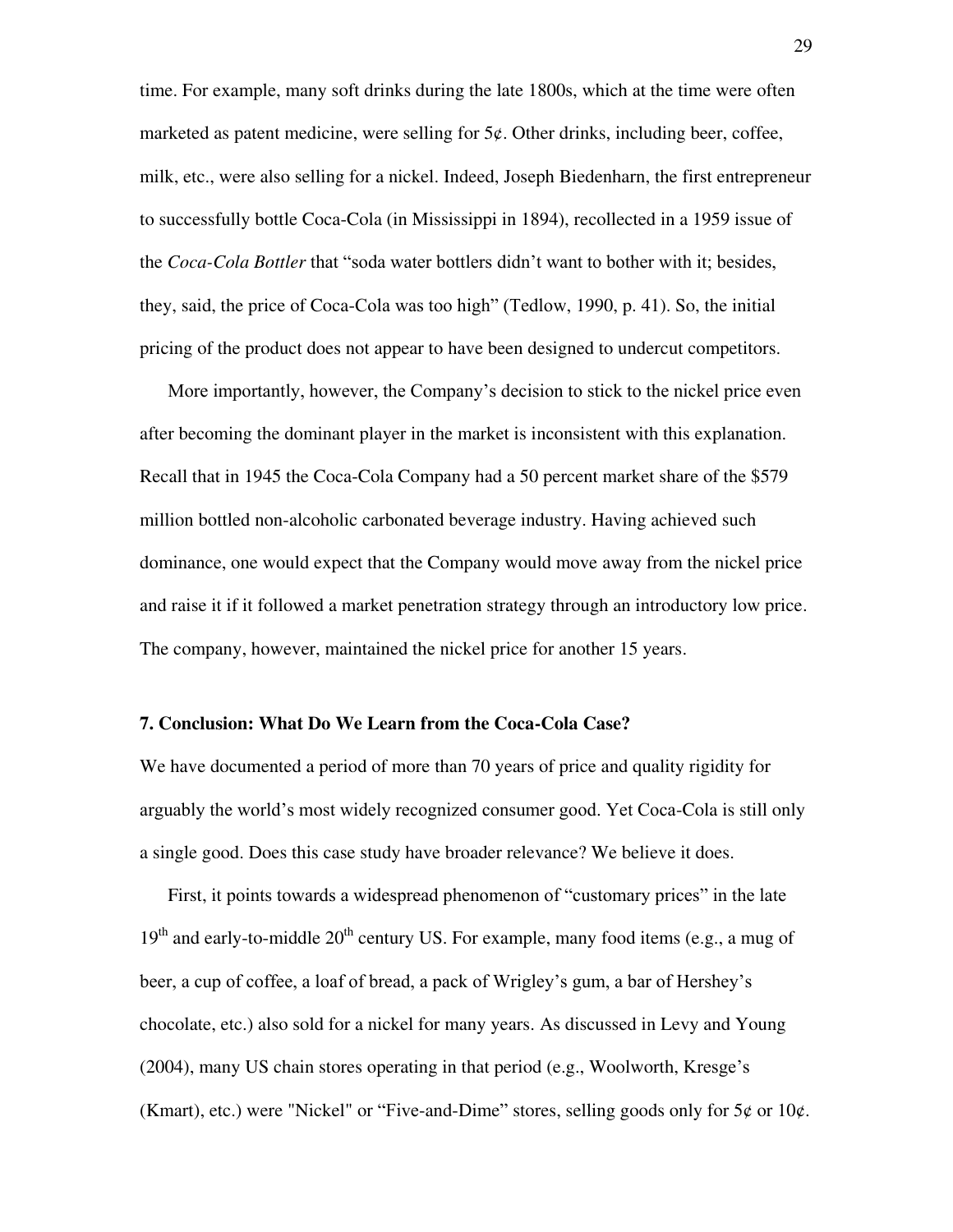Customary prices may be important for explaining why US nominal retail prices were more rigid historically during that period (e.g., Kackmeister, 2007) and implicit contracts may have played a role in their establishment.<sup>64</sup>

The Coca-Cola implicit contract episode highlights an extraordinarily successful firm that effectively chose to almost entirely forgo nominal price and quality adjustment. While the implications of costly price adjustment have been widely studied, analyses considering adjustment along other margins are rare. Danziger (2001) and Anderson and Toulemonde (2004) are examples; they consider firm behavior in the presence of both price and quantity adjustment costs.<sup>65</sup> To our knowledge there are no analogous studies that also incorporate quality changes. The Coca-Cola case study highlights the need for empirical studies of costs of adjustment along these margins (e.g., Müller et al., 2007).

Finally, to our knowledge, this is the first study to offer direct evidence of an implicit contract in a consumer goods market. How prevalent are implicit contracts in such markets? This paper may serve as a guide to developing relevant testable hypotheses to identify such goods. It may also help to design surveys that identify implicit contracts, as in Blinder et al. (1988). Of course, this paper may also provide impetus to further narrative case studies.

<sup>&</sup>lt;sup>64</sup> Young and Blue (2005) find that from 1938 to 1951 Bayer Aspirin, Gillette Blue Blades, and Tums Tablets had constant prices in Sears, Roebuck catalogs. KC Baking Powder sold at 25¢ for over 50 years. Source: Grocer's Want Book, a pamphlet distributed by the Jaques Mfg. Co., Chicago, IL, the maker of the K.C. Baking Powder, to the retail grocers for managing and keeping track of their inventories (undated). <sup>65</sup> Ginsburgh, et al. (1991) is an early example of a model of quantity adjustment costs that generates sticky

prices similar to a menu cost model. In Levy and Snir (2013), firms decide whether to adjust prices or quantities based on the attention time-constrained shoppers pay to prices and quantities when they shop.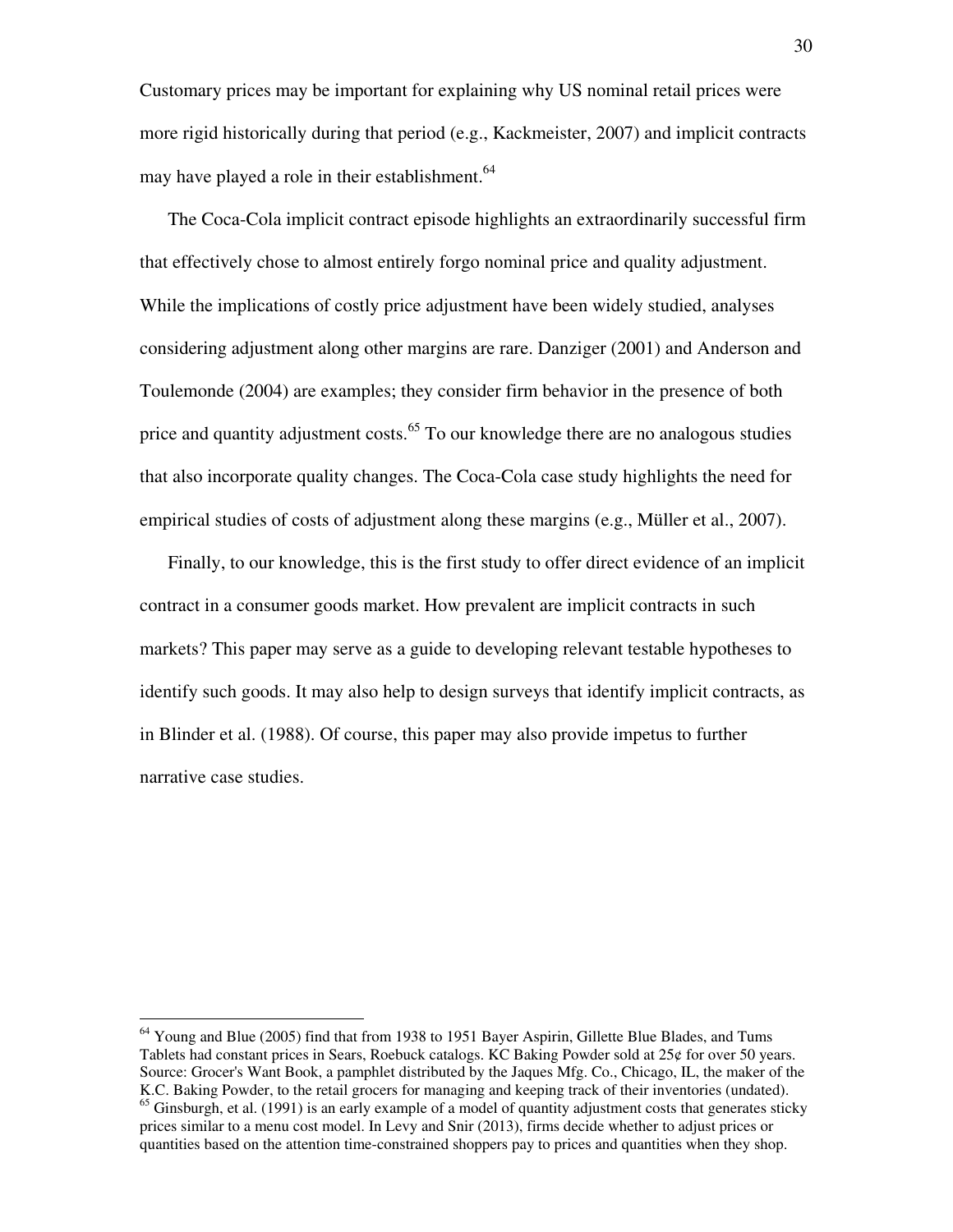#### **References**

#### *Publications*

Allen, Frederick. 1994. *Secret Formula: How Brilliant Marketing and Relentless Salesmanship Made Coca-Cola the Best-Known Product in the World*. New York, NY: Harper Business.

Álvarez, Luis J., Emmanuel Dhyne, Marco Hoeberichts, Claudia Kwapil, Hervé Le Bihan, Patrick Lünnemann, Fernando Martins, Roberto Sabbatini, Harald Stahl, Philip Vermeulen, and Jouko Vilmunen. 2006. "Sticky Prices in the Euro Area." 4 *Journal of the European Economic Association* 575–584.

*American Theater*. June (1906). [Coca-Cola Company Archives.]

- Anderson, Eric, Nir Jaimovich, and D. Simester. 2012. "Price Stickiness: Empirical Evidence of the Menu Cost Channel." Manuscript, Northwestern University.
- Anderson, Eric and D. Simester. 2010. "Price Stickiness and Customer Antagonism." 125 *Quarterly Journal of Economics* 729–765.
- Andersen, Torben and Eric Toulemonde. 2004. ["Adapting Prices or Quantities in the](http://ideas.repec.org/a/mcb/jmoncb/v36y2004i2p177-96.html)  [Presence of Adjustment Costs?"](http://ideas.repec.org/a/mcb/jmoncb/v36y2004i2p177-96.html) 36 *[Journal of Money, Credit and Banking](http://ideas.repec.org/s/mcb/jmoncb.html)* 177– 96.

*Atlanta Constitution*. 1909. October 26, 1909. [Coca-Cola Company Archives.]

———. 1920. "Eight Cents a Glass: Coca-Cola Price Uniform 8 Cents at Founts Monday," April 18, 1920.

*Atlanta Journal*. 1903. November 22, 1903. [Coca-Cola Company Archives.]

*Atlanta Journal and Constitution.* 1995. "New Coke's 10<sup>th</sup> Anniversary: From Catastrophe to a Classic," April 11, 1995.

*Atlanta Police Department Bulletin*. 1898. p. 26. [Coca-Cola Company Archives.]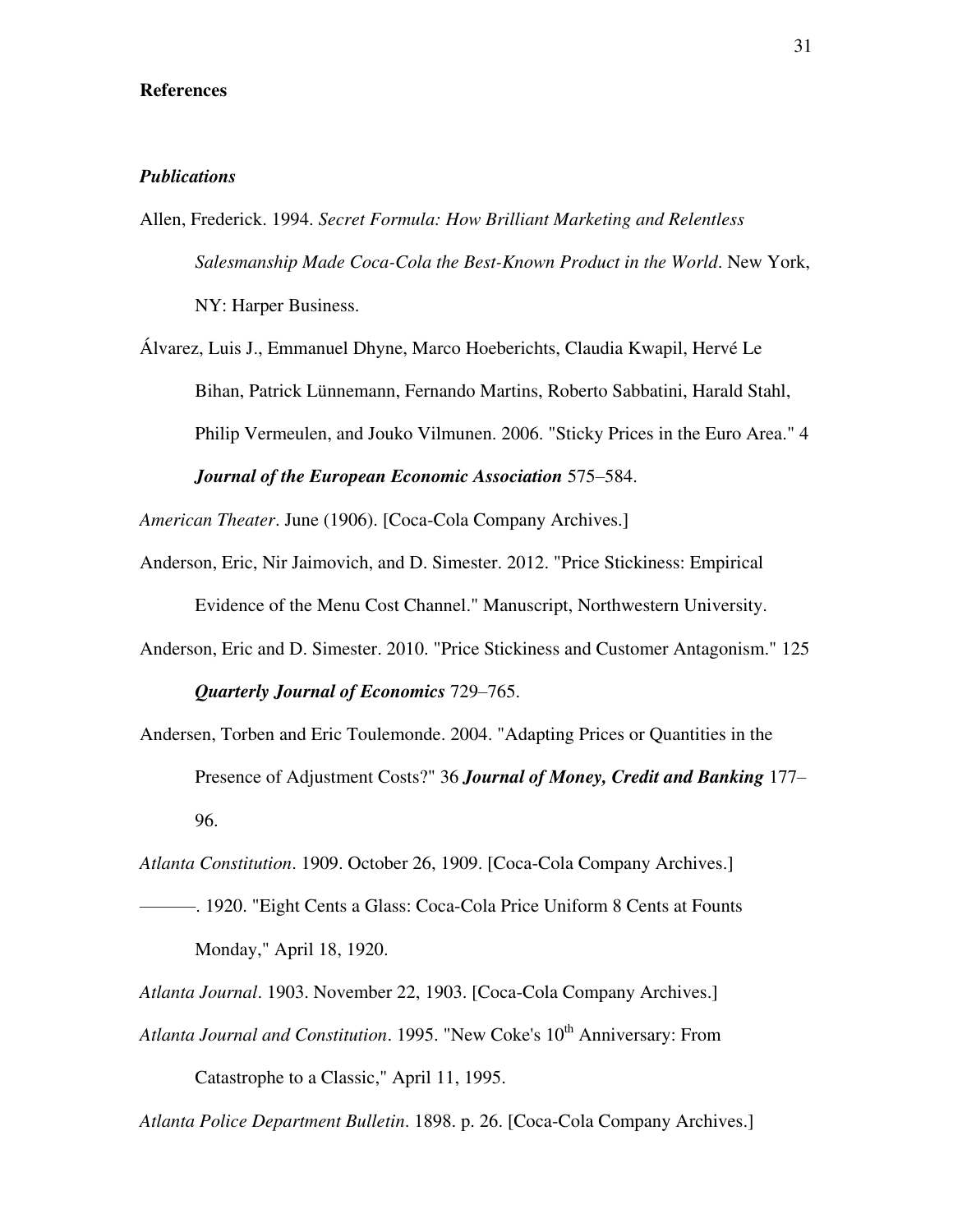- Bagwell, Kyle. 2007. "The Economic Analysis of Advertising," in M. Armstrong and R. Porter, eds., *Handbook of Industrial Organization, Volume 3***.** New York, NY: North Holland.
- Baker, George, Robert Gibbons and Kevin J. Murphy. 2002. "Relational Contracts and the Theory of the Firm." 117 *Quarterly Journal of Economics* 39–84.
- Ball, Laurence and David Romer. 2003. "Inflation and the Informativeness of Prices." 35 *Journal of Money, Credit, and Banking* 177–196.
- Benjamin, Ludy T., Anne M. Rogers and Rosenbaum, Angela. 1991. "Coca-Cola, Caffeine, and Mental Deficiency: Harry Hollingworth and the Chattanooga Trial of 1911." 27 *Journal of the History of the Behavioral Sciences* 42–55.
- Bils, Mark. 1989. "Pricing in a Customer Market." 104 *Quarterly Journal of Economics* 699–718.
- Bils, Mark and Peter Klenow. 2004. "Some Evidence on the Importance of Sticky Prices." 112 *Journal of Political Economy* 947–985.
- Blinder, A.S., E.D. Canetti, D.E. Lebow and J.B. Rudd. 1988. *Asking about Prices*. New York, NY: Russell-Sage Foundation.
- *Business Week*. 1955. "Coke: New Faces, New Bottles," February, 1955: 44–51.
- Cabral, Luís, M. B. 2000. "Stretching Firm and Brand Reputation." 31 *The RAND*

#### *Journal of Economics* 658–673.

Candler, Charles Howard. 1950. *Asa Griggs Candler*. Atlanta, GA: Emory University.

- Carlton, Dennis. 1986. "The Rigidity of Prices." 76 *American Economic Review* 637–58.
- Carlton, Dennis and Jeffrey Perloff. 2005. *Modern Industrial Organization, 4th Ed.*

Boston, MA: Pearson-Addison Wesley.

Cecchetti, Steven G. 1986. "The Frequency of Price Adjustment: A Study of Newsstand Prices of Magazines." 31 *Journal of Econometrics* 255–274.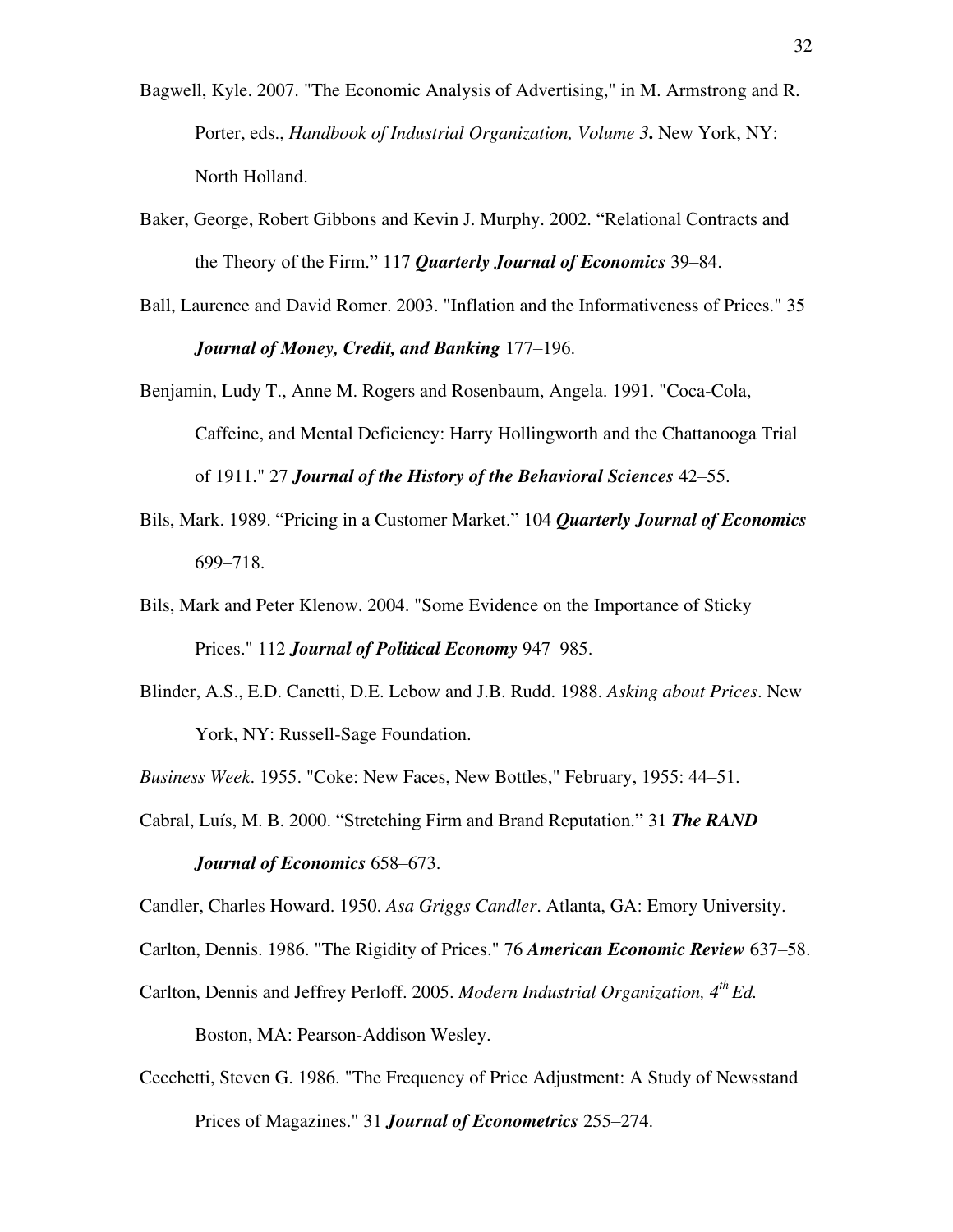- Chevalier, Judith and Anil Kashyap. 2011. "Best Prices." NBER Working Paper, No. 16680.
- Daly, Herman E. 1970. "Some Observations on the Causes and Consequences of the Shortage of Change in Northeast Brazil." 78 *Journal of Political Economy* 181– 84.
- Danziger, Leif. 2001. "Output and Welfare Effects of Inflation with Costly Price and Quantity Adjustments." 91 *American Economic Review* 1608–1620.
- Dhyne, Emmanuel, Luis J. Álvarez, Hervé Le Bihan, Giovanni Veronese, Daniel Dias, Johannes Hoffmann, Nicole Jonker, Patrick Lünnemann, Fabio Rumler, and Jouko Vilmunen. 2006. "Price Changes in the Euro Area and the United States: Some Facts from Individual Consumer Price Data." 20 *Journal of Economic Perspectives* 171–192.
- Collins, Glenn. 1995. "Ten Years Later, Coca-Cola Laughs at 'New Coke'.**"** *New York Times***,** (April 11, 1995): Business Day Section, p. C4.

*Cosmopolitan*. 1906. May. [Coca-Cola Company Archives.]

*Country Life in America*. 1906. June 6, 1906. [Coca-Cola Company Archives.]

- Dutta, Shantanu, Mark Bergen and Daniel Levy. 2002. "Price Flexibility in Channels of Distribution: Evidence from Scanner Data." 26 *Journal of Economic Dynamics and Control* 1845–1900.
- Dutta, Shantanu, Mark Bergen, Daniel Levy and Robert Venable. 1999. "Menu Costs, Posted Prices, and Multi-product Retailers." 31 *Journal of Money, Credit, and Banking* 683–703.
- Eckard, Woodrow E. 2007. "Retail Price Concentration, Transaction Costs, and Price Flexibility circa 1900." 44 *Explorations in Economic History* 131–153.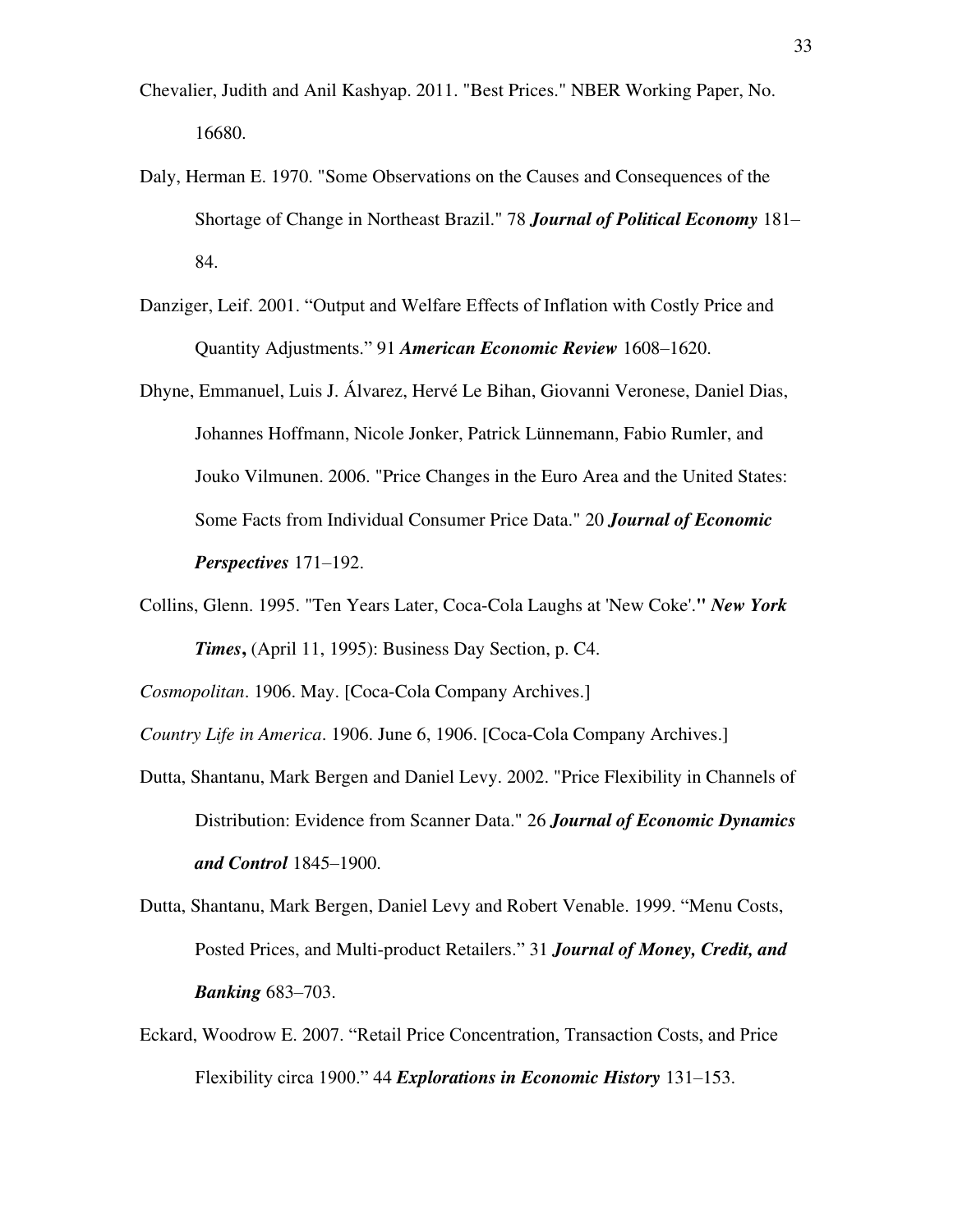- Eisenhower, Dwight D. 1951. Testimony Before Senate Subcommittee. Associated Press, February 2, 1951.
- ———. 1943. Top Secret Cable, June 29, 1943, Emory University Central Library, Robert Woodruff Special Collection.

*Emory Alumnus*. 1932. [01137 ARS, Coca-Cola Company Archives.]

Fehr, E. and S. Gächter. 2000. "Fairness and Retaliation: The Economics of Reciprocity." 14 *Journal of Economic Perspectives* 159–181.

*Fortune*. 1951. "The Nickel Coke is Groggy," January, 1951: 78–79, 129–133.

- Gächter, Simon and B. Herrmann. 2009. "Reciprocity, Culture, and Human Cooperation: Previous Insights and a New Cross-Cultural Experiment." 364 *Philosophical Transactions of the Royal Society B – Biological Sciences* 791–806.
- Genesove, David. 2003. "The Nominal Rigidity of Apartment Rents." 85 *Review of Economics and Statistics* 844–853.

Gil, Ricard and Justin Marion. 2012. "Self-Enforcing Agreements and Relational Contracting: Evidence from California Highway Procurement." 29 *Journal of Law***,** *Economics***,** *and Organization* 239–277.

- Ginsburgh, Victor, Philippe Michael, and Philippe Moës. 1991. "Quantity Adjustment Costs and Price Stickiness." 36 *Economics Letters* 121–125.
- Goldberg, Pinelopi and Rebecca Hellerstein. 2007. "Sticky Prices: Why Firms Hesitate to Adjust the Price of Their Goods." 13 *Current Issues in Economics and Finance* 1–7.
- ———. 2013. "A Structural Approach to Identifying the Source of Local Currency Price Stability." 80 *Review of Economic Studies* 175–210.
- Gopinath, Gita and Oleg Itskhoki. 2010. "Frequency of Price Adjustment and Pass-Through." 125 *Quarterly Journal of Economics* 675–727.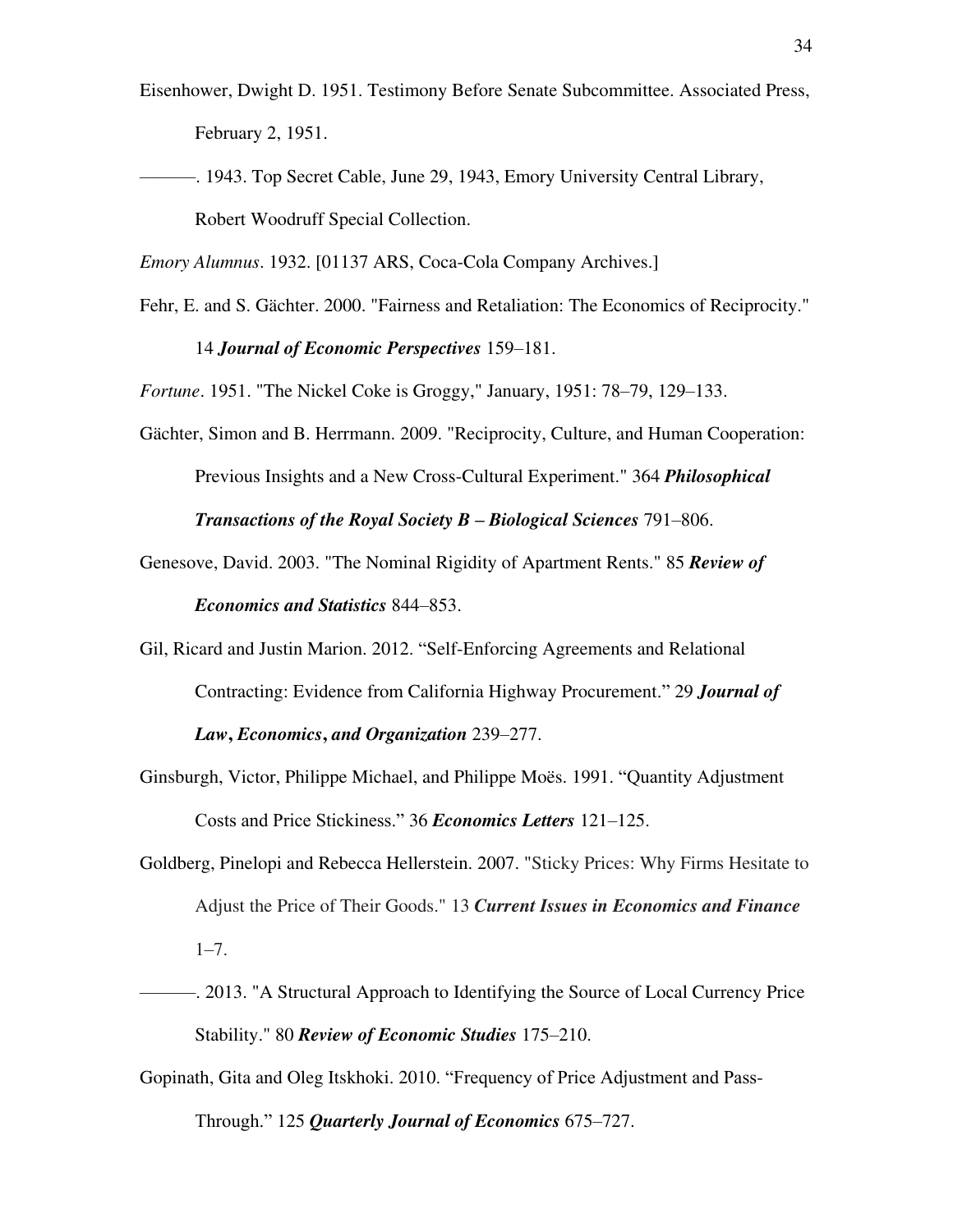- ———. 2011. "In Search of Real Rigidities." 25 *NBER Macroeconomics Annual* 261– 309.
- Gordon, Robert. 1990. "What Is New-Keynesian Economics?" 28 *Journal of Economic Literature* 1115–1171.
- Johnson, Crawford T. 1987. *Coca-Cola Bottling Company United, Inc.: A Pause to Reflect*. New York, NY: The Newcomen Society of the United States.
- Kackmeister, Alan. 2007. "Yesterday's Bad Times are Today's Good Old Times: Retail Price Changes in the 1890s were Smaller, Less Frequent, and More Permanent." 39 *Journal of Money, Credit and Banking* 1987–2020.
- Kahn, E.J. Jr. 1969. *Robert Winship Woodruff*. Atlanta, GA: The Coca-Cola Company.
- Kahneman, Daniel, Jack Knetsch and Richard Thaler. 1986 "Fairness as a Constraint on Process." 76 *American Economic Review* 728–741.
- Kashyap, Anil K. 1995. "Sticky Prices: New Evidence from Retail Catalogues." 110

*Quarterly Journal of Economics* 245–274.

- Kaul, A. and D.R. Wittink. 1995. "Empirical Generalizations about the Impact of Advertising on Price Sensitivity and Price." 14 *Marketing Science* 151–160.
- Klein, Benjamin and Keith B. Leffler. 1981. "The Role of Market Forces in Assuring Contractual Performance." 89 *Journal of Political Economy* 615–641.
- Klenow, Pete and B.A. Malin. 2011. "Microeconomic Evidence on Price-Setting," in B. Friedman and M. Woodford, eds., *Handbook of Monetary Economics*. New York, NY: North Holland.
- Knotek, Edward S. II. 2008. "Convenient Prices, Currency, and Nominal Rigidity." 55 *Journal of Monetary Economics* 1303–1316.
- ———. 2011. "Convenient Prices and Price Rigidity: Cross-Sectional Evidence." 93 *Review of Economics and Statistics* 1076–1086.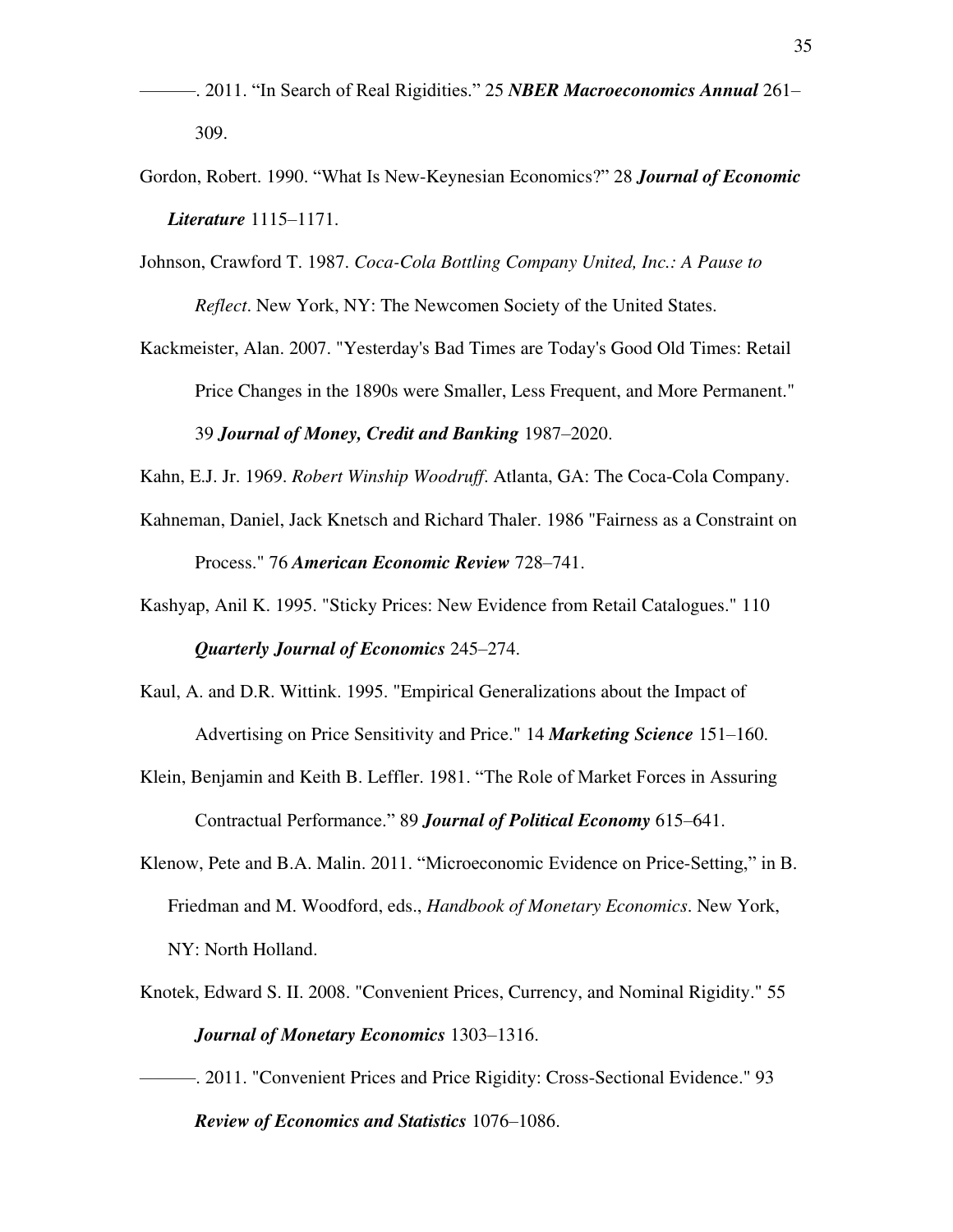- Leahy, John. 2011. "A Survey of New Keynesian Theories of Aggregate Supply and Their Relation to Industrial Organization." 43 *Journal of Money, Credit and Banking* 87–110.
- Lerner, Leo. 1947. "The Pause that Refreshes." *Sunday Booster*. Dec. 28, 1947. [Coca-Cola Company Archive]
- Levy, Daniel. 2007. "Price Rigidity and Flexibility: New Empirical Evidence Introduction to the Special Issue." 28 *Managerial and Decision Economics* 639– 647.
- Levy, Daniel, Shantanu Dutta and Mark Bergen. 2002. "Heterogeneity in Price Rigidity: Evidence from a Case Study Using Micro-level Data." 34 *Journal of Money, Credit and Banking* 197–220.
- Levy, Daniel and Frank Smets. 2010. "Price Setting and Price Adjustment in Some European Union Countries: Introduction to the Special Issue." 31 *Managerial and Decision Economics* 63–66.
- Levy, Daniel and Avichai Snir. 2013. "Shrinking Goods." Working Paper No. 13-03, Department of Economics, Emory University.
- Levy, Daniel and Andrew T. Young. 2004. "'The Real Thing': Nominal Price Rigidity of the Nickel Coke, 1886–1959." 36 *Journal of Money Credit and Banking* 765– 799.
- *Life*. 1908. July 16, 1908. [Coca-Cola Company Archives.]
- Müller, Georg, Mark Bergen, Shantanu Dutta and Daniel Levy. 2007. "Non-Price Rigidity and Cost of Adjustment." 28 *Managerial and Decision Economics* 817– 832.
- Munsey, Cecil. 1972. *The Illustrated Guide to the Collectibles of Coca-Cola.* New York, NY: Hawthorn Books, Inc.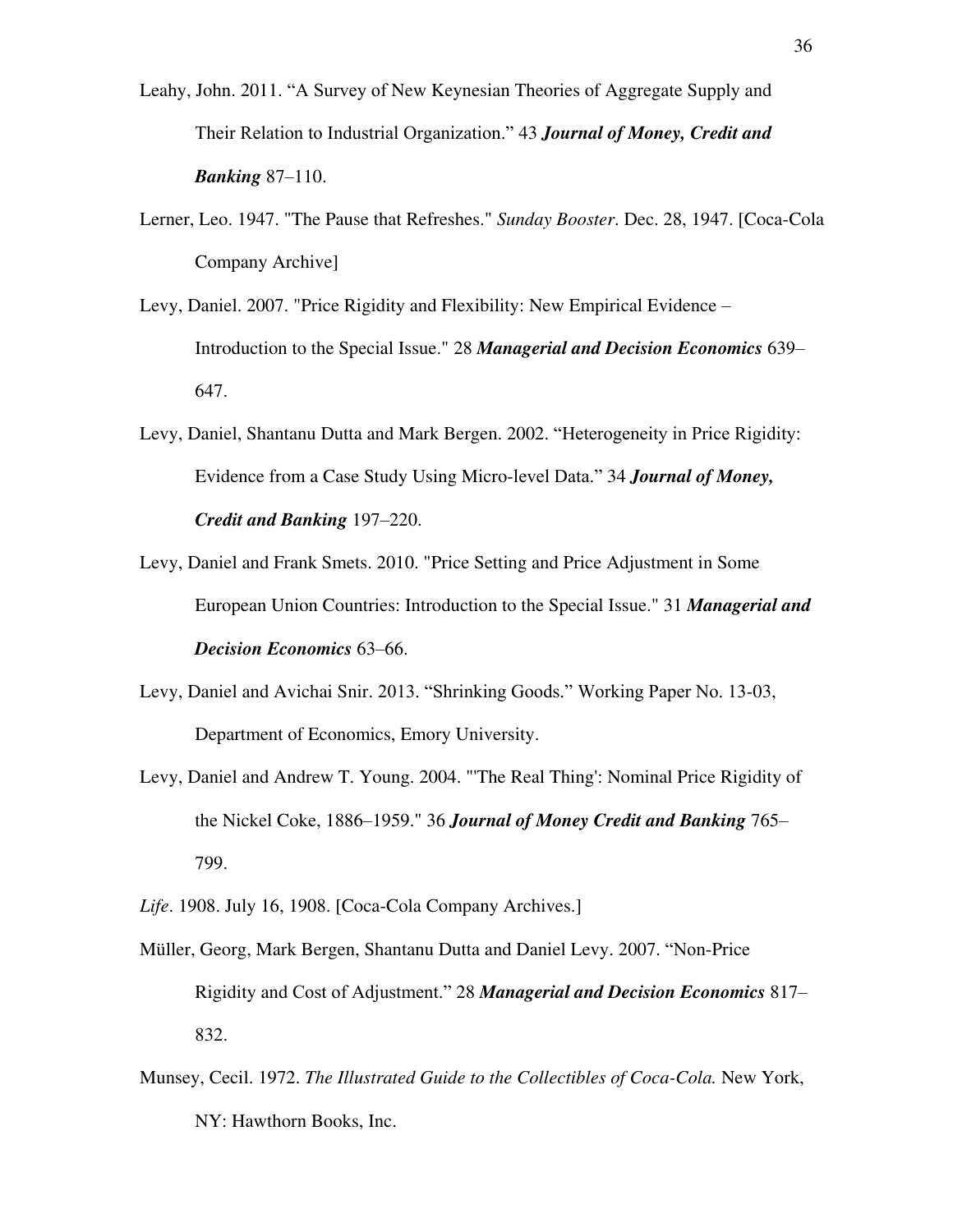*Nation's Business*. 1938. October, 1938. [01431 ARS, Coca-Cola Company Archives.]

- Nakamura, Emi and Jón Steinsson. 2008. "Five Facts about Prices: A Reevaluation of Menu Cost Models." 123 *Quarterly Journal of Economics* 1415–1464.
- ———. 2011. "Price Setting in Forward-Looking Customer Markets." 58 *Journal of Monetary Economics* 220–233.
- Nakamura, Emi and Dawit Zerom. 2010. "Accounting for Incomplete Pass-Through." 77 *Review of Economic Studies* 1192–1230.
- Pendergrast, Mark. 1993. *For God, Country and Coca-Cola: The Unauthorized Biography of the Great American Soft Drink and the Company that Makes It. New* York, NY: Simon and Schuster.
- Okun, Arthur. 1981. *Prices and Quantities: A Macroeconomic Analysis*. Washington, DC: Brookings Institution.
- Renner, Elke and Tyran, Jean-Robert. 2004. "Price Rigidity in Customer Markets." 55 *Journal of Economic Behavior and Organization* 575–593.
- Riley, John J. 1942. *Organization in the Soft Drink Industry: A History of American Bottlers of Carbonated Beverages*. Washington, DC: American Bottlers of Carbonated Beverages.
- ———. 1958. *A History of the American Soft Drink Industry*. Washington, DC: American Bottlers of Carbonated Beverages.
- Romer, Christina, and David Romer. 1989. "Does Monetary Policy Matter? A New test in the spirit of Friedman and Schwartz." *NBER Macro Annual* 121–170.
- ———. 1994. "Monetary Policy Matters." 34 *Journal of Monetary Economics* 75–88.
- Romer, David. 1993. "The New Keynesian Synthesis." 7 *Journal of Economic*

#### *Perspectives* 5–22.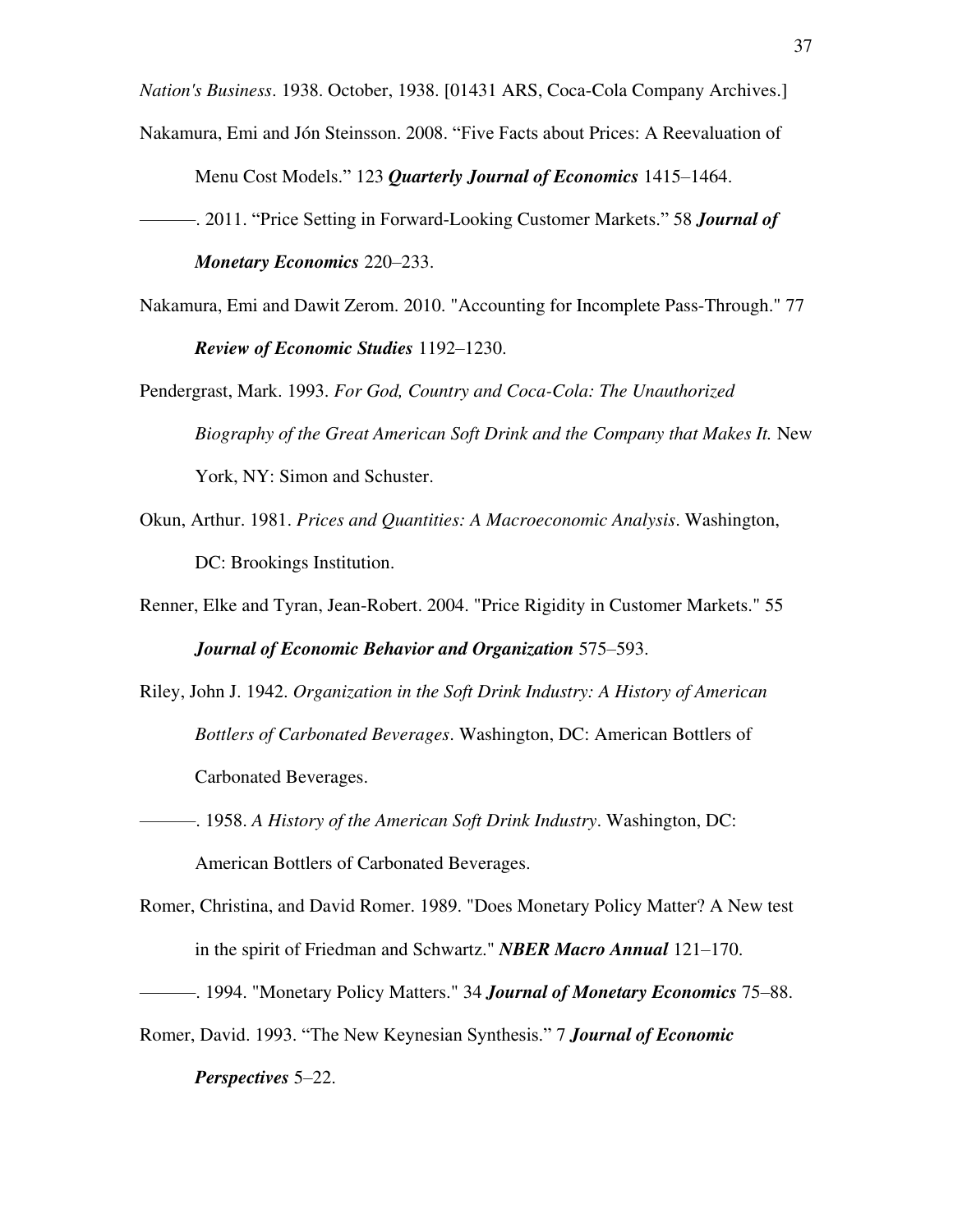Rosen, Sherwin. 1985. "Implicit Contracts: a Survey." 23 *Journal of Economic Literature* 1144–1175.

———, ed. 1994. *Implicit Contract Theory*. Brookfield, VT: E. Edgar.

Rotemberg, Julio J. 1987. "The New Keynesian Microfoundations." *NBER* 

*Macroeconomics Annual* 69–104.

———. 2005. "Customer Anger at Price Increases, Changes in the Frequency of Price Adjustment and Monetary Policy." 52 *Journal of Monetary Economics* 829–852. ———. 2011. "Fair Pricing." 9 *Journal of the European Economic Association* 952– 981.

*Saturday Evening Post*. May 30 (1942). [01683 ARS, Coca-Cola Company Archives.]

Schaeffer, R. and W. Bateman. 1985. "The Formula for Coca-Cola: The Old... The New." *The Cola Call* May, 1985: 4–6. [Coca-Cola Company Archives.]

Selgin, George. 2008. *Good Money*. Ann Arbor, MI: University of Michigan Press.

Shapiro, Carl. 1983. "Premiums for High Quality Products as Returns to Reputations."

98 *Quarterly Journal of Economics* 659–680.

Tedlow, Richard S. 1990. "The Great Cola Wars: Coke vs. Pepsi." in *New and Improved: The Story of Mass Marketing in America*. New York: Basic Book Publishers.

- Telser, L. G. 1964. "Advertising and Competition." 72 *Journal of Political Economy* 537– 62.
- ———. 1980. "A Theory of Self-Enforcing Agreements." 53 *The Journal of Business* 27–44.
- Tyran, Jean-Robert and Dirk Engelman. 2005. "To Buy or Not to Buy? An Experimental Study of Consumer Boycotts in Retail Markets." 72 *Economica* 1–16.
- *The Ladies Home Journal*. 1922. Dec., 1922. [00654 ARS, Coca-Cola Company Archives.]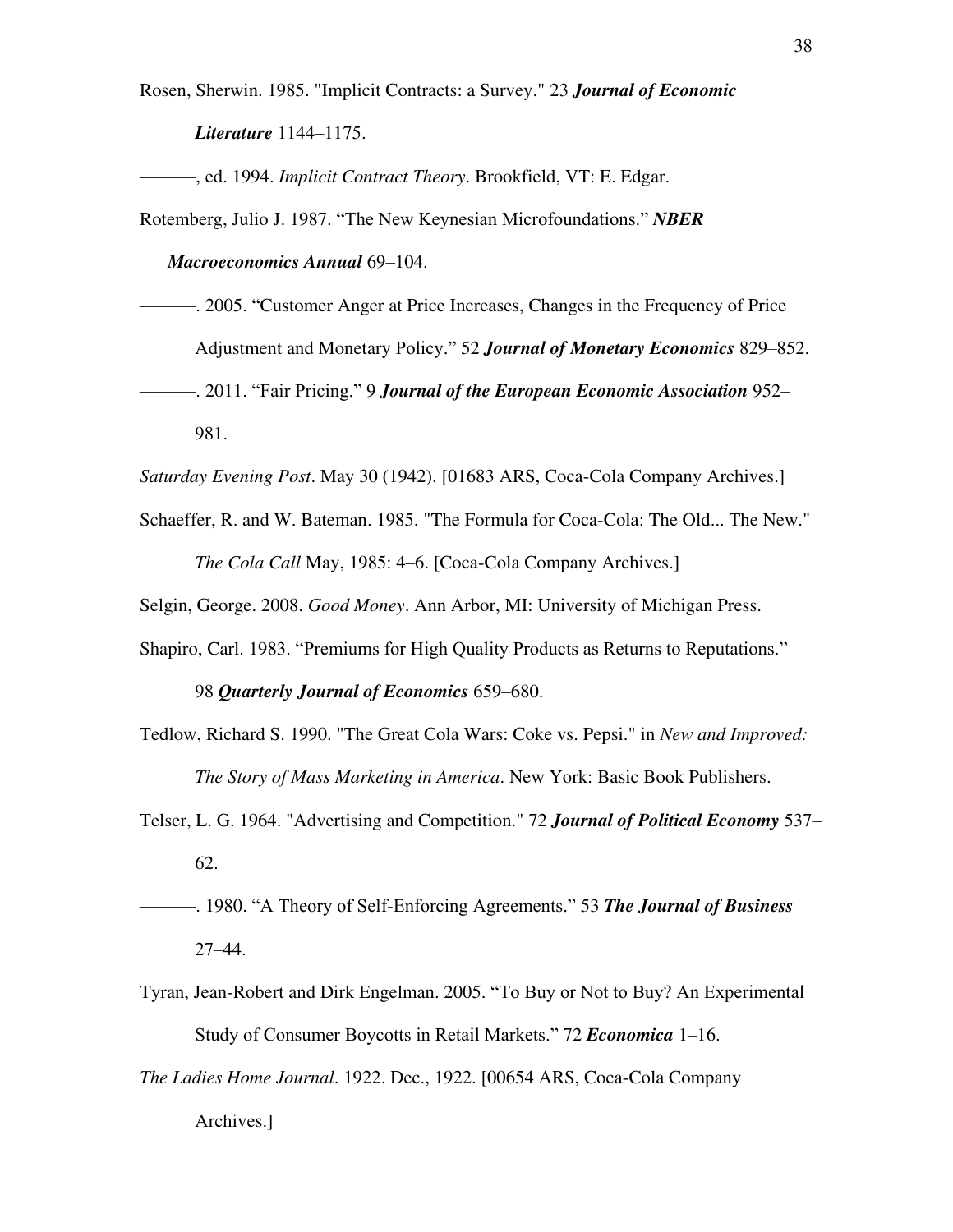*The Lampmaker*. 1946. "Pause that Refreshes." Nov. 22, 1946. [Coca-Cola Archives.]

*Time*. 1950. "In One Direction Only." November 6, 1950: 9.

———. 1950. "Shave and a Haircut – \$2.35." December 25, 1950: 12.

- Urban, Glen, and John Hauser. 1993. *Design and Marketing of New Products, 2nd Ed.* Englewood Cliffs, NJ: Prentice Hall.
- Waldman, Don and Elizabeth Jensen. 2001. *Industrial Organization: Theory and Practice, 2nd Ed.* Boston, MA: Addison-Wesley.
- Weiss, Yoram. 1993. "Inflation and Price Adjustment: a Survey of Findings from Micro-Data." in *Optimal Pricing, Inflation, and the Cost of Price Adjustment, E. Sheshinski* and Y. Weiss, eds. Cambridge, MA: The MIT Press.
- Willis, Jonathan. 2003. "Implications of Structural Changes in the U.S. Economy for Pricing Behavior and Inflation Dynamics." *Federal Reserve Bank of Kansas City Review*,  $1<sup>st</sup>$  Quarter, 5–27.
- Wolman, Alex. 2007. "The Frequency and Costs of Individual Price Adjustment: A Survey." 28 *Managerial and Decision Economics* 531–552.
- *Worthington Globe*. 1946. "Dime 'Cokes'." November, 1946. [Coca-Cola Company Archives.]
- Young, T. Andrew and Alex Blue. 2007. "Retail Prices during a Change in Monetary Regimes: Evidence from Sears, Roebuck Catalogs, 1938–1951." 28 *Managerial and Decision Economics* 763–775.
- Young, James. 1983. "Three Southern Food and Drug Cases." 49 *Journal of Southern History* 3–36.
- Zbaracki, Mark, Mark Ritson, Daniel Levy, Shantanu, Dutta and Mark Bergen. 2004. "The Managerial and Customer Costs of Price Adjustment: Direct Evidence from Industrial Markets." 86 *Review of Economics and Statistics* 514–533.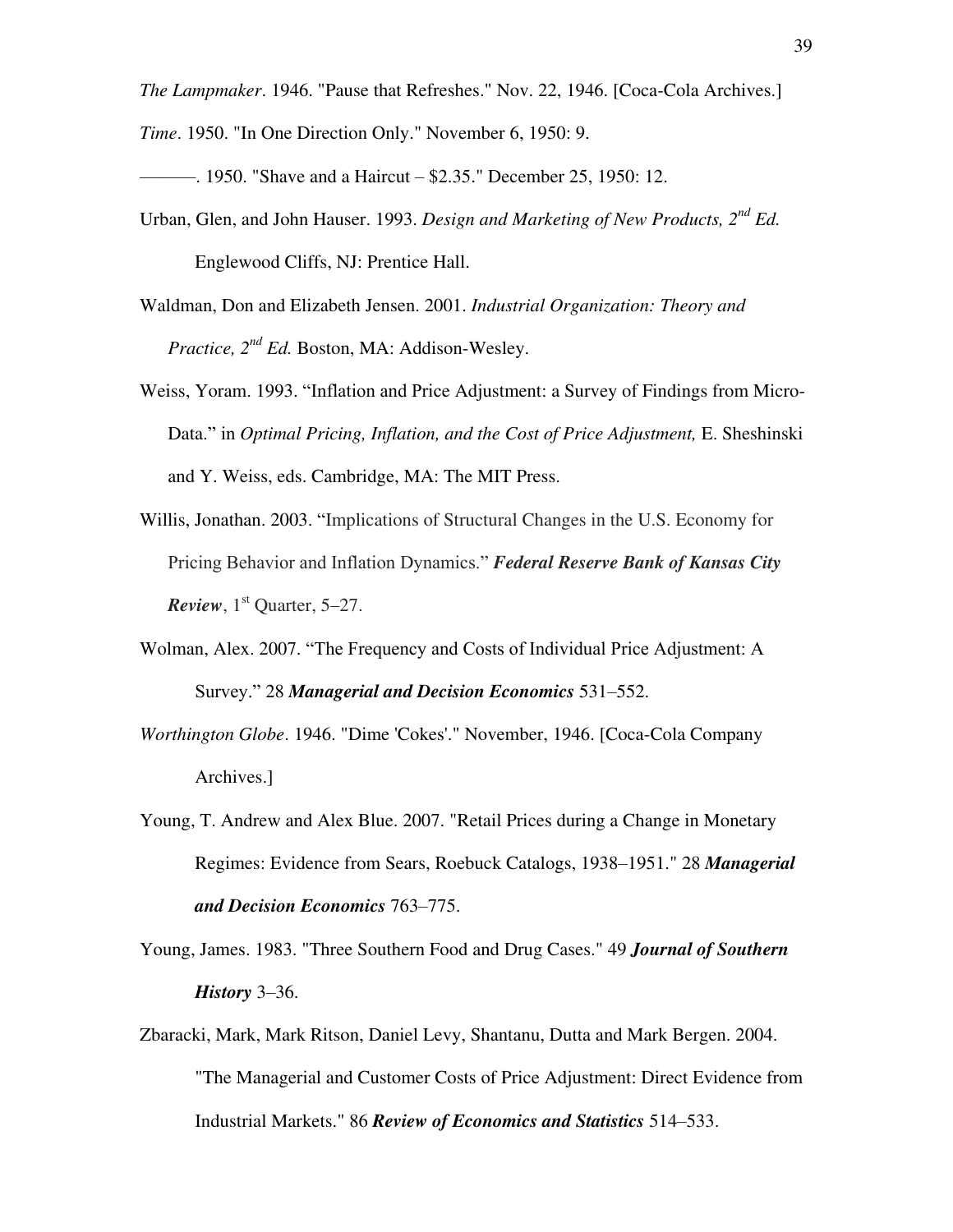Zhen, Chen, [Michael Wohlgenant,](http://ajae.oxfordjournals.org/search?author1=Michael+K.+Wohlgenant&sortspec=date&submit=Submit) [Shawn Karns](http://ajae.oxfordjournals.org/search?author1=Shawn+Karns&sortspec=date&submit=Submit) and [Phillip Kaufman.](http://ajae.oxfordjournals.org/search?author1=Phillip+Kaufman&sortspec=date&submit=Submit) 2011. "Habit Formation and Demand for Sugar-Sweetened Beverages." 93 *American Journal of Agricultural Economics* 175–193.

#### *Court Cases*

- *The Coca-Cola Bottling Company v. The Coca-Cola Company*. Fulton County Superior Court, Georgia, 1920.
- *The Coca-Cola Bottling Company v. The Coca-Cola Company*. US District Court, Delaware, 1920.
- *The Coca-Cola Company v. The Koke Company of America*. 254 US 143, 41 Supreme Court 113, 1920.
- *Rucker, Henry A. v. The Coca-Cola Company*. US Circuit Court, District of Georgia. (Trial and Appeal Record, Federal Record Center, East Point, Georgia.)
- *United States v. Forty Barrels and Twenty Kegs of Coca-Cola*, 241 US 265, 289. (Record of Appeal from the Federal Records Center, East Point, Georgia.)

#### *Coca-Cola Company Documents*

Advertisement No. S-2 and S-3, 1945, the Coca-Cola Company Archives.

Advertising Copy Collection, 0009 ARS, 00349 ARS, 00502 ARS, 01625 ARS, 01714

ARS, 00496 ARS, and 02815 ARS, the Coca-Cola Company Archives.

Advertising Copy Collection, "Chain Store Age (Grocery Managers' Edition) —August,

1942," the Coca-Cola Company Archives.

*Always Coca-Cola: A Quick Reference Chronology from 1886 to 1993*. Coca-Cola Company, 1993.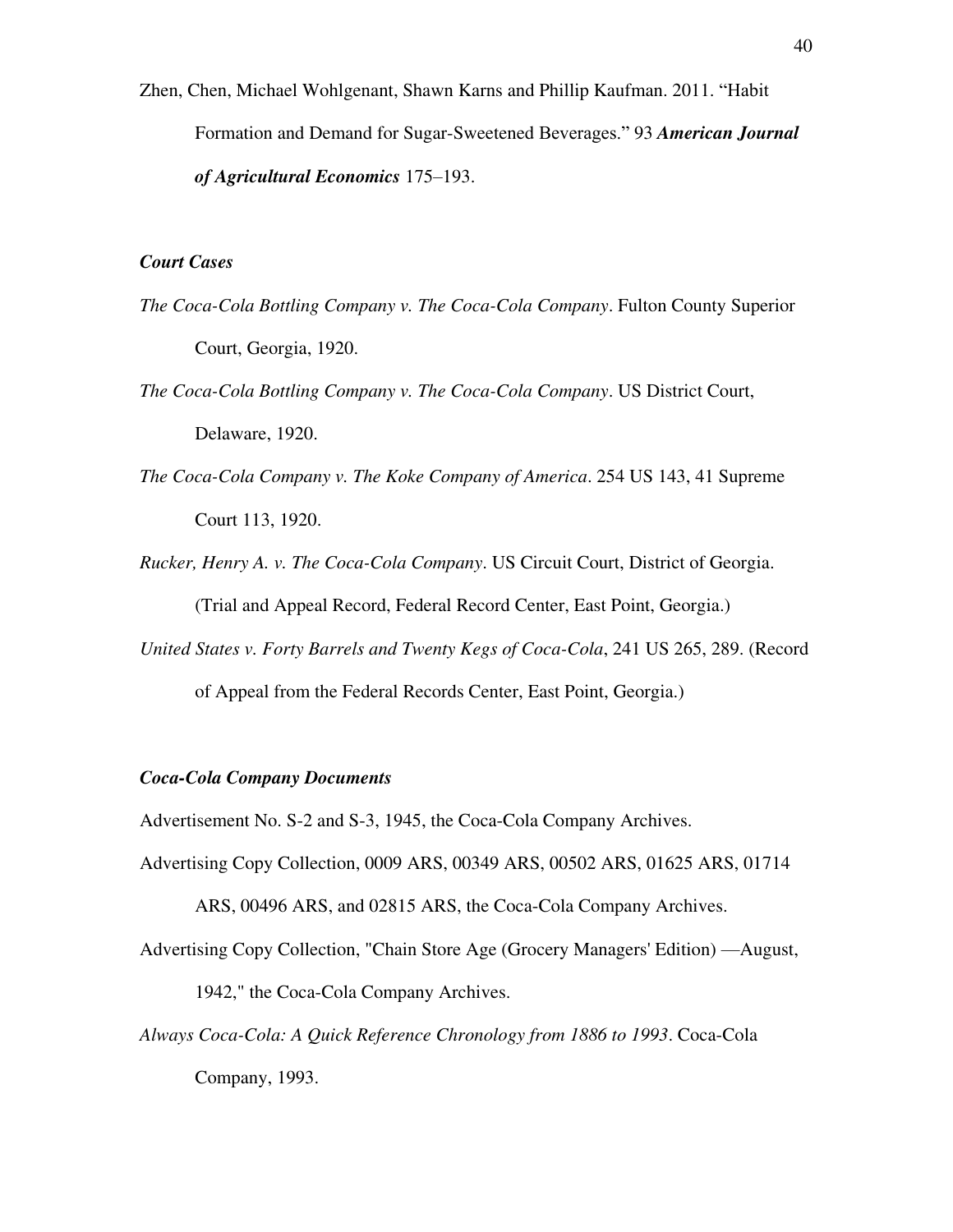- *Annual Report to Stockholders for the Year 1920*. The Coca-Cola Company, February, 1921.
- *Annual Report to Stockholders for the Year 1924*. The Coca-Cola Company, February, 1925.
- Candler, Charles Howard. *The True Origin of Coca-Cola*. Unpublished Manuscript: the Coca-Cola Company Archives, 1952.

*Did You Know?* Atlanta: the Coca-Cola Company Public Relations Dept., undated.

- *Fact Sheet: Product Structure of Coca-Cola USA*. Atlanta: the Coca-Cola Company Consumer Information Center, 1983.
- *Fact Sheets Concerning the Nickel Price*. Atlanta: the Coca-Cola Company Public Relations Department, undated.
- Ford, Harrison. *Cost of Manufacturing Merchandise No. 5*, Memo to Robert Woodruff, the Coca-Cola Company Archive, July 28 (1930).

Griffiths, Fred. "The Price Question." *The Red Barrel* June (1934): 2–6.

- Hayes, Ralph. Letter to William J. Hobbes. July 26, 1948. the Coca-Cola Archives.
- Hayes, Ralph. Letter to Robert W. Woodruff. May 5, 1954. Robert W. Woodruff Papers, Special Collections, Emory University Library.
- Henry, Harvey. "Predatory Price Cutting Must Be Ended." *The Red Barrel* Dec. (1933): 2–3.
- "Instructions for Salesmen in Campaign for Promoting 5¢ Price on Coca-Cola." Undated. the Coca-Cola Company Archives.
- Jackson, George P. "Confidential" Memo Sent to Robert W. Woodruff by Cliff Roberts. May 10, 1944. Robert W. Woodruff Papers, Emory University.

Kahn, E. J. Jr. *Robert Winship Woodruff*. Atlanta: the Coca-Cola Company, 1969.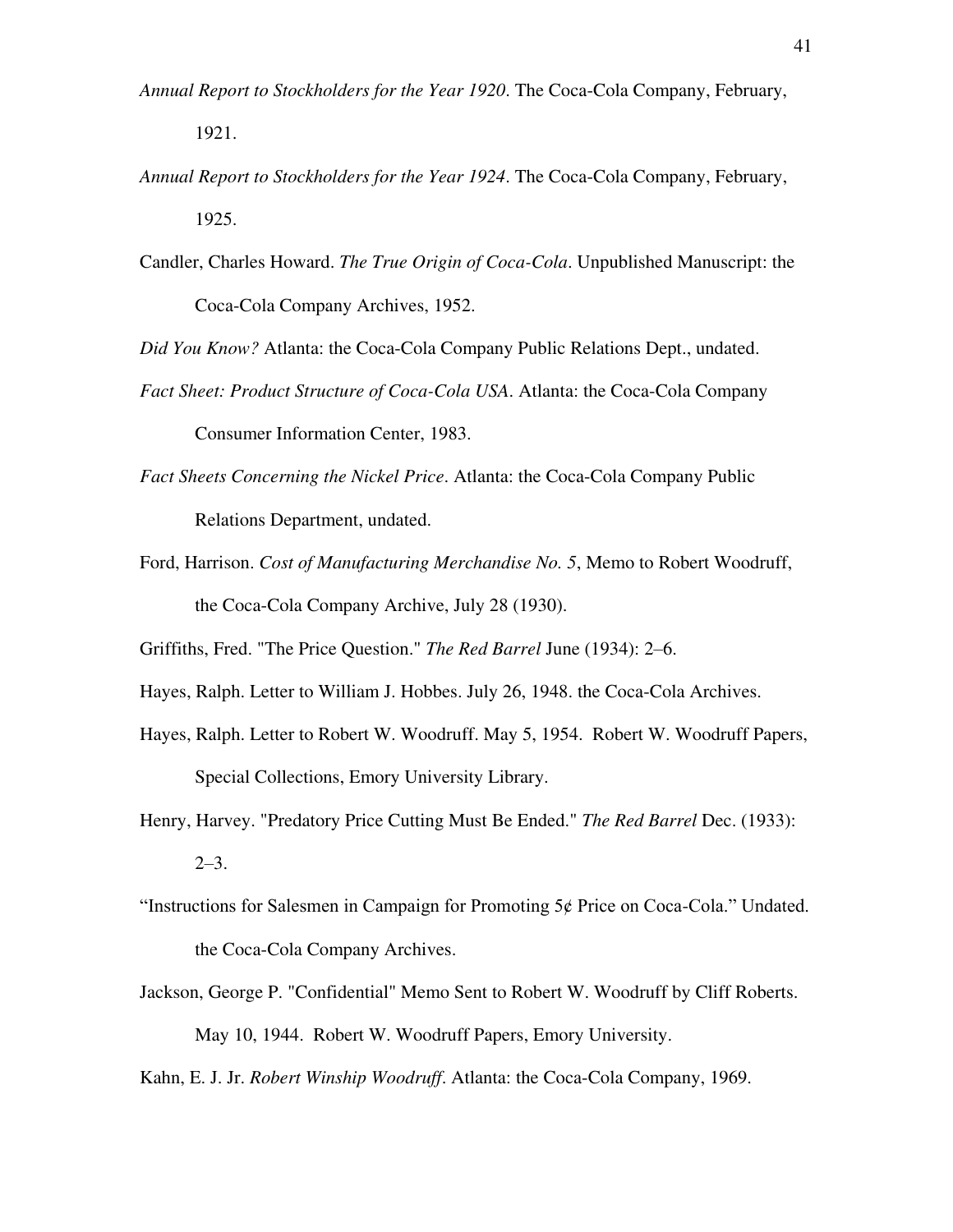Landers, William A. "My 38 Years with the Coca-Cola Company." Unpublished Manuscript. the Coca-Cola Company Archives, 1950.

"Letter to Bottlers on Price." 1959, the Coca-Cola Company Archives.

Nicholson, H.B. Letter to Pope F. Brock. August 23, 1950. Coca-Cola Archives.

- Nicholson, H.B. "Memorandum to: Mr. Nicholson." January 26, 1951. the Coca-Cola Company Archives.
- Office of Production Management. Order M-55, December 13, 1941, the Coca-Cola Company Archives.

"Profit and Price Promotion." 1950, the Coca-Cola Company Archives.

"Results of the Coca-Cola Price Rise." October 12, 1950. the Coca-Cola Archives.

*Reviewing "A Proud History" 1886 to 1925*. Atlanta: the Coca-Cola Company, 1925.

- Stryker, Lloyd Paul. Letter to John M. Drescher. March 14, 1940. the Coca-Cola Company Archives.
- *The Coca-Cola Bottler*. Atlanta: The Coca-Cola Company, various years (May 1909, June 1909, March 1910, June 1918, Sep. 1918, Jan. 1944, April 1944, July 1944, Dec. 1944, April 1946, June 1947, Sept. 1947, Nov. 1947, and April 1959).

The Coca-Cola Company. "Guaranteed Under the Pure Food and Drug Act."

Advertisement Print from the Coca-Cola Company Archives.

"The Price Situation." February 21, 1951, the Coca-Cola Company Archives.

Toigo, John. Memo to H. Burke Nicholson. November 7, 1950. Coca-Cola Archives. Trade Paper Insert, 1923, the Coca-Cola Company Archives.

Unsigned. Letter to F.E. Riggs. June 28, 1950, the Coca-Cola Archives.

Woodruff, Robert W. Letter to Arthur Acklin. October 2, 1942. Robert Woodruff Papers, Special Collections, Emory University Library.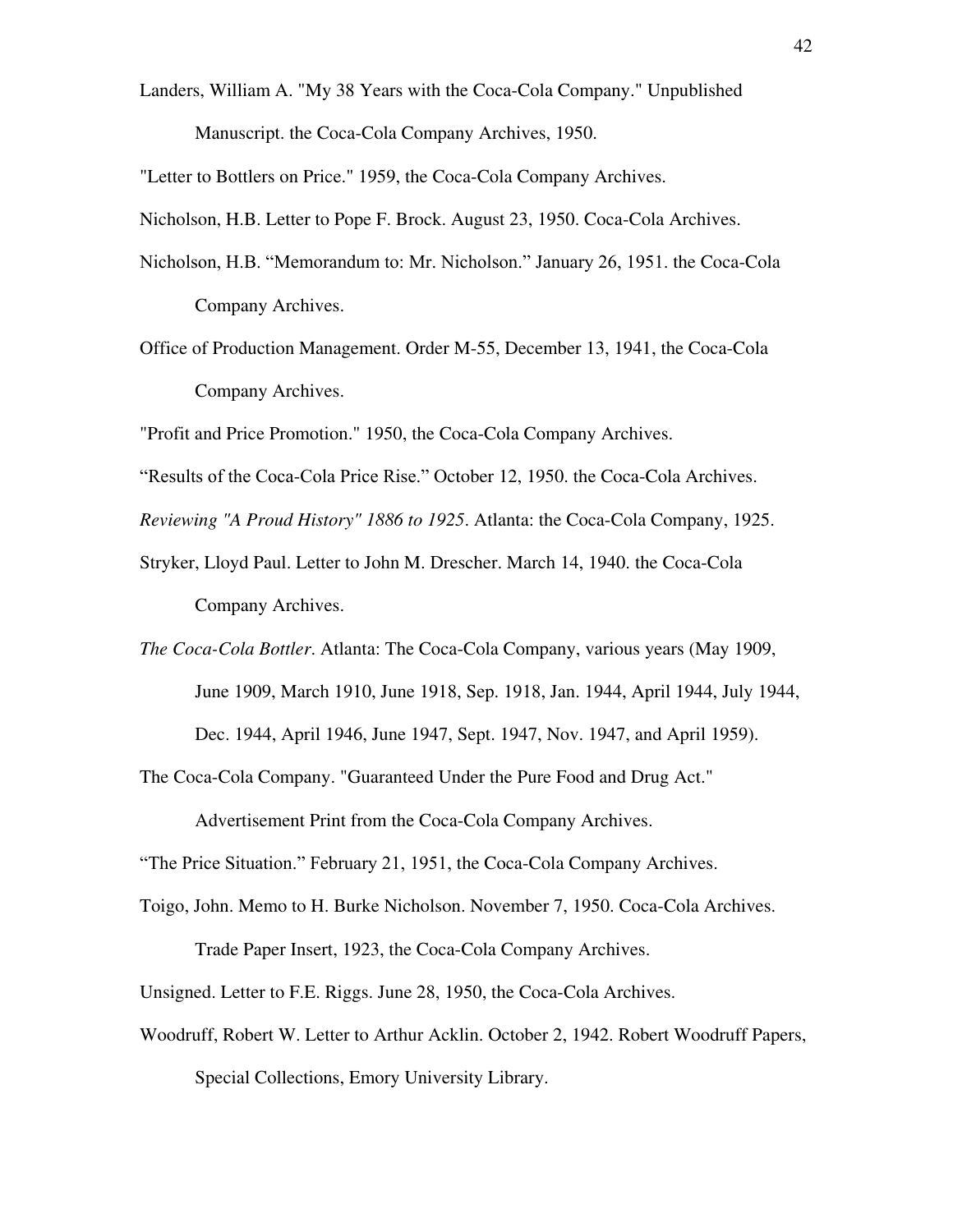| Year | Raw Materials' Cost Share in<br>Soft Drink Industry | Coca-Cola<br><b>Advertising Share</b> |
|------|-----------------------------------------------------|---------------------------------------|
| 1879 | 0.441                                               |                                       |
| 1889 | 0.318                                               |                                       |
| 1899 | 0.368                                               | 0.123                                 |
| 1909 | 0.379                                               | 0.167                                 |
| 1919 | 0.507                                               | 0.081                                 |
| 1930 | 0.478                                               | 0.112                                 |
| 1940 | 0.420                                               | 0.089                                 |
| 1950 | 0.385                                               |                                       |
| 1955 | 0.430                                               |                                       |

Table 1. Cost of Raw Materials as Percent of Soft-Drink Industry Production and Coca-Cola Advertising as Percent of Sales, Select Years, 1879–1955

Sources: Raw materials share is from Riley (1958). Percentages are computed using data on *value of production*, *number of plants*, and *average raw materials used per plant.* Advertising expenditures are from "The Coca-Cola Company Advertising Expenditures," a Coca-Cola Archives document. Sales are from "Sales of Coca-Cola," a Coca-Cola Archives document.